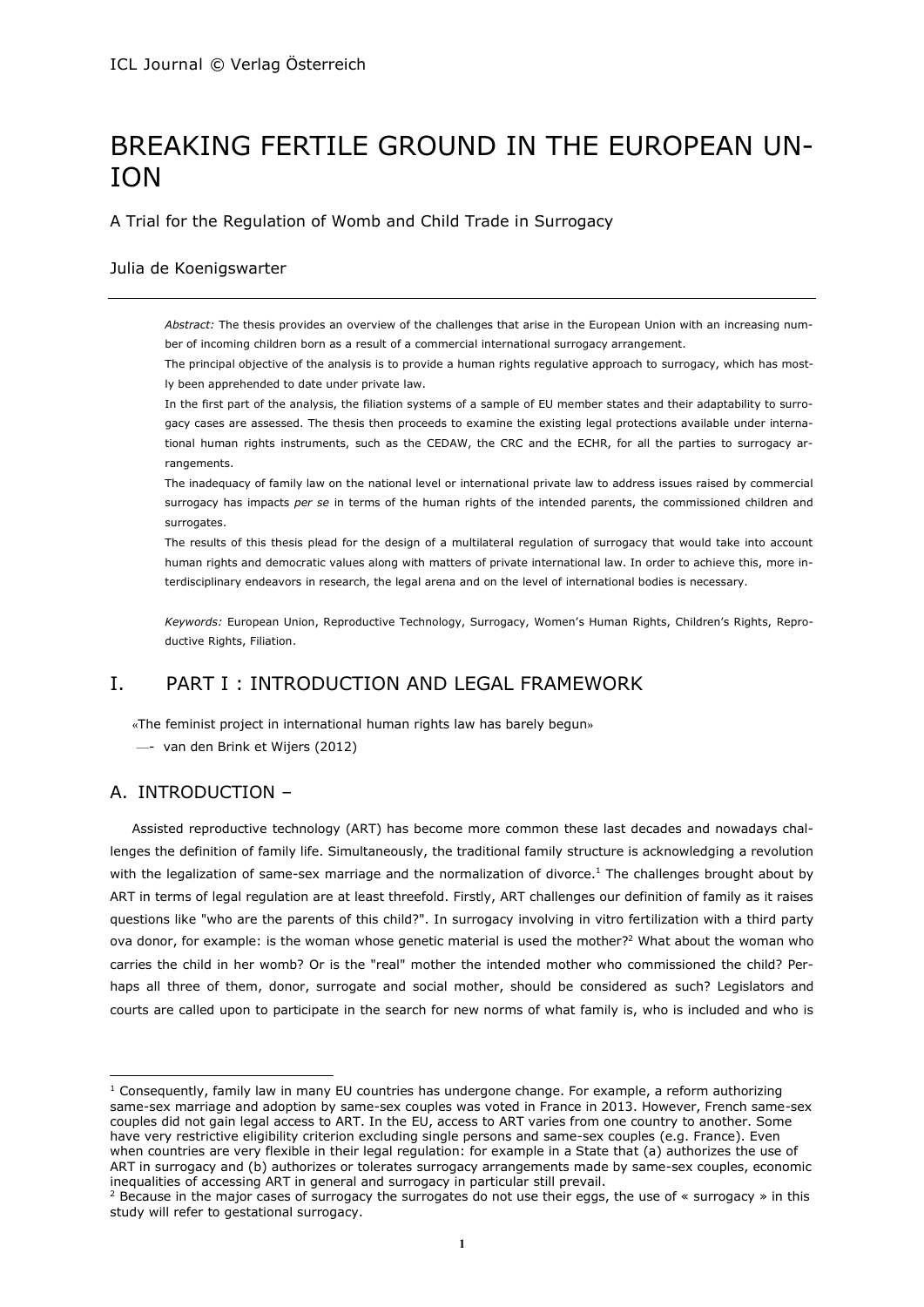excluded from the family and related rights. These dilemmas concern the domain of private law, particularly family law and national legislations on filiation.<sup>3</sup>

In surrogacy a woman gives birth to a child for someone else. Nowadays, this practice typically includes a specific type of use of ART, and is one of the most controversial social practices brought about by the revolution in reproductive technology. EU countries have adopted different attitudes and different legal responses (in legislation and/or in courts) towards this practice on their national territory. However, all EU states are currently facing problems arising from an increase of de facto international commercial surrogacy arrangements (referred to hereafter as ISAs) contracted outside of the EU and legislation and regulation have not kept pace. Commissioned children being brought back into member states confront the judiciary with the consequences of a lack of regulation or prohibition (Brunet et al., 2013) and parentage is a key issue in cases currently coming to different European courts. Hence, conflicting national legislations in the domain of international private law is the second legal challenge legislators and courts are confronted with. Part I (chapter 1) of this thesis introduces the subject of surrogacy and ISA, clarifying some of the notions and some of the complex stakes involved in surrogacy and ISAs. The research question(s) and method are also presented in this part. Then, Part I (chapters 2-3) proceeds to focus on the major national and international private law issues that ISAs raise in EU countries and the problems that they raise in private law and in terms of international human rights.

International surrogacy arrangements generally involve the commercialization of the womb and children. Indeed, commercial surrogacy *per se*, as well as the manner in which judicial institutions solve ISA cases in private law practice in sometimes confused legal frameworks, raises a third type of ethical and legal question, that has been debated as bioethical and/or human rights issues. These issues concern the rights of children, the rights of women/surrogates, the rights of infertile couples and sexual minorities demanding an access to « family » and « parenthood » through ART and will be examined in Part II of this thesis. Governments are increasingly attentive to the protection and well being of children. Hence, the status of children has also changed in law. Rights of the child and over the child are provided for in law (although the rights of step-parents may still be in need of definition in national legislations). No « right to » a child has yet been translated into law. However jurisprudence in cases of commissioned children conceived through ISAs, tends to legitimize such a claim, expressed by gay male single men or couples (Stark 2012) or infertile heterosexuals. Commissioned children's rights are also in balance in parentage disputes and claims of regularization; there is a threat that children stay stateless and/or parentless. Questions of the right to information about one's origins, identity and child welfare also arise. The surrogates' rights are also examined through a human rights instrument: the CEDAW. Therefore, after having adopted a private law approach in Part I (chapter 2 to 3), Part II adopts a human rights approach and Part III will gather the human rights features that could be included in a regulative approach to surrogacy.

Amrita Pande has mapped a typology of existing research literature on surrogacy. She lists three types of works: (a) legal and other works which debate on the morality of this practice, (b) feminist literature that apprehends surrogacy as « *the ultimate form of medicalization, commodification and technological colonization of the female body* », (c) and more recently, literature on the impact of surrogacy on the cultural meanings of motherhood and kinship (Amrita *Pande, Transnational commercial surrogacy in India: gifts for global sisters? (Reproductive Biomedecine Online, vol. 23, 2011) pp. 618-625).* 

Methodologically, this thesis draws on existing legal human rights instruments, cases and stories of legal procedures. I have also analyzed legal preparatory documents commissioned by the Hague Conference on International Private Law (HccH). However, the approach is not only legal, but also multidisciplinary, as it includes sociological, philosophical and anthropological arguments, which are necessary for understanding the complexity of the issues surrounding surrogacy (drawing on authors such as Zelizer 1994, Carsten 2004, Fine 2001 and

 $\overline{a}$ 

<sup>&</sup>lt;sup>3</sup> The terms "descent", "filiation" and "parentage" are used here as synonyms.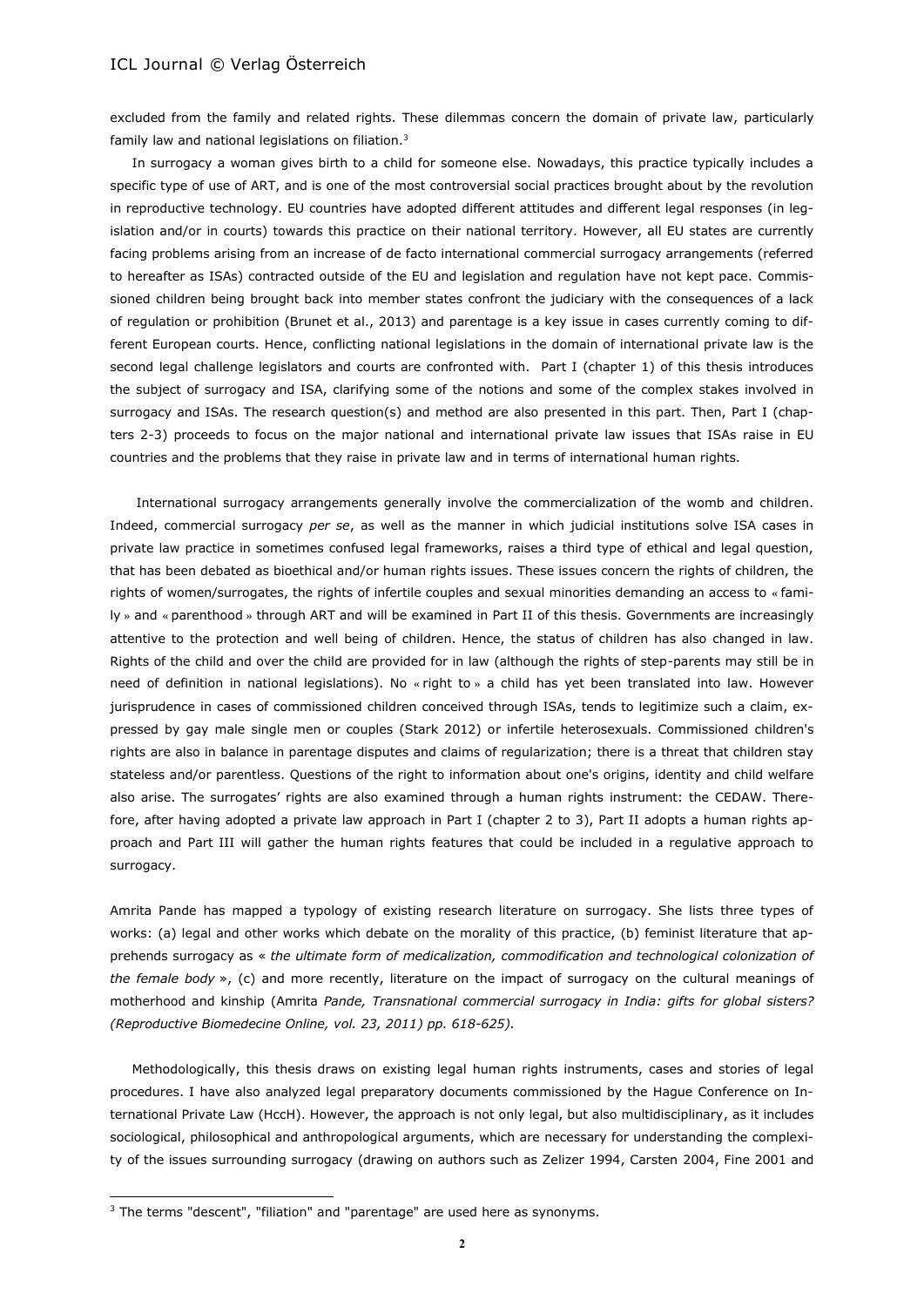Godelier 2004). Theoretically, I have often found feminist critic of prostitution, trafficking, surrogacy and reproductive health inspiring (e.g. van den Brink 2012, Wijers 2012, Badinter 2013). Hence, this study contributes to what is already known on surrogacy and human rights by replacing the debate in Europe with an exploration under new angles of the CEDAW, the CRC and the European Convention on Human Rights (ECHR), to examine how these specific human rights instruments could enhance the protection of fundamental rights of all parties to surrogacy arrangements.

In practice, surrogacy comes up as an issue dealt under private law and less under public international law: human rights. As a matter of fact, human rights issues come up implicitly or explicitly, especially if and when legislators reflect upon surrogacy *per se*. However, most of the legal energy is spent on cases coming up in courts, and then it is private law or international private law that become the framework in which surrogacy related issues are solved. Barbara Stark looks into the adequacy of legal norms addressing surrogacy (Stark, 2012). Her findings are that domestic family laws are inadequate for framing surrogacy issues. Useful guidelines could be drawn from human rights instruments such as the International Covenant on Economic, Social and Cultural Rights (ICESCR), the Convention on the Elimination of All Forms of Discrimination Against Women (CEDAW) and the Convention on the Rights of the Child (CRC). However, Stark mostly examines arguments on the health and reproductive rights of the surrogates and the reproductive rights of gay men (Stark, 2012). This thesis examines further the rights of the commissioned child and of the surrogate's women's human rights through fundamental rights instruments in order to draw complementary insights for a regulative approach to surrogacy. It should also be noted that this study builds upon the comparative research on surrogacy regimes in the European Union lead by Brunet (Brunet et al., 2013) by complementing it through an analysis of the questionnaires addressed by the Hague Conference on Private International Law to its state parties regarding the issues arising in their national legal order related to transnational surrogacy cases.<sup>4</sup>

## 1. Altruistic v. Commercial Surrogacy

 $\overline{a}$ 

People generally resort to surrogacy because they feel a strong desire to become a parent that they cannot fulfil naturally: this is the case for heterosexual couples, when the woman is not physically able to carry the child (however, in some cases, her ova may be used) - and for same-sex male couples.<sup>5</sup> Surrogacy may be preferred to adoption because, on the one hand, the child is handed to the intended parents right after birth and the waiting time is shorter than the adoption procedure, and on the other hand, because the child (in the great majority of surrogacies) is biologically linked to at least one of the intended parents who appear on the birth certificate.

The sociologist Zelizer examines the change in attitude toward children and stresses that a market for children has existed for a long time: children were (and still may be) sources of income for their labour and services. Indeed, until the nineteenth century, adoptive parents interested by skilled children, and their capacity to work was major criterion that families took into account when adopting (*Viviana A.* Zelizer, *Princing the Priceless* 

- i. National legislative models for surrogacy.
- ii. National case law approaches to a range of issues raised by surrogacy.
- iii. Possible EU legal approaches to surrogacy.
- iv. Possible private international law approaches to surrogacy.

<sup>4</sup> Laurence *Brunet, King, Derek, Davaki, Konstantina, McCandless, Julie, Marzo, Claire & Carruthers, Janeen, A Comparative Study on The Regime of Surrogacy in European Union Member States. Brussels, European Parliament, Policy Department C: Citizen's Rights and Constitutional Affairs, 2013*A. This is a research commissioned by the European Union in the prospect of legislating on surrogacy. It provides an overview of legislations and positions of (mainly) EU member states on surrogacy. It also undertakes an extensive examination of national legal approaches to surrogacy. Indeed, this study analyses existing European Union law and the law of the ECHR to determine what obligations and possibilities surround national and international surrogacy arrangements. The legal research of this study was conducted on:

<sup>5</sup> Surrogacy for convenience, sometimes called «social surrogacy» also exists. In a minority practice, but has attracted a lot of media attention*.* See for example Sharon Greenthal, *"Social Surrogacy, a Scary Trend in*  Pregnancy" Huffington Post (21 April 2014) [<http://www.huffingtonpost.com/sharon-greenthal/social](http://www.huffingtonpost.com/sharon-greenthal/social-surrogacy-a-scary-_b_5179121.html)[surrogacy-a-scary-\\_b\\_5179121.html>](http://www.huffingtonpost.com/sharon-greenthal/social-surrogacy-a-scary-_b_5179121.html) accessed 10 may 2014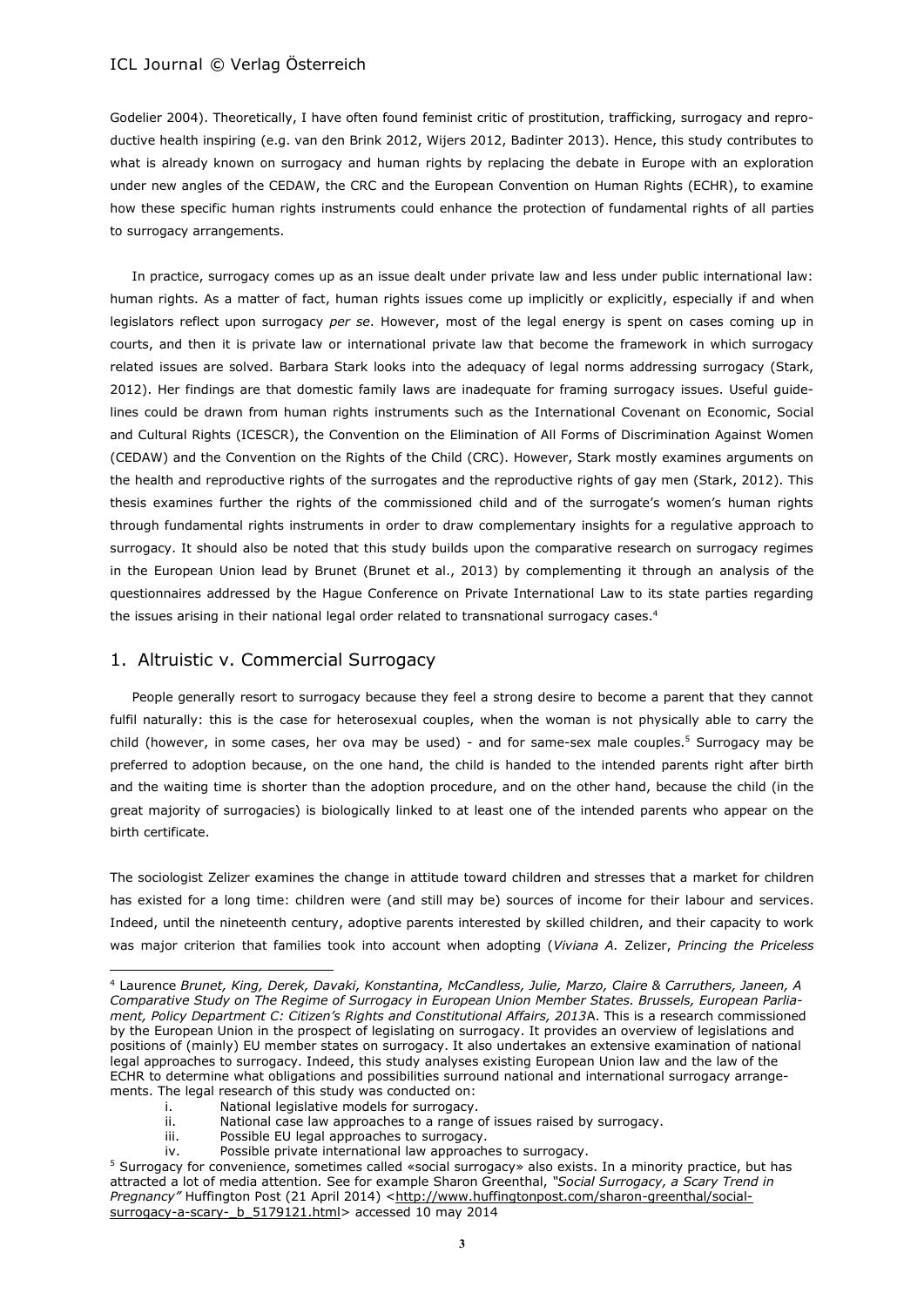$\overline{\phantom{a}}$ 

*Child - The Changing Social Value of Children* (Princeton, Princeton University Press 1994) *57).* As birth-rates declined in Western countries, new sentimental criteria emerged. During the twentieth century, the social value of children inflated. For couples, the child came to symbolize an accomplishment of their love and the social imaginaries of adoption also acquired romantic features. For « baby hungry » parents, adoption even became a « fairy tale » (Zelizer 1994). The development of ART has brought about a new chapter in the relationship between children and the market as commercial forms of surrogacy have become commonplace, and because the market for surrogacy arrangements has become globalized.

The commercial form of surrogacy is at the core of social debates, addressing the acceptability of the commercialization/commodification of children and women's body and or its parts. However, it is important to note that not all surrogacies are commercial: they can also take an altruistic form, where the surrogate is animated by a desire to help others to become parents and volunteers to put her womb at their disposal without seeking for making profit out of it. Sometimes, these pregnancies are conceived between family members (e.g. the surrogate mother is a sister, cousin or even the mother of the intended parents) or very close friends. On the other hand, the scarcity of women with the willingness to enter an altruistic surrogacy arrangement is such that the demand exceeds the offer, opening the door to the monetization of pregnancy. The question of where to draw the line when it comes to the retribution or compensation — in order not to fall into the field of human trafficking — is contentious.

The frontier between compensation and remuneration, i.e. between altruistic and commercial surrogacies, is not always clear. According to this research, the major difference between altruistic and commercial surrogacies lies in the importance of the remuneration given to the surrogate by the intended parents. Compensation acts as a reparation for the gestation period and for relinquishing parental rights on the child. In this case, the payment shall not provide the surrogate with any financial benefit but rather aims at restoring the financial state she was in, before the pregnancy took place. Retribution, on the other hand, places the surrogate mother in a better financial state after pregnancy, and therefore constitutes recompense and an incentive to volunteer for such a procedure.

The frontier between the two forms of surrogacy is also murky, because actors in a commercial arrangement involving intimacy may often mask the commercial character of the transaction behind arguments of altruism, for example in adoption procedures (Zelizer, 1994). Surrogates may also literally hide themselves from the eyes of their community to escape from the social stigma that goes with the recourse of this practice in some societies (for example, surrogate motherhood is considered akin to adultery in India) (Mohapatra, 2012: 412). Studies of surrogate mothers in the USA have found that, to counter the anxiety of giving an image of themselves as animated by economic motives, the women may insist on the sharing and the «sisterhood» aspect of the experience, emphasizing the «gift» they give, rather than on the remuneration they get (for example, see Pande, 2011). These findings suggest that even in a liberal climate (or unregulated) environments, commercial surrogacy is problematic, because of the mix of intimacy and the market.<sup>6</sup>

According to the research conducted by Brunet (Brunet et al., 2013), in the European Union amongst the states that have legalized altruistic surrogacy, there is not yet a consensus regarding how to clearly differentiate the retribution from the compensation. The sums accepted for retribution can vary from €11 780 in the

<sup>6</sup> India is one of the most popular outgoing country for transnational surrogacy cases, thanks to very low costs and a lose legislative framework. India legalized commercial surrogacy in 2001 and introduced in 2010 The Assisted Reproductive Technologies Bill. This regulation requires that intended parents should provide documentation to the clinics assuring that they will be able to bring back to their home country the commissioned child. The documentation consists in "a letter from either the embassy of the Country in India or from the foreign ministry of the Country, clearly and unambiguously stating that (a) the country permits surrogacy, and (b) the child born through surrogacy in India, will be permitted entry in the Country as a biological child of the commissioning couple / individual." (Prel. Doc. No 11 of March 2011, see paras 43). The Assisted Reproductive Technology (Regulation) Bill, passed in 2013 stipulating that gay couples, single persons and non-married couples were prohibited to hire surrogates in India. See Anil *Malhotra, Ending discrimination in Surrogacy,* (The Hindu, 3 May 2014).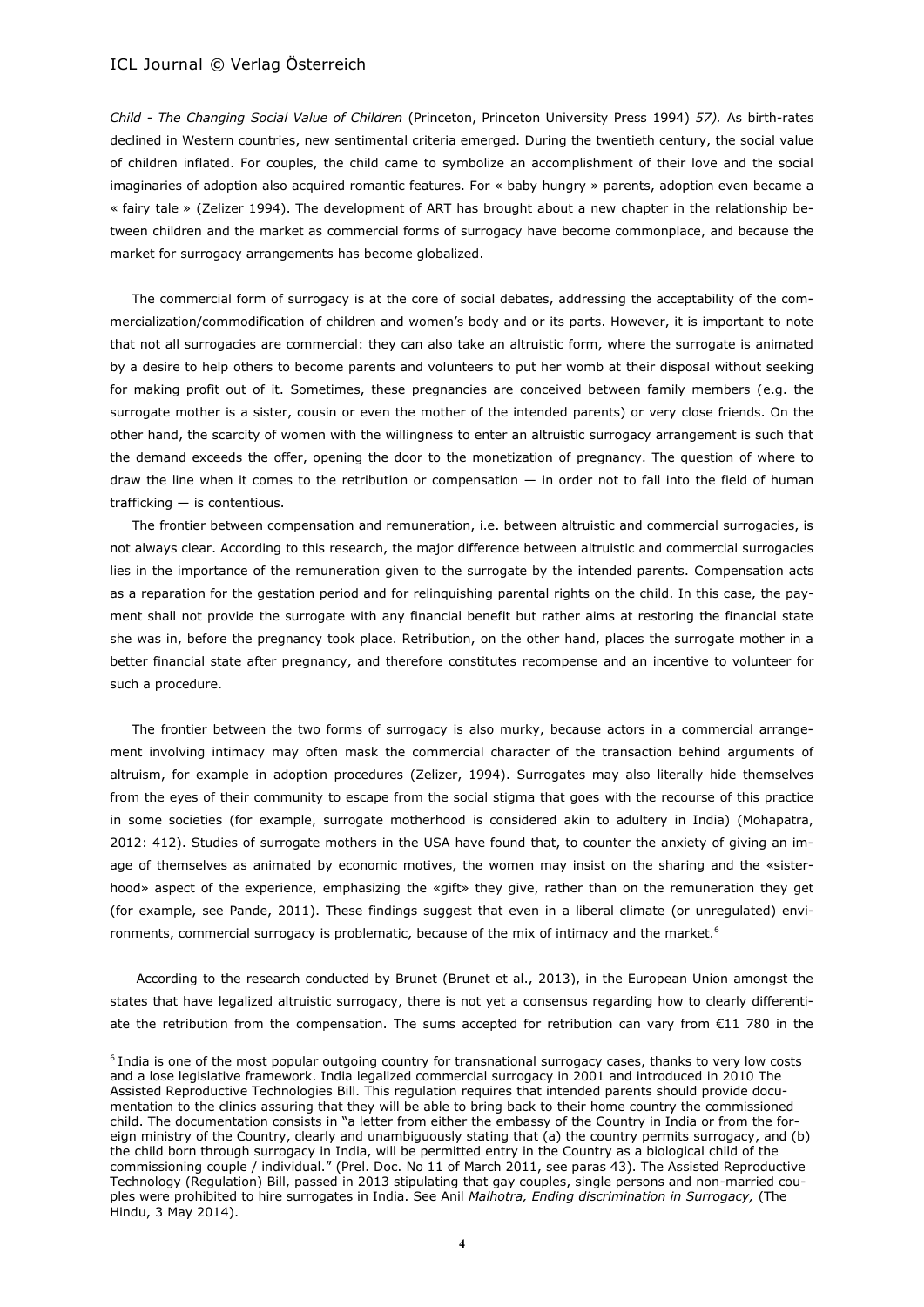United Kingdom (UK) (covering the costs of the meetings between the intended parents and the surrogate, holidays after the delivery of the baby, and the expenses related to the pregnancy) to €50 000 in Greece (the surrogate is also compensated for her lost earnings)(ibid.). Commercial surrogacies have not been explicitly legalized in any EU country (Brunet et al., 2013). This does not mean that such practices do not exist if there is a legal vacuum on surrogacy in a given nation state. Intended parents, intermediaries, clinics and surrogates may also subvert legislations when altruistic surrogacy is allowed (and commercial surrogacy banned). Indeed, the legalization of altruistic surrogacy demands specific control procedures (for example, on the Greek and South-African cases, see Brunet et al., 2013).

More importantly still, whatever the state regulation is (or non-regulation) in a country, EU-countries are, in practice, confronted to commercial transnational surrogacy arrangements. The Hague report (Prel. Doc. No 11 of March 2011, see paragraph 2) maintains that the loose legal frameworks of India, United States of America and Ukraine, the three main exporting countries in the market of international surrogacy arrangements, have contributed to reproductive tourism spreading all over the world.<sup>7</sup>

## 2. Traditional v. Gestational Surrogacy

 $\overline{\phantom{a}}$ 

Surrogacy is not a new phenomenon, but now that the access to donors and in vitro fertilization (IVF) has been facilitated, a switch happened from traditional surrogacy to a more sophisticated procedure called gestational surrogacy. Although it is of the utmost difficulty to obtain accurate data, the latter is going through a severe increase these last two decades. In the traditional procedure, a woman (the surrogate mother) is inseminated with the sperm of a man (in general the intended father) with the intention and the willingness to hand over the child after birth to an individual or a couple. The child is biologically linked to the surrogate mother and to either a sperm donor, either the intended father.

The advancement in assisted reproductive technologies (ART) led to an increase in tolerance toward surrogacy arrangements in the public opinion. Indeed, gestational surrogacy involves a new type of medical intervention: the IVF (in vitro fertilization) procedure. The biological father, as for the traditional surrogacy procedure, is a sperm donor, or the intended father. The IVF, prior to the transplantation of embryos into the womb, consists in extracting newly ovulated eggs after a hormonal stimulation and fertilizing them *in vitro* with sperm. The child carried by the surrogate mother is no longer biologically linked to her *per se,* because the ovum comes from a donor or from the intended mother herself (if only this is medically possible). In this way, the IVF strips the gestational carrier from any possibility to claim rights over the child she carried, or at least diminishes her legitimacy to claim the child.8 The biological father, as in the traditional surrogacy procedure, is a sperm donor or the intended father.

In the USA, future parents have more options opened to them than in Europe for choosing their donors. Europeans cannot select a donor from a catalogue and purchase gamete out of a selection of profiles. Indeed, the identity of both receivers and donors is, in general, kept secret. Thompson has observed how important it is for intended parents in the USA to choose someone from their community who shares « genetic similarity », a culture and an ethnicity (Thompson 2001, quoted by Janet Carsten*, After Kinship, (Cambridge University Press,* 

<sup>&</sup>lt;sup>7</sup> One indicator of this increase can be found in Brunet (n 4) 22 referring to judicial authorities to Crawshaw (2013): « The UK General Register Offices for England and Wales reported that approximately 26% of POs granted in the year to October 2011 involved births outside the UK (up from 2% in 2008, 4% in 2009, and 13% in 2010. ». See Marilyn Crawshaw, *The changing profile of surrogacy in the UK – Implications for national and international policy and practice (Journal of Social Welfare and Family Law, vol. 34, no. 3, 2013) 267-277.* <sup>8</sup> In Greece, where the surrogacy legislation confers contractual enforceability to the arrangement, the surrogate mother who can only bear a child that is not biologically related to her, has no possibility to refuse to relinquish her parental rights. On the other hand, the South African surrogacy legislation, which is very similar to the Greek one, foresees the possibility for the surrogate to claim back the child under certain conditions, provided he/she was born from a traditional surrogacy. Therefore, gestational surrogacy makes impossible for the surrogate to breach the arrangement. Brunet  $(n\ 4)$  348 - 350.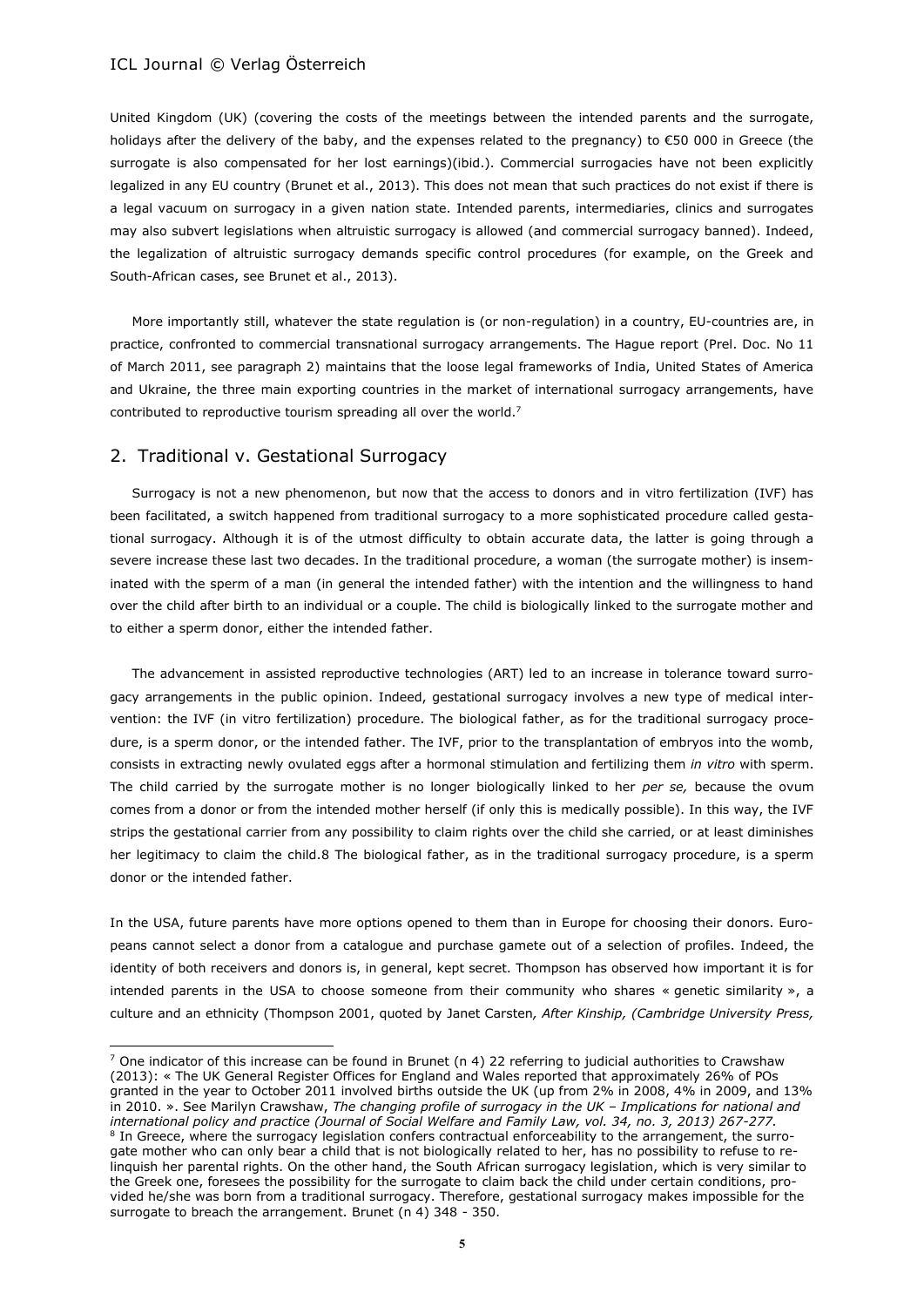*2004)* 173). Therefore, another advantage of IVF performed in the framework of an international surrogacy arrangement outside of the EU, is to enlarge the possibilities for donor selection for Europeans.

From the above mentioned reasons, gestational surrogacy is today preferred to traditional surrogacy, the principal reason being that IVF in surrogacy reduces complications regarding the legal establishment of filiation, although it does not solve at all the problems involved in cross-border surrogacy.

## 3. Parentage and Parenthood in Surrogacy: Cultural and Legal Issues

Anthropologists have explored other societies than Western ones, and in which children are linked to only one of the parents: matrilineal or patrilineal descent systems.9 However, the mother, father or other relatives (for example the mother's brother in matrilineal descent systems) can exercise parental functions, of which one is authority (see Godelier, 2004 below). Traditionally our Euro-American societies have a bilateral descent system that is exclusive: (only) one woman (the mother) and one man (the father) embody all parental functions: that of genitors and of social parents (Fine, 2001). Nevertheless, the twentieth century changed the shape of this traditional model, or at least challenged it. The growing number of divorces and an increased tolerance for same sex couples have given rise to one-parent families, same-sex families and complex post-divorce family configurations that may include step parents. Assisted reproductive technology (ART) also created complex configurations of parent that are often incompatible with the traditional Western cultural and legal framework of parentage.

Indeed, in ART the genitors and the carers of the child may be different people. Therefore, the question of who is a parent is being asked. It is in gestational surrogacy that the configuration of possible parents is the most complex. Is the provider of the gamete a parent? And the woman who gives birth? Or are the parents those who take care of the child? The issue is highly contentious because it touches upon concepts such as the definition of paternity and maternity. Maternity in particular has traditionally been linked to childbirth in many legislations (and no genes).<sup>10</sup> Surrogacy also touches upon questions of identity itself (i.e. the question of "who is the child?" arises).<sup>11</sup> The anthropologist Maurice Godelier, defines parenthood through seven different functions: the conception of the child, the care, education, transmission to the child (e.g. name, inheritance), the exercise of rights over the child, parental authority and the respect of the prohibition of incest.<sup>12</sup>

In the equation posed by surrogacy arrangements, up to six persons can be at the origin of the child's birth and hence occupy the first function enumerated by Godelier. There is a surrogate (1) who bears the child and who is being considered in many legal orders as the mother. If the surrogate is married, then her husband (2) may become the father of the child by presumption.13 The intended parents (3,4) have commissioned the baby, and at least one of them is the provider of genetical material. In the case where donors (5,6) are implicated in the conception, the child can have a genetical mother, a surrogate mother (gestational mother) and an intended mother; on the paternal side, the child may have a biological father, an intended father and the presumed

 $\overline{a}$ 

<sup>9</sup> For more details, see Agnès Fine, *Pluriparentalité et system de filiation dans les sociétés occidentales, pp. 69-* 93 in Didier le Gall et Yamina Bettahar, (eds.) La Pluriparentalité, Paris (PUF 2001) 71.

<sup>10</sup> *Mater sempre certa est* : the mother is always certain. This principle is embodied in the Article 2 of the European Convention on the Legal Status of Children Born out of Wedlock, 1975, «*Maternal affiliation of every child born out of wedlock shall be based solely on the fact of the birth of the child*».

<sup>&</sup>lt;sup>11</sup> The European Court of Human Rights delivered in the cases Mennesson v. France, App no. 65192/11 and Labassee v. France App no. 65941/11, (ECtHR 26 June 2014) a judgement emphasizing the right to identity as being included in the article 8 "Right to private and family life" of the European Convention on Human Rights. See also for more details on the question of identity for adopted children or children born from ART: Fine (n 9) 85.

<sup>12</sup> Maurice *Godelier, Métamorphoses de la parenté, ( Fayard 2004) 242.*

 $13$  The presumption of paternity (or legitimacy) is a legal presumption that the husband of the woman who gives birth is the father of the child and therefore he does not need to administratively recognize his parentage tot he child. This presumption can be contested in a certain time frame depending of national legislation when the child is illegitimate. The European Court of Human Rights recognizes both this presumption, and the possibility to contest it. See Mizzi v Malta (Application no 26111/02), 12 January 2006, 1 FLR 1048.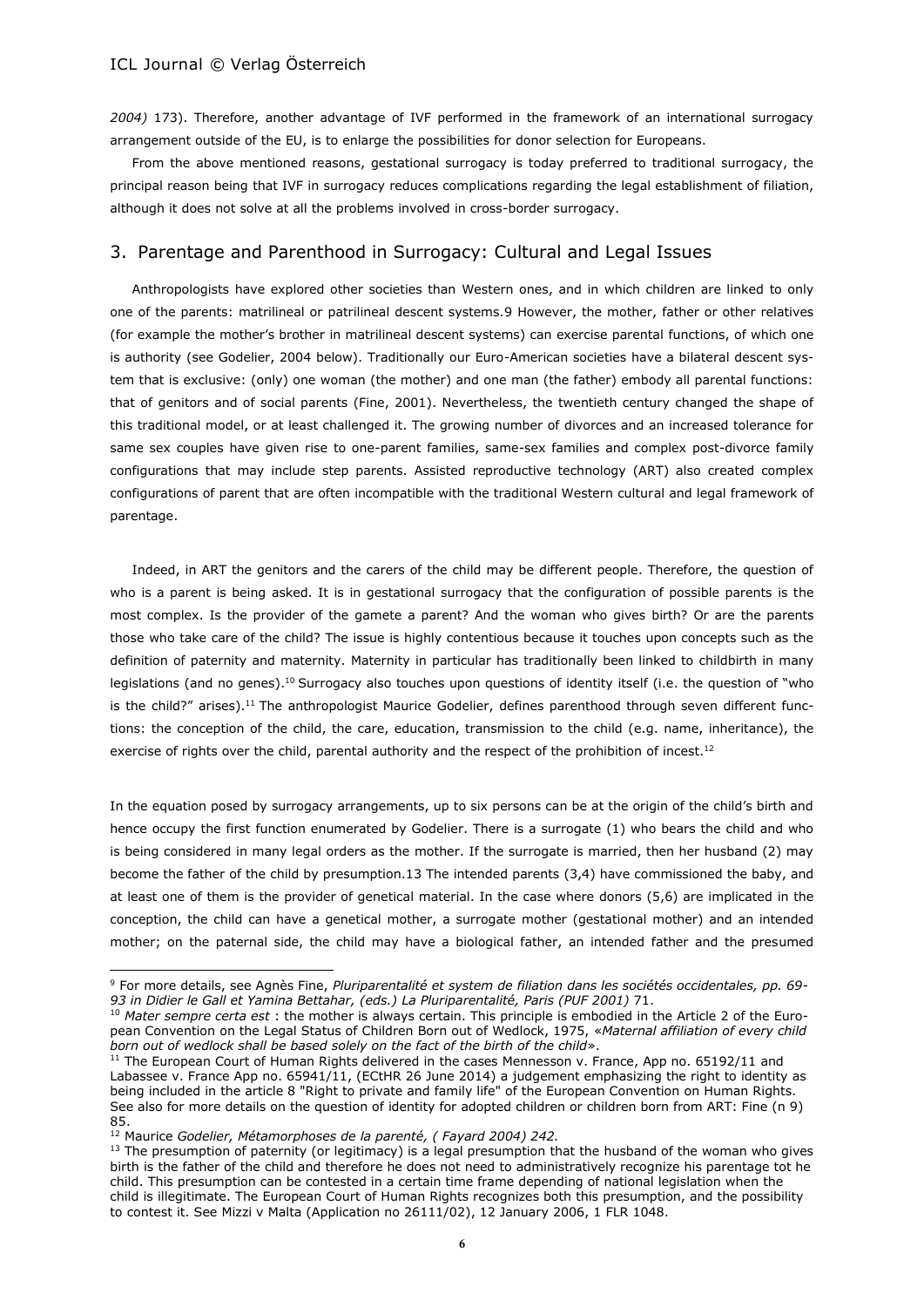father at birth. Another complication of gestational surrogacy procedures is to involve to the agreement more parties than the traditional ones. Therefore, gestational surrogacy bears a potential for more legal complications in case of dispute.<sup>14</sup>

Maternity and paternity are concepts which we tend to think as defined by « nature », when in fact their social construction and legal transcription are, at least to some degree, malleable (Ergas, 2012). The procedure of gestational surrogacy consists in a very advanced technologized procreation. Carsten writes: *« the « technolozigation » of nature has the potential to shake our most fundamental assumptions about kinship as a domain in which relations are given rather than produced through technological interventions. »* (Janet Carsten*, After Kinship, Cambridge University Press, 2004,* 163). For this anthropologist, reproductive technologies are challenging the traditional definitions of parentage that Western societies consider « natural » (see also Stark 2012). Nature and culture (or here technology) are problematic notions, since our perception of them (at least in Western culture) constantly changes and builds culture (or technology) on what used to be nature.<sup>15</sup>

The importance often accorded by children to genetical truth encounters many obstacles in surrogacy. For instance, an adopted child may consider the woman who gave birth to her/him as the « real » mother. And a child born out of wedlock may recourse to genetical tests to identify his/her « real » father (Fine, 2001: 82). Nevertheless, even if the child is an addition of genetical materials, the conception of parenthood in the long term runs further than providing for sperm, ova or giving birth. When we try to delineate who is the « real »16 mother of the child, rather according to Carsten, we may rely on socioeconomic factors (Janet Carsten*, After Kinship, (Cambridge University Press, 2004)*). People do not only focus on genes, but may be prone to ask questions such as « who is paying for the IVF or the gamete? » and « who is raising the child in practice? ». The anthropologist argues: *« we do not necessarily find evidence of a highly geneticized view of kinship where we might most exert to find it »* (Janet Carsten*, After Kinship, (Cambridge University Press, 2004)* 167). Hence, the importance and the need (if any) of genetical truth and its the legal acknowledgment, seems to be an inevitable question to be asked when legal parenthood is being discussed. For example, research interviews of ova donors in London's infertility clinics suggest that these women feel as they are donating body parts *« without inherent biogenic properties »* in a very detached emotional state (Konrad 1998, referred to by Carsten 2004: 181). This contrasts with the boiling debates in assemblies on the bioethical issues and trafficking.

It appears that the answer to the question: « to whom should the law attribute parenthood status ? », is difficult to provide. Legal answers provided so far point at the genitors of the child.<sup>17</sup> This question would deserve to be studied more in depth by incorporating answers and questions from other sciences such as anthropology, before apprehending the multiple legal solutions in order to adapt legislation on filiation to changing familial structures. In surrogacy, the fact that up to 6 individuals could claim filiation to the child partially explains the recourse to a contract by intended parents. The aim of a contract is to secure their legal parenthood. Nevertheless, the contract alone does not erase the role held by the surrogate in this process.<sup>18</sup> Further, the meaning of genetical truth itself might vary from the point of view of the person (child, intended parents, surrogate, gamete donors) and depend on factors such as (e.g. culture, age, social background). All these uncertainties have

 $\overline{\phantom{a}}$ 

<sup>14</sup> In the documentary directed by Zippi Brand Frank *"Google Baby"*, (2009)

<sup>&</sup>lt;*[https://www.youtube.com/watch?v=pQGlAM0iWFM.](https://www.youtube.com/watch?v=pQGlAM0iWFM) > (last consulted 13 July 2014)*

The surrogacy procedure involves a surrogacy agency and intended parents from Israel buying ovas from an egg donors in the USA and shipping them to the Akanksha Clinic in Anand, Gujarat, India so that an Indian surrogate will carry the pregnancy in India at low costs.

<sup>15</sup> See for example Philippe Descola*, Leçon Inaugurale, (*Collège de France *29 March 2001)*.

<sup>&</sup>lt;sup>16</sup> Article 332 French Code civil - if the legal father is not the « real » father of the child, the one who provided the gamete, he is entitled to an action in contestation of his paternity.

<sup>&</sup>lt;sup>17</sup> See the aforementioned principles of *mater sempre certa est*, presumption of paternity and DNA testing.

 $18$  Fine (n 9) 87. Fine finds for example that it is impossible to erase the gestational carrier.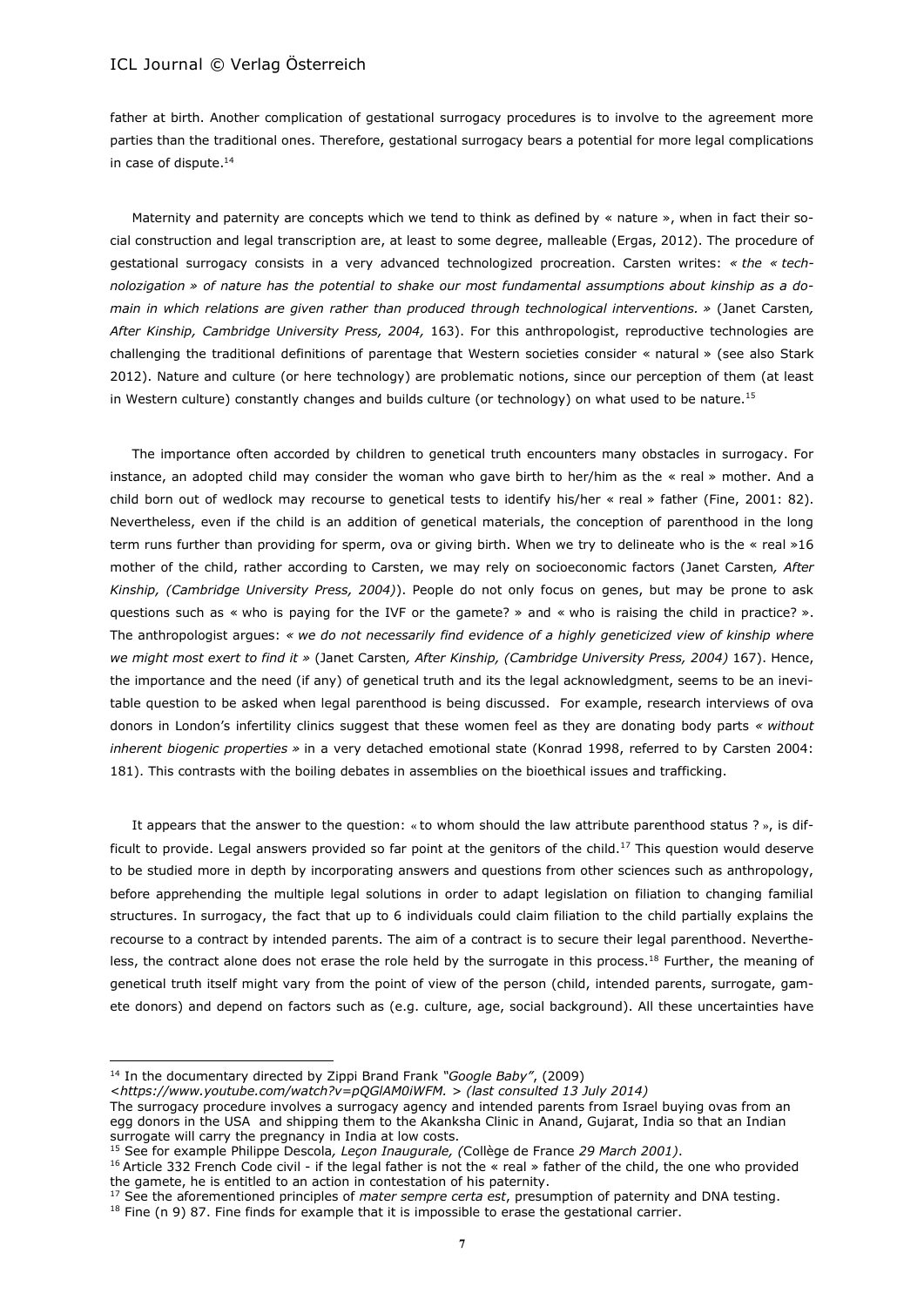$\overline{a}$ 

led to a contractualisation of filiation in surrogacy considering solely private law, to the detriment of human rights.

## 4. Research Questions, Scope and Structure

We have seen in the section above, how traditional conceptions of biological, social and legal parenthood are put to trial in ART and in gestational surrogacy in particular. Anthropology opens new doors to the legislator for apprehending new configurations of family. Nevertheless, in many countries, the principle of *mater sempre certa est* still prevails and becomes problematic, especially in cases of international surrogacy arrangements. Then two different legal orders and conception of public policy may confront each other without matching. Indeed, EU countries are now confronted to children conceived in international surrogacy arrangements. Parental order cases are falling into European courts, demanding an approach in terms of international private law.

Legal parentage is established between the parents and the children after birth: either through the usual administrative procedures, presumptions, or adoption. The latter consists in transferring parental rights over the child to persons who are not the biological parents of the child. International surrogacy arrangements (ISAs) raise the question of how and when to establish the parentage between the intended parents and the commissioned child, but also, what nationality to attribute to the latter. Permissive countries may have two different systems of filiation to commissioned children: an ex-ante facto and an ex-post facto filiation (see Part I, Chapter 3, 3.1.1 and 3.2.2). However, even in permissive countries, different legal orders and public policies can oppose each other, and there is no given answer. Hence, commissioned children from ISAs may be left stateless and parentless, creating a disadvantage based on their procreative origin.

At a moment where the position of member states in the EU is fragmented on the issue of the legalization of surrogacy, and thoughts are given by the European Parliament to find a way to solve this lack of consensus, the subject of the research is an important one. The legal uncertainties faced by all the actors involved in this practice and the problematic responses of many member states when faced with ISAs results namely in creating a difference of treatment by discriminating individuals on grounds of their procreative origin, which calls for a regional, if not global answer. The legalization of surrogacy is a thorny debate where, amongst others, arguments on human dignity (e.g. often linked to the leitmotiv of the commodification of bodies, trafficking, exploitation) and the rights of the child (to family, to information on one's procreative origin, to welfare) may oppose those of the right to a family life (of children and/or parents) and to the principle of self-determination (of women surrogates). The purpose of this study is not principally to provide a bioethical focus on the rights and wrong of surrogacy itself. Rather, it aims to address a legal and pragmatic response to situations that have developed from the importation of commissioned children from international surrogacy arrangements (ISAs) in the EU and the treatment they receive from the member state of residence of the intended parents. Therefore, a worldwide overview of human rights violations related to the practice of surrogacy is not provided.<sup>19</sup> This work is above all an Eurocentric approach of the derivative challenges of international surrogacy arrangements on children, women, parenthood and the state's « ordre public ». There is an undeniable demand for resorting to new procreative methods of which surrogacy, and now that clinics and agencies have mushroomed outside the Union's borders, there is a call for regulation. The answers given to the derivative issues attached to ISAs need to be put to trial. What issues arise when European filiation systems are confronted with transnational surrogacy, and what human rights oriented features could be adopted in a future legal framework?

Hence, in a first analytical part, the level of acceptance of surrogacy (permissive attitude, prohibitive legislation or legal vacuum) and the means employed by the member states for dealing with surrogacy and ISAs are

<sup>&</sup>lt;sup>19</sup> Another delimitation of the study being that disputes arising between both parties to the ISAs (between surrogates and commissioning parents) are not covered.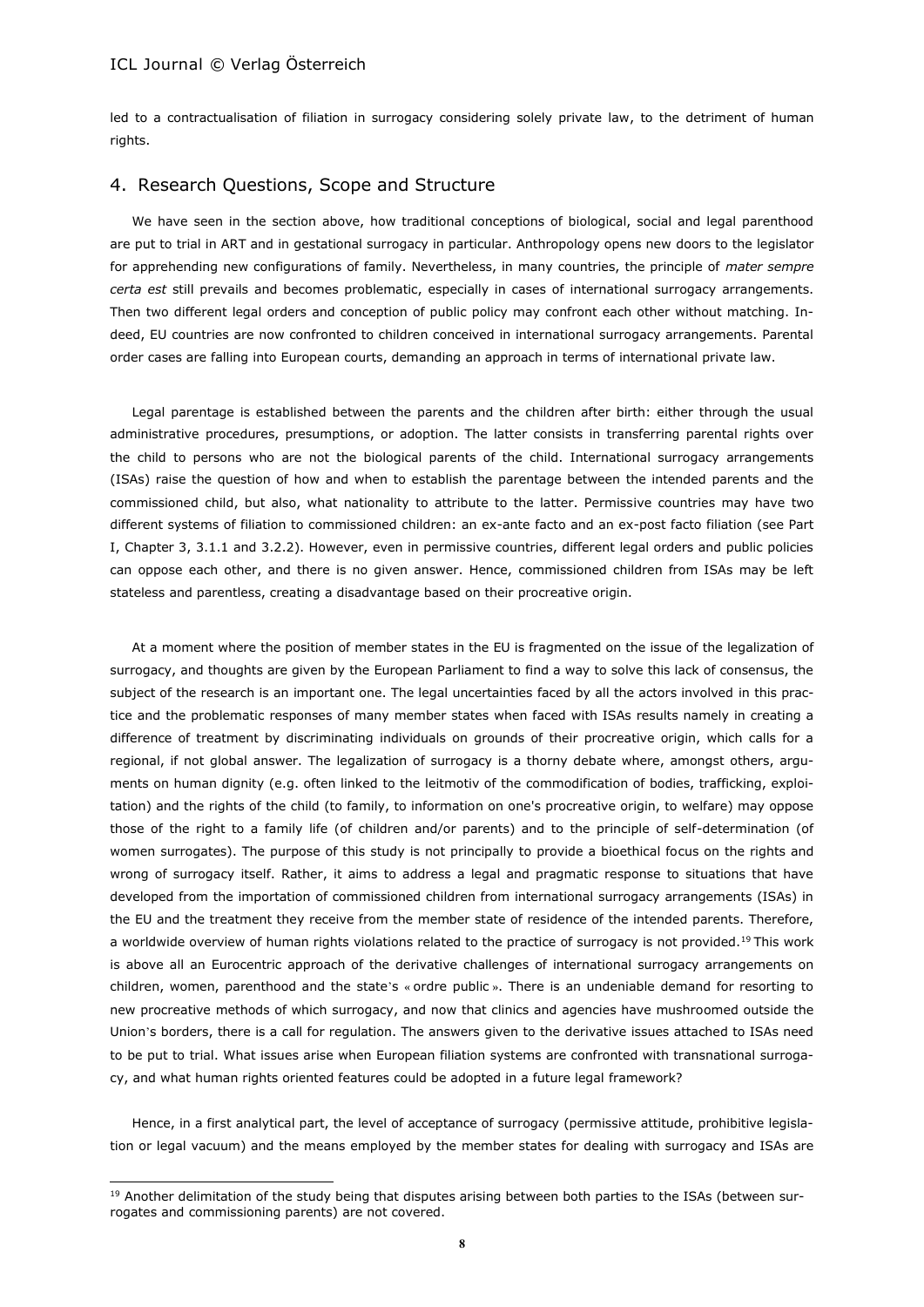mapped. The repercussions of surrogacy and of the lack of regulation on the individuals involved will also be apprehended. The actual consequences of the lack of consensus between EU Member States giving rise to different scenarios creating discriminations on grounds of procreative origin leads to two emerging problems: the establishment of a legal parenthood and of citizenship. These two issues will be particularly focused upon. Subquestions that are dealt with in Part I are: How is surrogacy dealt within the EU, and what are the hindrances for integrating it into legal systems? How does the present situation impact on commissioned children of ISAs ?

Secondly, in order to consider the future of ISAs in the EU, the question of the features that a EU response to ISAs should contain in order to guarantee the respect of human rights for all will be addressed. Therefore, Part II of the study weighs the pros and cons of the practice of ISAs in the light of human rights for all parties involved in the arrangement. I particularly ask: To what extent can the CEDAW, CRC and ECHR grant sufficient protection to the parties involved in a surrogacy arrangement? To what extent can the CEDAW offer protection to the surrogate mothers? To what extent can the CRC and the ECHR offer protection to the commissioned children? Is the ECHR evolving toward the recognition to a right to a child? Finally, in the Conclusions of the thesis, human rights oriented features that could be adopted in a future regulatory framework are specified.

### 5. Methods and Materials

In order to respond to these questions, the thesis makes use of various legal sources and research literature. The European Parliament Committee on Legal Affairs commissioned a study in 2013 led by Laurence Brunet that drafts an inventory of the legislation (or the absence of legislation) on surrogacy and the legal problems raised by this practice in the EU.<sup>20</sup> The authors suggest guidelines for a harmonization of legislations. The report has been an important and absolutely necessary source for the comparison of the positions adopted by different countries.

Main primary legal sources are drawn from the domains of domestic family law (e.g. Civil codes, national case law, acts and government recommendations), private international law (jurisprudence of the European court of justice [ECJ]) and international human rights law (conventions and jurisprudence of the European Court of Human Rights [ECtHR]).<sup>21</sup> It shall be noted that accurate data on surrogacy (for example the number of cases coming before courts is not always documented) — and especially on ISAs — is very poor and difficult to obtain. This is a limitation to all study of the surrogacy phenomenon (on the reasons for the lack of data, see for e.g. Brunet et al. 2013: 6).

A legal comparative method is employed by using primary sources to map the legal frameworks and positions of the relevant countries to this study on ISAs. As no common position on surrogacy has been issued by the European Union, it is not possible to draw conclusions on its conformity with international human rights instruments. Surrogacy is an undealt issue at any regional level. European courts are only starting to issue rulings regarding surrogacy arrangements, and have not provided yet any position on many of the human rights issues involved in ISAs. Therefore, the elaboration of the arguments advanced rely on cases falling into national courts or even « stories » involving ISAs.<sup>22</sup> The approach I have adopted is interdisciplinary in the sense that research literature used combines legal analysis, anthropology, sociology and philosophy. Considering

 $\overline{\phantom{a}}$ 

 $20$  Brunet (n 4).

<sup>&</sup>lt;sup>21</sup> The judgement Paradiso and Campanelli v. Italy, App no. 25358/12, (ECtHR 27 January 2015) was released after this research was conducted. Hence, it will not be analysed if the present work.

<sup>&</sup>lt;sup>22</sup> Often, ISA disputes benefit from a significant media coverage that triggers diplomatic cooperation between the incoming and outgoing country. Therefore, many cases may be solved by diplomatic or administrative means and do not end up before courts. In such case, the only material available are the « stories » related by the medias (see also Mohapatra Seema, *« Stateless Babies & Adoption Scams: A Bioethical Analysis of International Commercial Surrogacy », Berkeley Journal of International Law, Vol. 30, no. 22, 2012*). Therefore, another type of material used in the thesis is media accounts of problems encountered by intended parents and their child.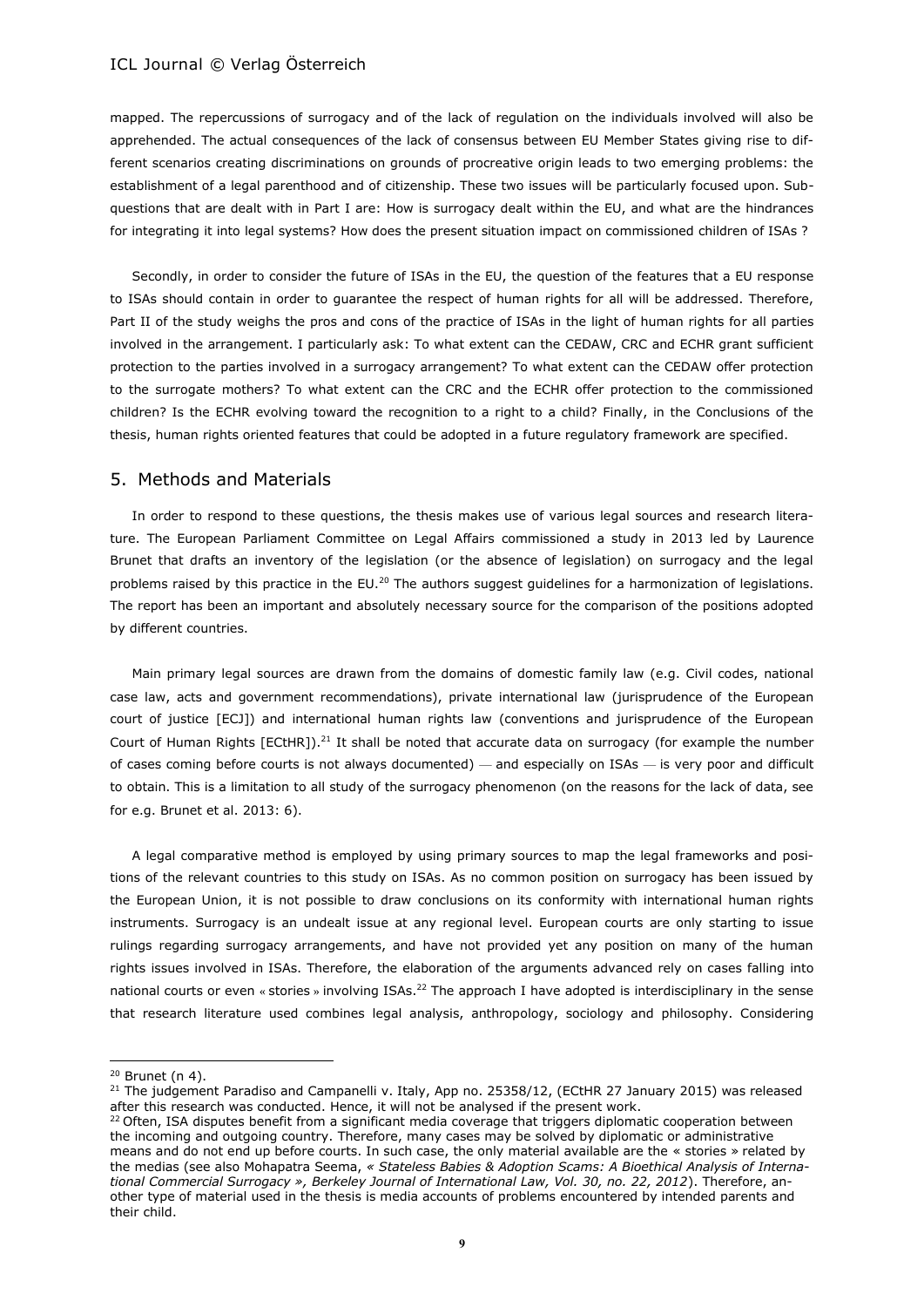various perspectives and positions on parenthood and surrogacy related issues is necessary in order to apprehend the complexity of the issues arising from the development of the recourse to surrogacy.

## B. International Surrogacy in the European Union: A Rainbow of Arrangements

This chapter will address the issue of the impact, on families created by surrogacy, of the great diversity in law providing for parentage and of the legal and judicial responses to surrogacy across the EU. The distinction between surrogacy arrangements in their national or transnational dimension will be clarified, before exploring the variety of positions of member states on the legalization of this procreative method. A comparison of a chosen sample of more or less permissive EU states is drawn under the lens of private law, in order to highlight the issues that arise when existing law of parentage in confronted to surrogacy practices. The adaptability of filiation systems to surrogacy is explored through two existing models: filiation ex-ante et ex-post.

## 1. National v. Transnational Surrogacy Arrangements

### a. Differentiation

 $\overline{\phantom{a}}$ 

Few countries in the European Union authorize surrogacy. Moreover, the states that have provided for surrogacy processes by law only allow its altruistic form to be performed on their territory. This type of surrogacy can be called national surrogacy. However, European couples also seek to enter surrogacy arrangements outside the borders of the EU. This practice is sometimes called a transnational surrogacy arrangement, or more commonly, an international surrogacy arrangement (ISA). Intended parents residing in countries where surrogacy is inaccessible to them — because it is illegal, financially out of reach, or because they do not fit in the requirements criteria (that are often tight in terms of age or sexual orientation, for example) —, are faced with the temptation of going abroad. The destinations of reproductive travelers are permissive countries, where the costs are lower, the procedure faster and more privacy is offered. Hence, the international surrogacy arrangement is a configuration that involves an importing/incoming country (the country of the intended parents) and an exporting/outgoing country (the country of the surrogate mother). The loose legislative framework of exporting countries, where no, or hardly any, laws regulate the medical procedures, visas issues and the monitoring/control of these arrangements, constitutes an incentive for « baby hungry » parents (Zelizer, 1994). Importantly, the surrogacy offer available outside the frontiers of the EU is of a commercial nature, which is in contradiction with the position and the public policy of EU member states.23

## b. Challenges Set by International Surrogacy Arrangements

The market of commercial surrogacy is developing rapidly in permissive countries. This development raises two major problems. The first being the probability of the presence of conflicting legislations in the exporting and the importing country (on filiation, nationality, immigration and public policy) with all its adverse effects. The second one being an ethical concern. In the configuration where surrogacy is legal in both countries (at least in some form), the probability that complications arise after the surrogacy agreement has been enforced, is relatively low. Whereas when the importing county prohibits surrogacy and has a legislation conflicting with the exporting country, the complexity of situation may result in disputes on filiation, citizenship and/or residence, as children conceived in ISAs may be unable to leave their country of birth. Such situations are more and more frequently arising in EU courts.<sup>24</sup> The case of « Baby M  $\rm s^{25}$  and the «story » of the Balaz twins<sup>26</sup> em-

<sup>&</sup>lt;sup>23</sup> Convention for the Protection of Human Rights and Dignity of the Human Being with regard to the Application of Biology and Medicine, 1997, Chapter VII – Prohibition of financial gain and disposal of a part of the human body, Article 21 – Prohibition of financial gain: *« The human body and its parts shall not, as such, give rise to financial gain. »*

 $24$  Brunet (n 4) found that cases in EU countries that are characterized by a prohibitive legal climate or a legal vacuum on surrogacy are falling into courts.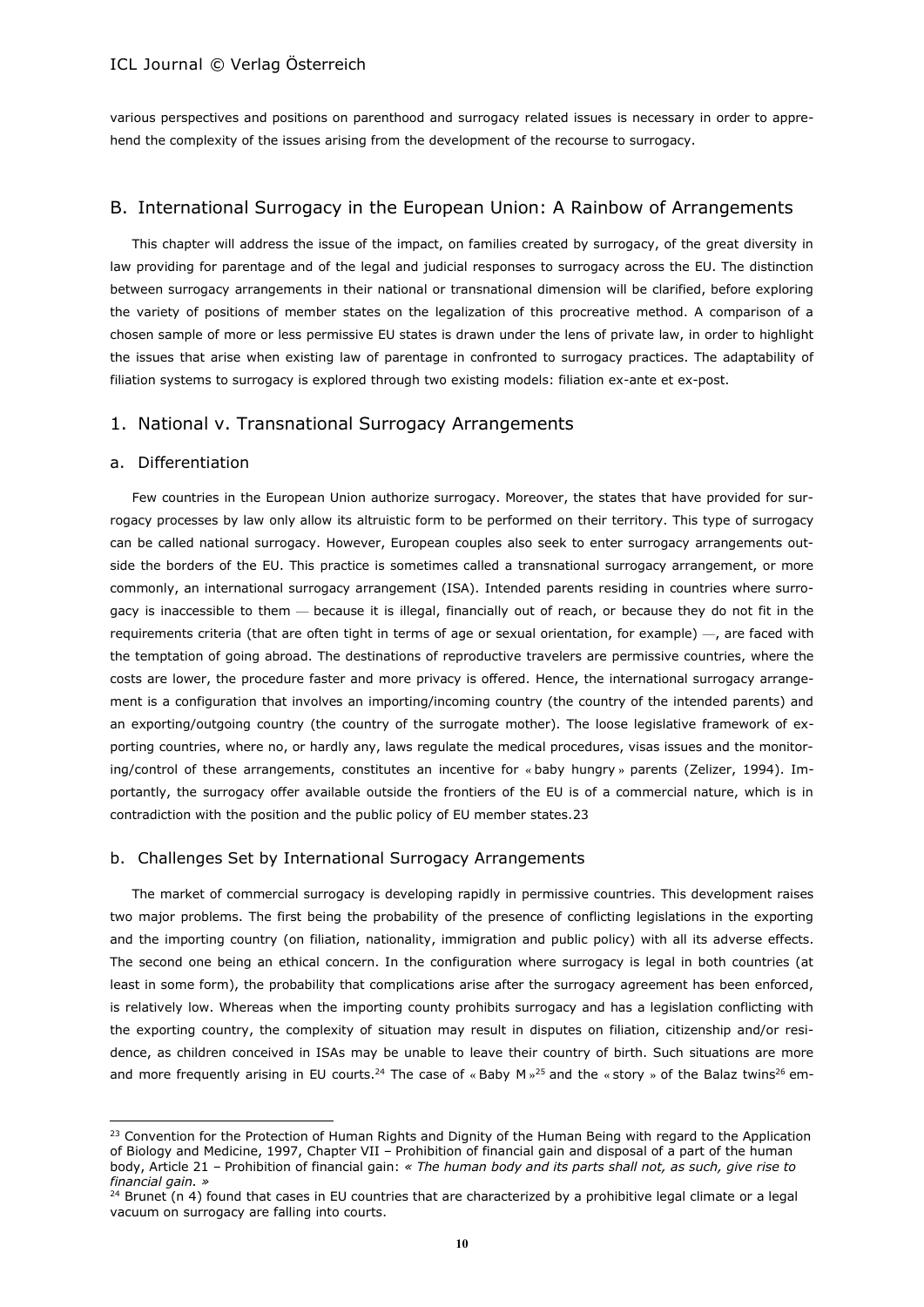body the inextricable legal problems that arise in international surrogacy arrangements (ISAs) between outgoing states (here India in both cases) and incoming countries (respectively Germany and Japan). In these two ISAs, embassies refused to deliver travel documents to the children and to establish nationality or filiation. Intended parents were confronted with a language barrier, the lack of assistance and with limited effective legal recourse possibilities in case of tort. In addition, cross-border custody disputes may arise in situations of ISA when the couple of intended parents separates prior to the birth of the child or if they refuse a child born disabled.

As the new global market of ISA develops, feminists and bioethics specialists such as Mohapatra raise ethical concerns regarding the creation of a « breeder class » in the South (Mohapatra, 2012: 412). Medical tourism nowadays includes reproductive traveling. This practice contributes to the medicalization of procreation: individuals are now conceived *and* born in clinics. The situation of surrogate mothers in national (for example in the USA and the UK) and international surrogacy arrangements (for example India or Ukraine) is typically different (Stark, 2012, and Brunet et al., 2013). In transnational surrogacy, surrogates generally come from a country that is economically disadvantaged compared to the importing. Surrogates may suffer from multiple disadvantages: social stigma coupled with a loose legal protection. Women giving birth in ISAs also put themselves at risk with exposure to physical health complications due to the IVF treatment (e.g. such as multiple births, potential selective abortions, caesarean, or the accrued risk of cancer, sterility and psychological suffering) and psychological distress related to the separation with the child, to post partum depression.

## c. The Three Degrees of Positions Taken by Member States

Western society has created new space for individuals' will in the creation of parentage and family. People now have more possibilities to choose the number of children they have, the moment to have them. The social acceptability of becoming a parent without a partner, of becoming a parent through recourse to ART or adoption or of founding a same-sex family has increased.<sup>27</sup> Some countries of the EU are reputed for their natalist tradition (e.g. France) and allow extensive recourse to assisted medical procreation (ART).<sup>28</sup> Positions on altruistic surrogacy vary inside the EU. Nevertheless, the European Union has not yet produced one piece of legislation on surrogacy, neither has the European Court of Justice (ECJ), nor the European Court of Human Rights (ECtHR), delivered a judgement that would put to trial surrogacy in all its possible forms.<sup>29</sup>

The member states of the European Union have reacted in different ways towards claims for the authorization of surrogacy from infertile couples (Brunet et al., 2013). Some states (The Netherlands and Belgium for instance) have legalized it *de facto*, that is, without issuing any laws allowing or prohibiting it as such. The practice of surrogacy in its altruistic form (traditional or gestational) is accepted on the national level in these two countries. Other states, such as the United Kingdom and Greece, have chosen to build a legal framework around national altruistic surrogacy arrangement. However, the UK and Greece have adopted quite opposite

*[surrogacy/articleshow/3400842.cms.](http://timesofindia.indiatimes.com/india/baby-manjis-case-throws-up-need-for-law-on-surrogacy/articleshow/3400842.cms)>(accessed on 10 July 2014).* 

 $\overline{a}$ 

<sup>28</sup> *Anne* Chemin, "*Dans les cuisines de la politique" , Le Monde* (Paris 7 June 2013)

<*[http://www.lemonde.fr/idees/article/2013/06/07/dans-les-cuisines-de-la-politique-](http://www.lemonde.fr/idees/article/2013/06/07/dans-les-cuisines-de-la-politique-familiale_3425566_3232.html)*

*[familiale\\_3425566\\_3232.html](http://www.lemonde.fr/idees/article/2013/06/07/dans-les-cuisines-de-la-politique-familiale_3425566_3232.html) (last consulted on 10 July 2014)*> (Accessed on 10 July 2014).

Since the end of the Second World War, France has deployed number of natalist policies and the money spent to date represents 4% of the French GDP.

<sup>29</sup> C‑ 167/12 C.D. v S.T., ECJ.

<sup>25</sup> On the notion of story, see the section on Methods. Mohapatra *Dhananjay, "Baby Manji's case throws up nee for law on surrogacy", The Times of India (Delhi 25 August 2008)* 

*[<sup>&</sup>lt;http://timesofindia.indiatimes.com/india/Baby-Manjis-case-throws-up-need-for-law-on-](http://timesofindia.indiatimes.com/india/baby-manjis-case-throws-up-need-for-law-on-surrogacy/articleshow/3400842.cms)*

*July 2014).*

<sup>26</sup> Mohapatra Dhananjay*, "German surrogate twins to go home", The Times of India ( Dehli 27 May 2010) [<http://timesofindia.indiatimes.com/india/German-surrogate-twins-to-go-home/articleshow/5978925.cms.](http://timesofindia.indiatimes.com/india/german-surrogate-twins-to-go-home/articleshow/5978925.cms)> (accessed 10 july 2014)*

 $27$  Fine (n 9).

Mennesson v. France, App no. 65192/11 and Labassee v. France App no. 65941/11, (ECtHR 26 June 2014) Paradiso et Campanelli v. Italy, App no. 25358/12, (ECtHR 27 January 2015).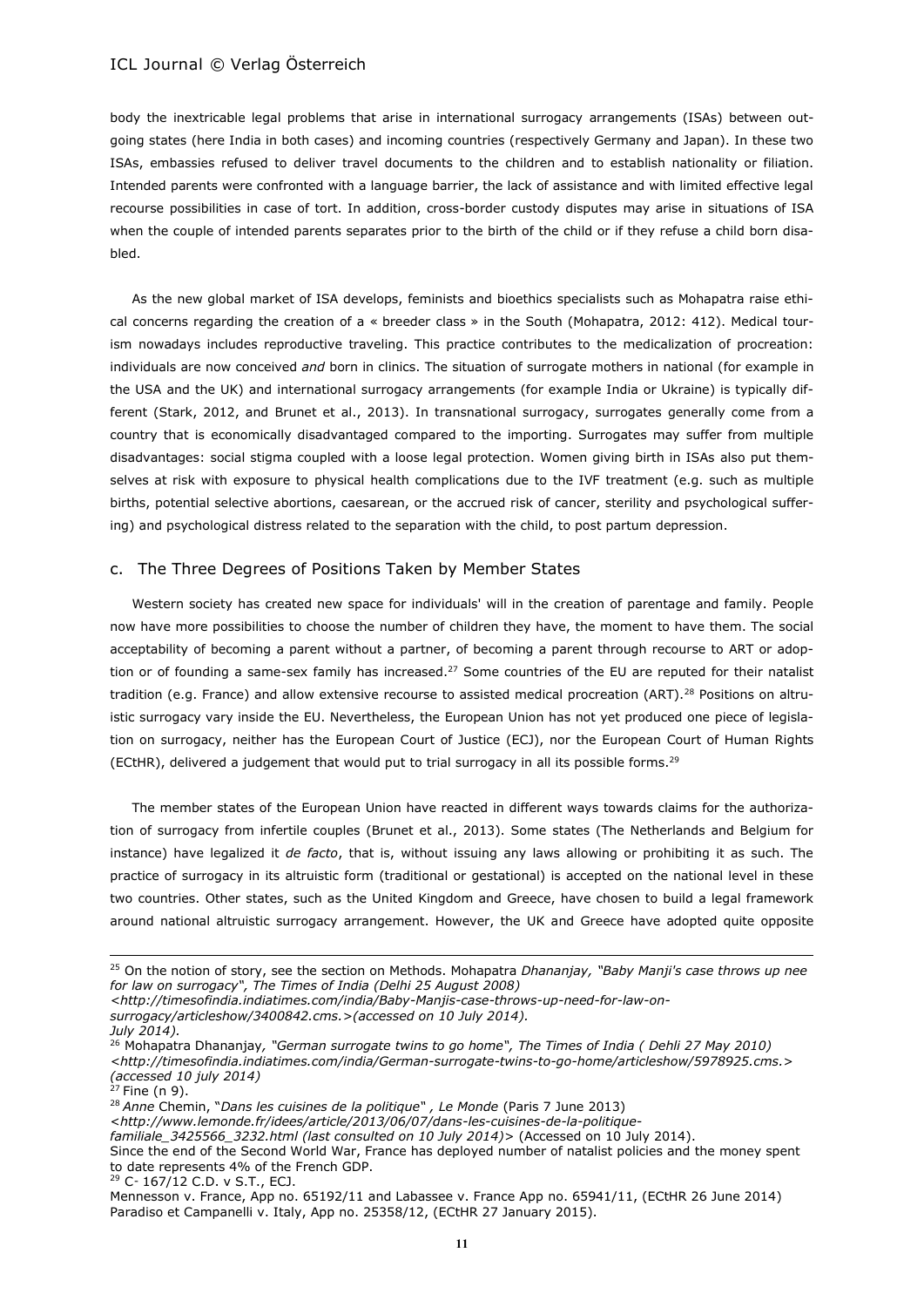ways to rule on the legalization of such contracts and on the filiation of children born from surrogacies (specified in following sections). Finally, a few states (e.g. France and Italy) have opted for clearly stating in both their jurisprudences and their laws that they consider surrogacy in all its forms (altruistic and commercial) as a practice going against the fundamental principle of human dignity and of the respect of public order. Thus, three different approaches and positions have been adopted within the European Union. In addition, many states (e.g. Finland, Bulgaria, Estonia) are still in a legislative vacuum as they have neither frankly legislated for nor against surrogacy (Brunet et, al. 2013). <sup>30</sup> Be they permissive or prohibiting, none of the EU countries facilitate the recognition of transnational surrogacies. Conceptions differ on the concepts of public order, best interest of the child and human dignity. Nevertheless, with the recent the boom of the reproductive industry, a growing number of Europeans practice reproductive travel outside the borders of the EU. When they return, national Courts are faced with an increasing number of cases related to immigration or filiation disputes.

In what follows, the position of three member states, each embodying one of the three positions mentioned above, will be compared. The analysis starts off from filiation laws; in order to understand the extent of the problems rose by an absence of international law and/or international cooperation regarding incoming children conceived from ISAs an brought back into the EU.<sup>31</sup>

## 2. The Diversity of Private Law Responses to ISA

The three degrees of the EU member states' positions are embodied respectively by: the UK $^{32}$  (formal legal permissive position on the legislation of surrogacy); France<sup>33</sup> (formal legal prohibition) and by the Netherlands (de facto acceptance of altruistic surrogacy arrangements).<sup>34</sup> We examine the answers given by these three EU countries — that also happen to be state parties to the Hague Conference on Private International Law (HccH) — to a questionnaire, addressed to them in 2013 by the Permanent bureau of the Hague Conference on International Private Law (HccH) on the issues arising from their national legal order in the enforcement of ISAs.<sup>35</sup> A comparison of their filiation system is drawn from the information recorded in the questionnaire regarding birth registration and the settlement of disputes on parentage. The questionnaires also provide us with information on the attribution of nationality (regarding private international law); on the state of the availability of ART services (including its uses in surrogacy) and on the situation of international surrogacy agreement enforcements. The comparison of ISA related issues in private international laws leads to an in depth analysis of the adaptability of surrogacy into the different filiation systems of the compared nation states — their assets and liabilities.

#### a. Birth Registration

Birth registration is mandatory in the Netherlands, as well as in the UK.<sup>36</sup> It has to take place at the municipality or an embassy within a certain time frame after the delivery (three days for the Netherlands and fourteen days for UK), and has to be done by either parents or the health care facility of birth. In France, children should be registered within three days after birth (fifteen days if the birth occurs abroad). The particularity of the

 $\overline{a}$ 

<sup>30</sup> Cour. Cass. 1ère civ, 6 avril 2011 n°. 72.

<sup>&</sup>lt;sup>31</sup> Can it be said that children born from surrogacy are therefore discriminated on their procreative origin regarding the disparity of treatment they receive from one EU state to another? Such claim has not yet constituted the core issue of a legal problem brought before any European courts, but seems relevant regarding the present situation of children issued from ISAs in the EU.

<sup>32</sup> *Questionnaire on the private international law issues surrounding the status of children, including issues arising from international surrogacy arrangements - The United Kingdom -*, Permanent Bureau of the Hague Conference on Private International Law, 2014.

<sup>33</sup> *Ibid. - France*.

<sup>34</sup> *Ibid. - The Netherlands.*

The Netherlands have no laws on surrogacy, but regulate the recourse to ART for purposes of surrogacy relying on a soft-law « code of practice »: NVOG-Guideline no 09. Indication for IVF, 1998.

<sup>&</sup>lt;sup>35</sup> Information and legal references are drawn from the national questionnaires. It is important to note that the authorities of each country responded more or less precisely to questions of the Bureau: some citing the legal references, while others did others not.

<sup>&</sup>lt;sup>36</sup> Article 1:19e Dutch Civil Code.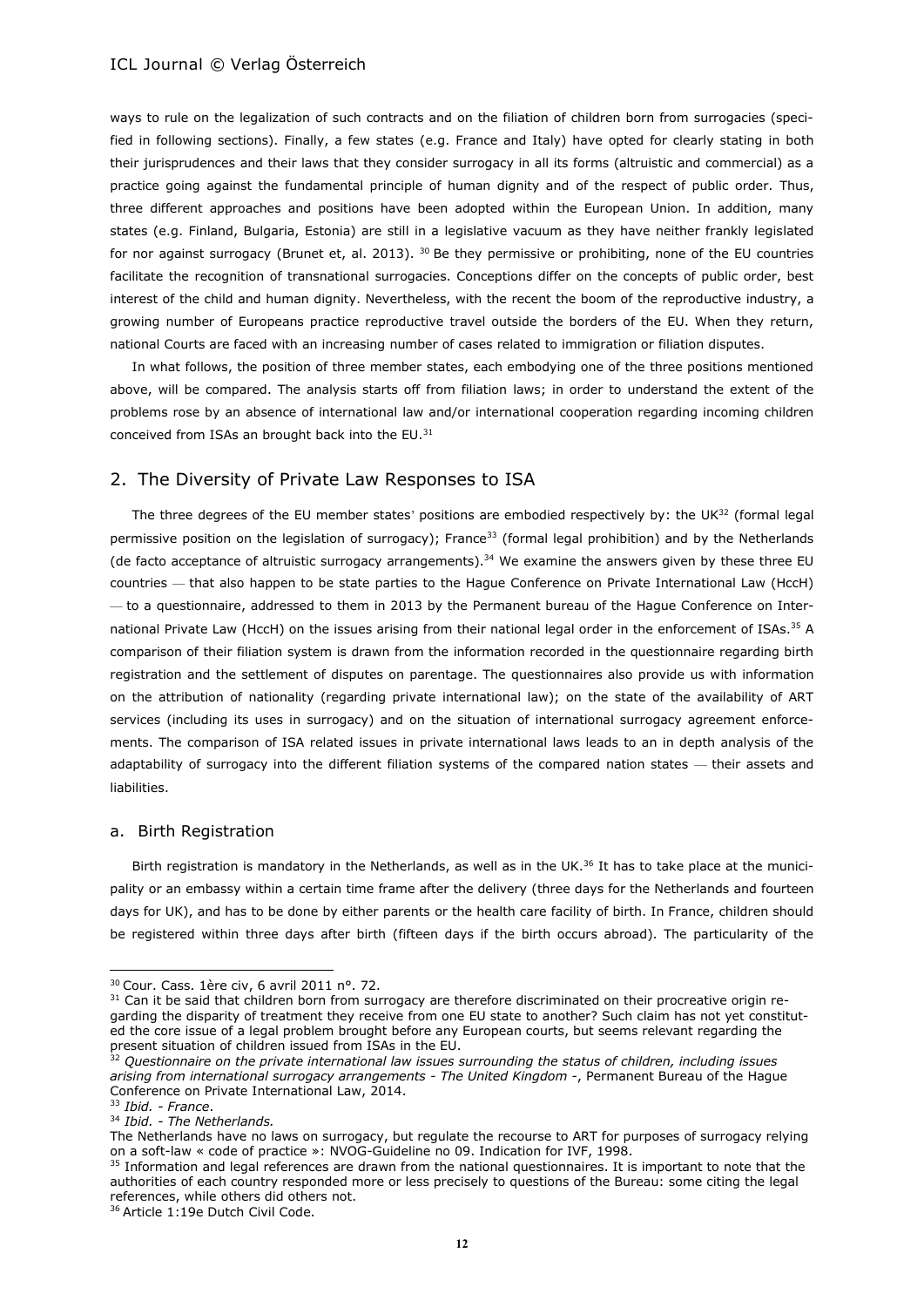French legislation lies in the fact that it gives the woman who gives birth the right to choose whether she desires or not to take the status and the responsibility of becoming the mother of a child she has given birth to. Indeed, acknowledging the child is not mandatory in France. In such cases, the birth occurs  $\alpha$  Sous X ».<sup>37</sup> A French mother may give birth anonymously in a clinic and not declare the born child at municipal civil register. If she desires to remain totally anonymous, no traces of her will be left to the child. Even if the child was to discover later the identity of the woman who gave birth to her/him « sous x », the child cannot claim any parentage by any means in French courts to his birth mother (on anonymous or secret birth, see Ensellem 2001).

When children are born abroad, the validity of the transcription of the birth certificate and the legal recognition of the child can depend on the commissioning parent's nationality or on the law of the country of birth. As in many legal orders, the presumption of *mater sempre certa est* prevails in the Netherlands, UK and France. Therefore, the legal mother of the child is the woman who gives birth $38$ , irrespective of any use of assisted reproductive technology.<sup>39</sup> However, after birth, a woman can decide to relinquish her rights over the child and give him/her up to adoption. Except in France, when this happens, the woman who gives birth will be considered as the/a mother of the child, in the sense that there are administrative traces of the childbirth at the registry.<sup>40</sup> In such cases, the only possible motive of contestation of maternity is to prove that one is not the woman who gave birth.

Just as for the presumption of maternity, there is also a presumption of paternity that applies to the husband of the woman who gave birth in all three countries of comparison. The husband becomes, by operation of the law, the legal father of the child.<sup>41</sup> The presumed father has the possibility to contest the attribution of paternity.<sup>42</sup> When there is no presumption of paternity, (for example in civil unions in France), fathers are in the obligation to declare their paternity, either prior to birth, or at the birth of the child43 in order to be recognized as such.44 Legal paternity can be denied by judicial means, proven the man is not the biological father. However, if the man knew of the pregnancy before the marriage, or if he consented to a medical procreation, then his legal paternity cannot be challenged upon birth. 45

In addition, the acknowledgment can be nullified under certain conditions in the Netherlands, particularly if the man is married to another woman, or if the child already has two parents.<sup>46</sup> These last two obstacles limit the possibilities of an intended father to acknowledge a commissioned child born of a surrogate mother. Indeed, an intended father of a child born from an ISA cannot acknowledge the child if he is married to another woman (here the intended mother) than the birth mother (here the surrogate). The second obstacle stems from the marital status of the surrogate mother: if she is married, her husband, by presumption, becomes the legal father of the child. Indeed, a husband who consents to the ART treatment of his wife becomes the legal father of the child born from this procedure whether or not he is the actual genetic father. Another Dutch particularity consists in the possibility for the mother to give the permission to the gamete donor (one has access to the identity of donors in The Netherlands) to acknowledge his paternity over the child.

Once the father and the mother are legally recognized as the parents of the child, they are endowed with all the rights and obligations inherent to this responsibility (e.g. inheritance rules, naming rules, parental authori-

 $\overline{\phantom{a}}$ 

<sup>39</sup> For example, Article 1:198 Dutch Civil Code.

<sup>41</sup> Article 1:199 Dutch Civil Code.

<sup>&</sup>lt;sup>37</sup> Article 328 Code civil.

<sup>&</sup>lt;sup>38</sup> Giving birth anonymously is not in the Netherlands, public policy is being infringed when the woman mentioned on the birth certificate is not the woman who gave birth to the child. The child will not be granted the Dutch nationality and be allowed to access to The Netherlands. The child should have access to information about his descent: Court The Hague, 23 November 2009.

<sup>40</sup> Cecile Ensellem*, Naître sans mère. Accouchement sous X et filiation*, (PU de Rennes, 2004).

 $42$  Article 332 Code civil applies if the father is not the one who provided the gamete at the time of conception. <sup>43</sup> Article 316 Code civil.

<sup>&</sup>lt;sup>44</sup> Even when the presumption of paternity exists, in practice, fathers declare their paternity to the authorities.

<sup>45</sup> Article 1:200 paragraph 3 Dutch Civil Code.

<sup>46</sup> Article 1:204 Dutch Civil Code.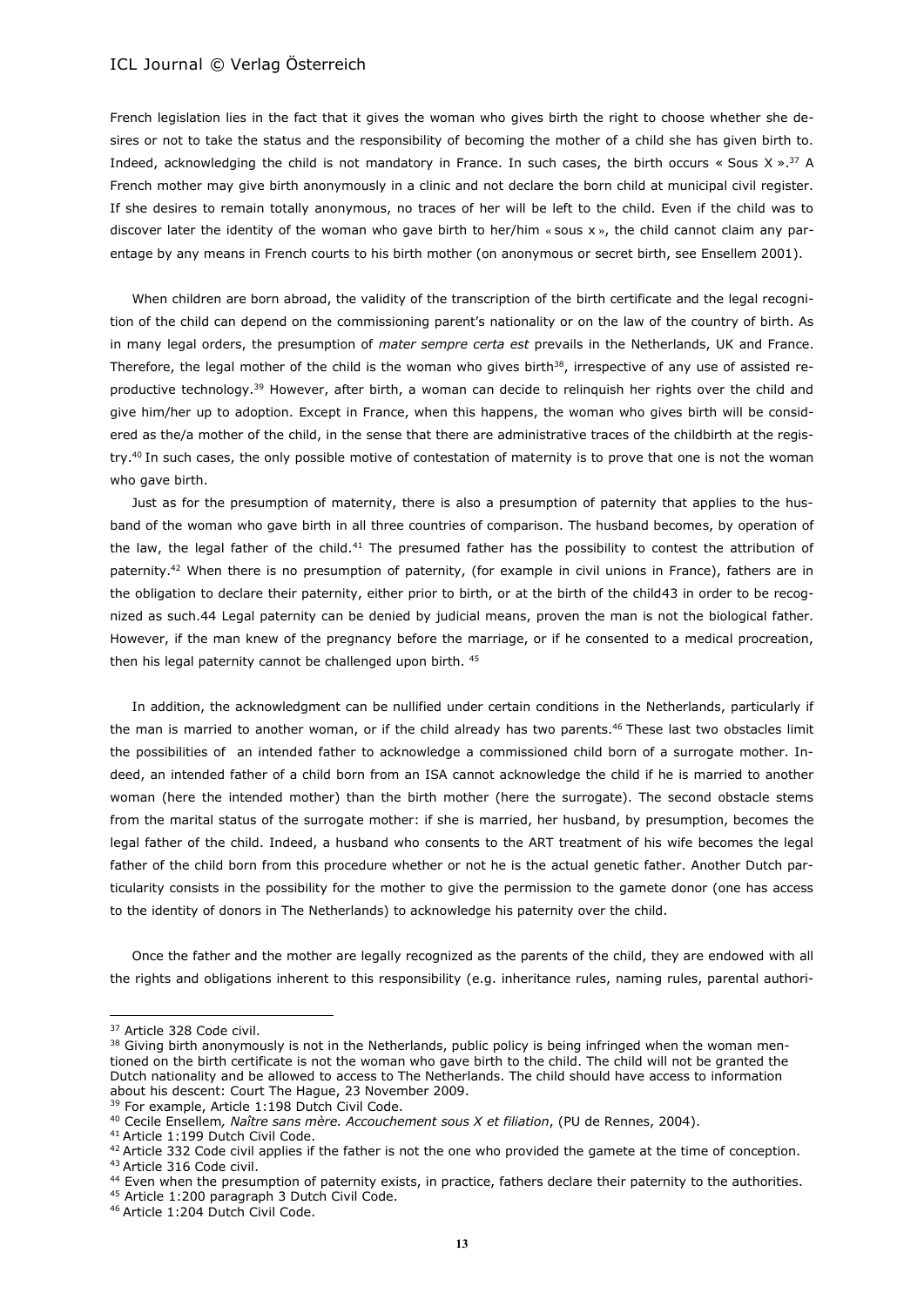ty). The three countries chosen as samples here have in common the impossibility to establish an agreement between the putative parents. In France, fraud to the civil registry is punishable under criminal law and no legal parentage can be established on the basis of an arrangement or contract.<sup>47</sup> Misrepresenting the legal parents of the child to the authorities of the Netherlands is sanctioned under criminal law by a maximum of five years of prison.48 In a same-sex family, one parent can be recognized on the civil registry, while the other parent has to adopt the child in France. Until recently, this was also the case in the Netherlands. Now two women can be the legal parents of a child through a normal adoption procedure.<sup>49</sup>

Legal fatherhood that has been already established can be challenged within a certain time period varying slightly from one country to another. In case of doubts over biological paternity, DNA testing is conducted. The child is also entitled to challenge the legal fatherhood of his parent, in case she/he discovers that his present father is not his biological father. However, legal motherhood can only be contested provided the mother did not give birth to the child.<sup>50</sup>

## b. Nationality

Nationality is acquired according to two different modes of attribution: jus solis and jus sanginis. The first depends on the soil of birth, whilst the second is derived from the nationality of one or both parents. The attribution of the nationality in the three countries in our comparison obeys to the principle of jus sanginis — also called by « descent » — when one of the legal parents is a national.<sup>51</sup> Children born abroad can have their birth certificate and parentage transcribed into the French, Dutch or UK civil registry, if the foreign birth certificate is lawful according to the law of the country from where it originates, if it has not been falsified and if the facts declared are true. <sup>52</sup> Nevertheless, there is an exception to this principle: the child acquires the nationality of the state of birth when her/his parents originate from a country that does not provide the child with their nationality. EU member states cannot leave a child born on their territory stateless. This obligation derives from community law but also from the dispositions included in various Treaties that are parties to (e.g. Convention on the Rights of the Child, Convention on Stateless Persons).<sup>53</sup>

Moreover, in some cases the state of residence or origin of the intended parents can stop the transcription of the birth certificate. This has the consequence of impeding the establishment of the nationality of the child. French jurisprudence (Civ 1ère, 13 septembre 2013) does not acknowledge certificates when it appears that the child was born through surrogacy, on the grounds that there has been fraud to French law. On the other hand, a contradicting decision of the Conseil d'Etat, issued in May 2011, allows French embassies to deliver a « conullat » (travel document) instead of a passport when a surrogacy arrangement is suspected.54 In The Nether-

 $\overline{\phantom{a}}$ 

<sup>47</sup> Articles 131-13, R645-4 and 441-6 Code penal.

<sup>48</sup> Article 236 Dutch Penal Code.

<sup>49</sup> *« As from 1 April, the female partner of the mother, the so-called 'co-mother' ('duomoeder'), will be able to legally become a parent without court involvement. The co-mother will automatically become a legal parent if she is married and if the semen donor is unknown within the meaning of the Artificial Fertilisation (Donor Information) Act (Wet donorgegevens kunstmatige bevruchting). In all other cases, she has the option to acknowledge the child. The acknowledgement is a straightforward act that can already be completed before the registrar of births, deaths, and marriages preceding the birth. At the birth of the child, the co-mother will then legally become a parent. Municipalities will register the changes in the municipal personal records database (basisregistratie personen).* » <http://www.government.nl/issues/family-law/news/2014/04/01/laws-takingeffect.html. > (accessed on 10 July 2014)

<sup>50</sup> Article 1:205 Dutch Civil Code.

<sup>&</sup>lt;sup>51</sup> Article 3 Rijkswet op het Nederlanderschap Statue Law on Dutch citizenship ; Article 18 Code civil.

 $52$  Also see Brunet (n 4). The principles mentioned in the text have been lately translated in France into the Circulaire 25 January 2014, amidst hot debates on same-sex mariages, adoption and rights to ART.

<sup>53</sup> Article 19 and 19-1 Code civil.

<sup>54</sup> Mohapatra (n 20). Le Roch "story.For further details, see also, *Family held after trying to smuggle surrogate babies out of Ukraine: French couple say they hid twin girls in chest under bed out of despair at not being able to obtain passports*, *The Guardian* (London 24 March 2011)

<sup>&</sup>lt;*[http://www.theguardian.com/world/2011/mar/24/family-smuggle-surrogate-babies-ukraine.](http://www.theguardian.com/world/2011/mar/24/family-smuggle-surrogate-babies-ukraine)*> *(last consulted 10 July 2014)*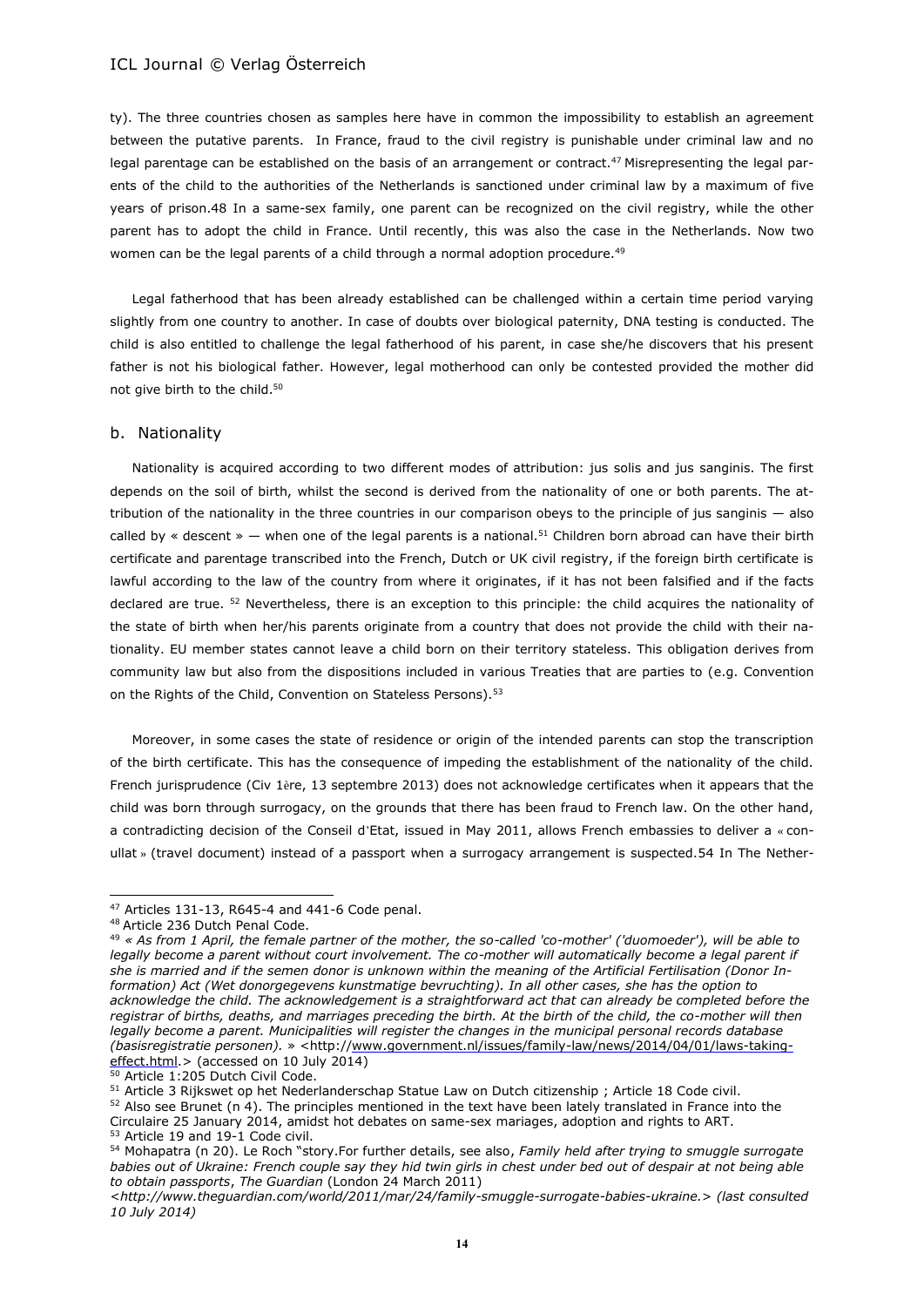lands, the absence of the mother on the birth certificate is contrary to the Dutch public order. This makes the birth certificate impossible to transcribe, and therefore, deprives the child from the nationality of his father (Court ruling, The Hague, 23 November 2009).

The growing number of incoming commissioned children from ISAs is putting to trial the legislations on the modality of attribution of nationality at birth. Non-recognition of the birth certificate of commissioned children may lead to statelessness. States prohibiting surrogacy have a firm position on this point: it is not possible to acquire nationality via an arrangement or a contract. In this, their position is akin to the position they have adopted on parentage.

### c. Assisted Reproductive Technology

Assisted reproductive technologies (ART) consist in medical care for treating infertility. The access to ART is heterogenous in the EU, as member states have different requirement levels (e.g. access may depend on age; be open to single persons or couples only; depend on the matrimonial situation and sexual orientation of the couple).<sup>55</sup> Moreover, countries do not share the same understanding regarding which treatments are included in their definition of ART. Indeed, if gestational surrogacy implies an IVF treatment (which is broadly recognized as an assisted reproductive technology), surrogacy is not necessarily considered across all legislations in Europe as an ART. One major point of divergence across the EU in ART services is the anonymity/identification of gamete donors. In the Netherlands, gametes must not be donated anonymously since 2004<sup>56</sup>, while medically assisted procreation in France gives only access to gametes from anonymous donors.<sup>57</sup>

In the UK and France, the establishment of legal parentage for « naturally » or « ART-conceived » children, when a donor is involved is identical. Irrespective of whether an ART service has been performed, the woman who gives birth to the child will always be considered as the legal mother (in UK Human Fertilization and Embryology Act 1990, in France article 319 Code civil). Equally, her husband or male partner, who formally consented to the ART treatment, will be considered as the legal father of the child. In the Netherlands, a sperm donor can also be regarded as the child's legal father, and the female partner of the woman who gives birth also becomes a legal parent to the child.

### d. Contractual Enforceability of Surrogacy

 $\overline{a}$ 

France is the only country expressly prohibiting surrogacy under criminal law within this sample of states.<sup>58</sup> Surrogacy arrangements or contracts have no legal contractual enforceability in France. Although surrogacy in its altruistic national form is allowed in the two other countries, it appears that neither the Netherlands, nor the United Kingdom have legalized surrogacy *contracts*. The reasoning in the Netherlands is that these arrangements cannot be legally enforceable since the practice is unregulated under the law. The only mention of surrogacy arrangements in the Dutch Penal Code is made in Article 151b. The latter criminalizes the mediation of arrangements and the publication of supply or demand requests related to surrogacy. In the UK, the Surrogacy Arrangements Act (1985) allows surrogacy arrangements when they are altruistic, but prohibits advertising and

<sup>55</sup> Human Fertilisation and Embryology Act 1990 as amended 2008.

ART is permitted in the UK, but access is limited: restrictions concern forms of authorized ART, regulations on the medical institutions that perform ART services, the conditions of donation of gamete (anonymity withdrawn in revised Act 2008), the right of the child to know his/her birth origins, and the legal parentage of a child born through ART.

<sup>56</sup> Wet donorgegevens kunstmatige bevruchting (Act on donor data artificial insemination) and Embryowet (Embryo Act) : In HccH questionnaire - The Netherlands. From the age of 16, one may access his origins.

<sup>57</sup> HccH questionnaire – France, « *articles 16-8 Code civil and L1211-5 Code de santé publique: the donors and receivers of gamete are kept anonymous and cannot access to each others identity or informations; and article L2141-1 Code de santé publique: presents no residence or nationally requirements and is open for couples of same sex living together or married who are infertile or risking to transmit a serious disease to the partner or the child.* ».

<sup>&</sup>lt;sup>58</sup> Article 16-7 Code Civil - Any surrogacy contract or agreement is not enforceable on grounds of maintenance of public order and consists in a criminal offense punishable by the article 227-12 Code Pénal.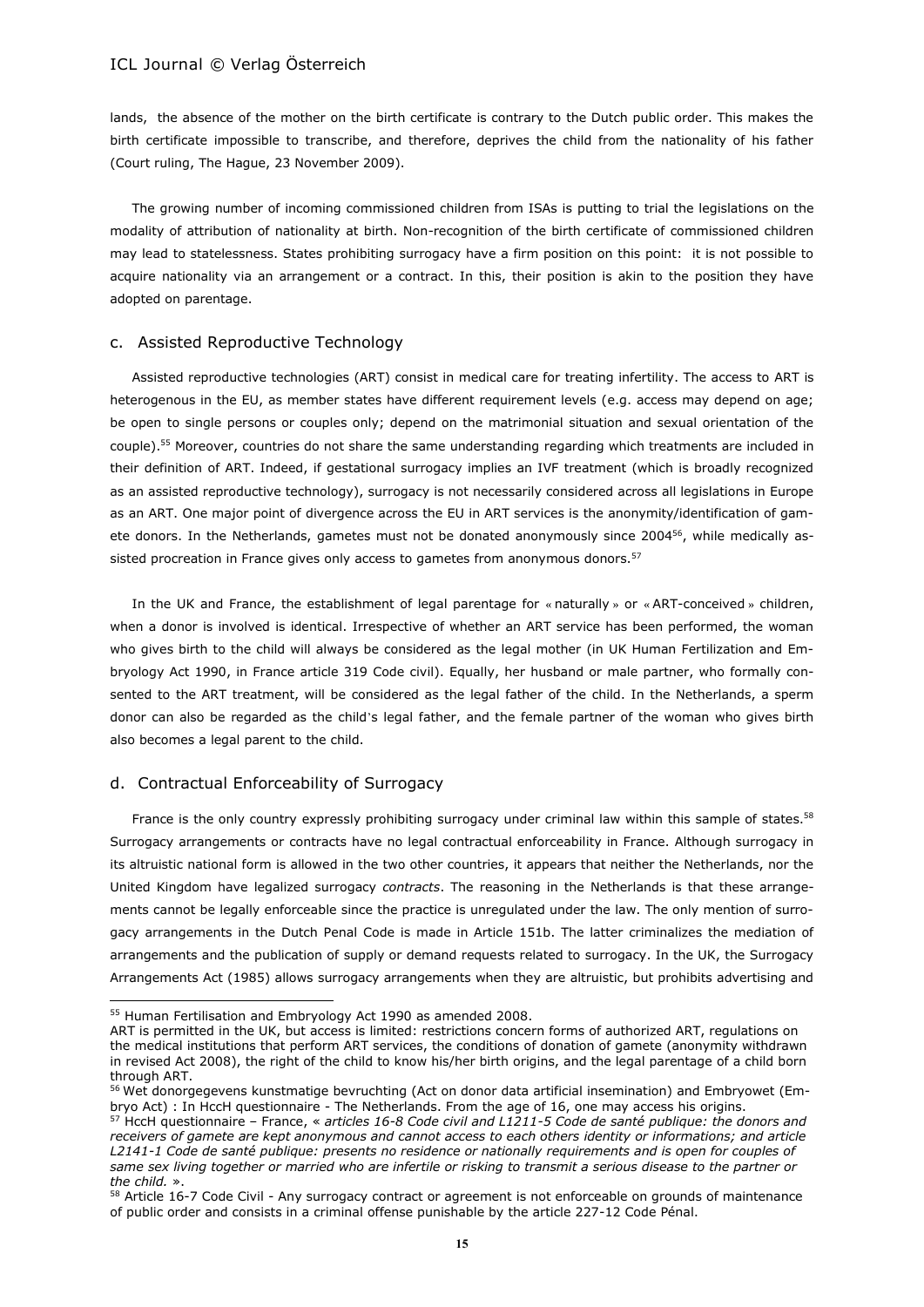$\overline{\phantom{a}}$ 

« matching » services for profit (i.e. the renumeration of commercial intermediaries). Altruistic surrogacies are not contractually enforceable.

There is no contractual enforceability conferred to surrogacy arrangements in European legal systems, even when they are accepted *de facto* or monitored by a *post-facto* judicial assessment (see Chapter 3). The absence of a pre-approval by the State strips national (and international) arrangements of any contractual enforceability in these three states. In France the principle of non-recognition of surrogacy arrangements is even stricter. For instance, the latest jurisprudence of the Cour de Cassation on surrogacy (13 September 2013) ruled that authorities cannot proceed to the establishment of parentage in national civil registries, since all surrogacy arrangements are struck with nullity. The decision was justified by the necessity of maintaining public order.59

## e. Incoming and Outgoing Surrogacy Arrangements Within the EU

No data is available regarding the number of incoming ISA cases in the EU.60 The answers from the HccH's questionnaires indicate that the major outgoing (or exporting) countries in transnational surrogacy are: India, Ukraine and the USA, and, less commonly, Belgium, Spain, Filipines and South Africa. No outgoing cases of surrogacy have been reported to any of the three governments. No national or international laws or authorities regulate or coordinate the issues that arise between the legal orders and the family laws of incoming and outgoing countries. As permissive countries, The Netherlands and the UK allow the establishment of nationality and immigration status of commissioned children born from ISAs in the paramount of the child, but cannot be said to facilitate, them: lengthy judicial procedures are the norm in these two countries that remain concerned about the commodification of bodies (Brunet et al. 2013).

In its answers to the HccH's questionnaire, the Netherlands indicates that it is endeavouring to clarify the legal grey area that exists around the birth of a commissioned child. The Dutch authorities (embassies and immigration authorities) have also engaged in operations of cooperation with Ukraine and India regarding ISA. To date, the parents of all children born abroad need to undertake a procedure before the Dutch authorities (or Dutch embassy) to apply for a passport for the child with the birth certificate. When both intended parents of a child conceived in a surrogacy arrangement appear on the birth certificate, it is refused by the authorities on the grounds of the respect of the principle of *mater sempre certa est* (i.e. an issue of maintaining public policy). Therefore, the intended parents need to ask to the Court a travel document to be issued without the transcription of the birth-act. Such a procedure takes, in average, 12 to 18 months. Without a passport, the child becomes an alien. This triggers the application of the Alien Act (2000) and the delivery of a temporary residence permit. After the delivery of such a permit, the intended parents can apply for an authorization to adopt the child, a procedure lasting in average two years in the Netherlands. Once adopted, the child will acquire the Dutch nationality and legal parentage is established between him and his parents of intention. The procedure takes a minimum of four years (HccH Questionnaire, The Netherlands, 2013).

If no data is available regarding the number of ISAs concerning the UK each year, the number of Parental Orders delivered by UK courts indicates that the number of arrangements made abroad by British nationals is rising (Questionnaire UK, 2013). Just as for other incoming states (including France), the problems encountered by children born from ISAs are: the ability of the child to leave the state of birth, the attribution of a nationality and the establishment of legal parenthood.

<sup>&</sup>lt;sup>59</sup> Civ 1ère, 13 septembre 2013 pourvoi H12-30.138 et F12-18.315. This decision strikes down the arguments of both the paramount of the child under article 3(1) of the UNCRC, and the respect of private and family life under article 8 of the ECHR.

<sup>&</sup>lt;sup>60</sup> The Dutch authorities in the Questionnaire of the HccH, indicate that the Dutch Care and Protection Agency declares being confronted to an average of ten cases of incoming ISAs per year.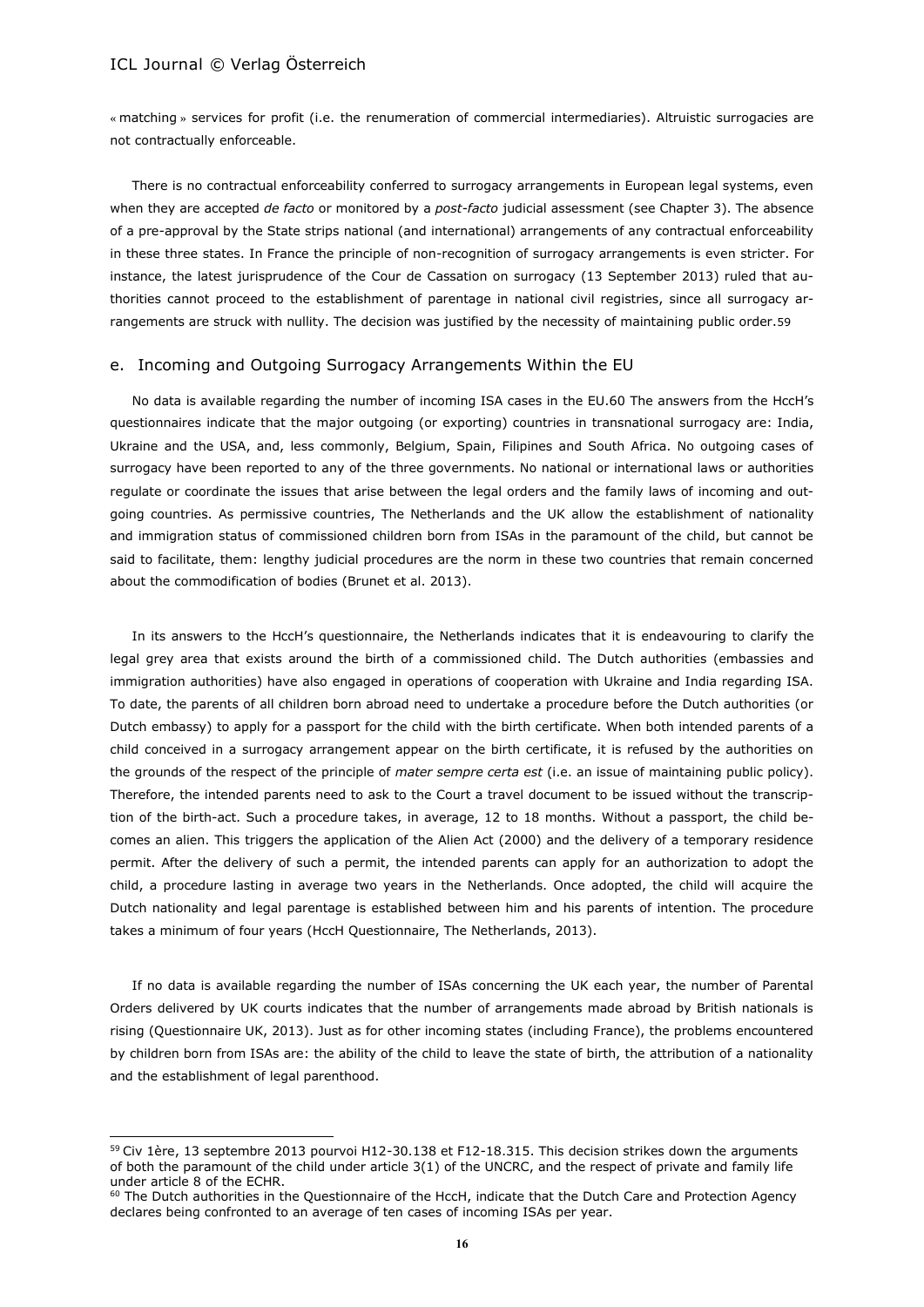Issues surrounding the enforcement of ISAs between an exporting country and an importing EU member state do not only happen between permissive and prohibitive states (e.g. India and France) but also arise between two permissive states (e.g. India and the Netherlands). Legislations on the establishment of filiation and nationality differ enough between countries to lead to a situation, in which most children born from an ISA are left without nationality, filiation and travel documents, unless the intended parents engage in a judicial procedure of which the outcome is lengthy and uncertain.

## 3. Conclusions

Based on a comparative approach within a sample of states representing the gradation of positions on surrogacy in the EU, it emerged that: their legislations are heterogenous in some fields (e.g. systems of birth registration, filiation to the mother and access to ART services) and homogenous in others (establishment of nationality, filiation to the father, absence of judicial pre-approval and of conferred legal enforceability). All in all, the establishment of filiation for children born from ISAs seems problematic.

However, countries explicitly permitting surrogacy have adapted their filiation systems to children born from surrogacy arrangements on their territory. Therefore, the next chapter examines how they have adapted their traditional filiation systems to national surrogacy practices.

## C. The Adaptability of Surrogacy to Filiation Systems

## 1. The Three European Models of Establishment of Legal Parenthood in Surrogacy

Based on the aforementioned findings, it appears that establishment of parenthood between commissioned children and intended parents is often a complex and challenging procedure. However, in permissive countries, where national surrogacy has been apprehended and regulated by the law, such matters are not of a serious concern when the surrogacy arrangement is being performed in its national modality. The research conducted by Brunet and the answers of The Netherlands and UK to the questionnaires of the Hague Conference on Private International Law (HccH) were essential materials for building the typology presented in this chapter.<sup>61</sup> Two other countries are examined, Greece and South Africa. They have established an *ex ante facto* filiation system for surrogacies that is different from the one The Netherlands and the UK have adopted: *ex post facto* filiation. Moreover, and this time not by operation of the law, jurisprudence has, in some cases, put into place *de facto* solutions. All three options will be analyzed. Their strengths and weakness are compared in order to map features that might be useful for the international regulation of surrogacy.

### a. Post Facto Filiation in Surrogacy

In 1927, *The New York Times* reported that the main issue in adoption was to: *« find enough children for childless homes rather than that of finding enough homes for homeless children »* (Zelizer, 1994: 190). The rarefaction of children given up for national or international adoption, coupled with the possibility to be genetically linked to the child by the use of ART in surrogacy arrangements, are two of the factors that explain the development of the new market of surrogacy. Traditionally, in adoption, a stranger is given the status of a legitimate child. When infertile couples have recourse to adoption, they have a tendency to « eliminate » the genitors for improving the establishment of their social parenthood.<sup>62</sup> However, surrogacy takes away the pos $sibility - in$  some legislations (e.g. California)  $-$  to erase the gestational carrier from the picture.

 $\overline{\phantom{a}}$ 

<sup>61</sup> Brunet (n 4) 60-63.

<sup>62</sup> Fine (n 9). Hence adoptive parents often prefer *full adoption* even if *simple adoption* is possible. In full adoption, genitors are erased from the parentage of the child, and new descent is fictively established, solely on the behalf of the adoptive parents. This type of behavior is often induced by the state as, for instance, in France, the law on bioethics of the 29 July 1994 does not provide (on grounds of public order) the donor with a legal existence: helping the non-genetically linked parents to better establish their « legitimity » of appearing as descents to the child.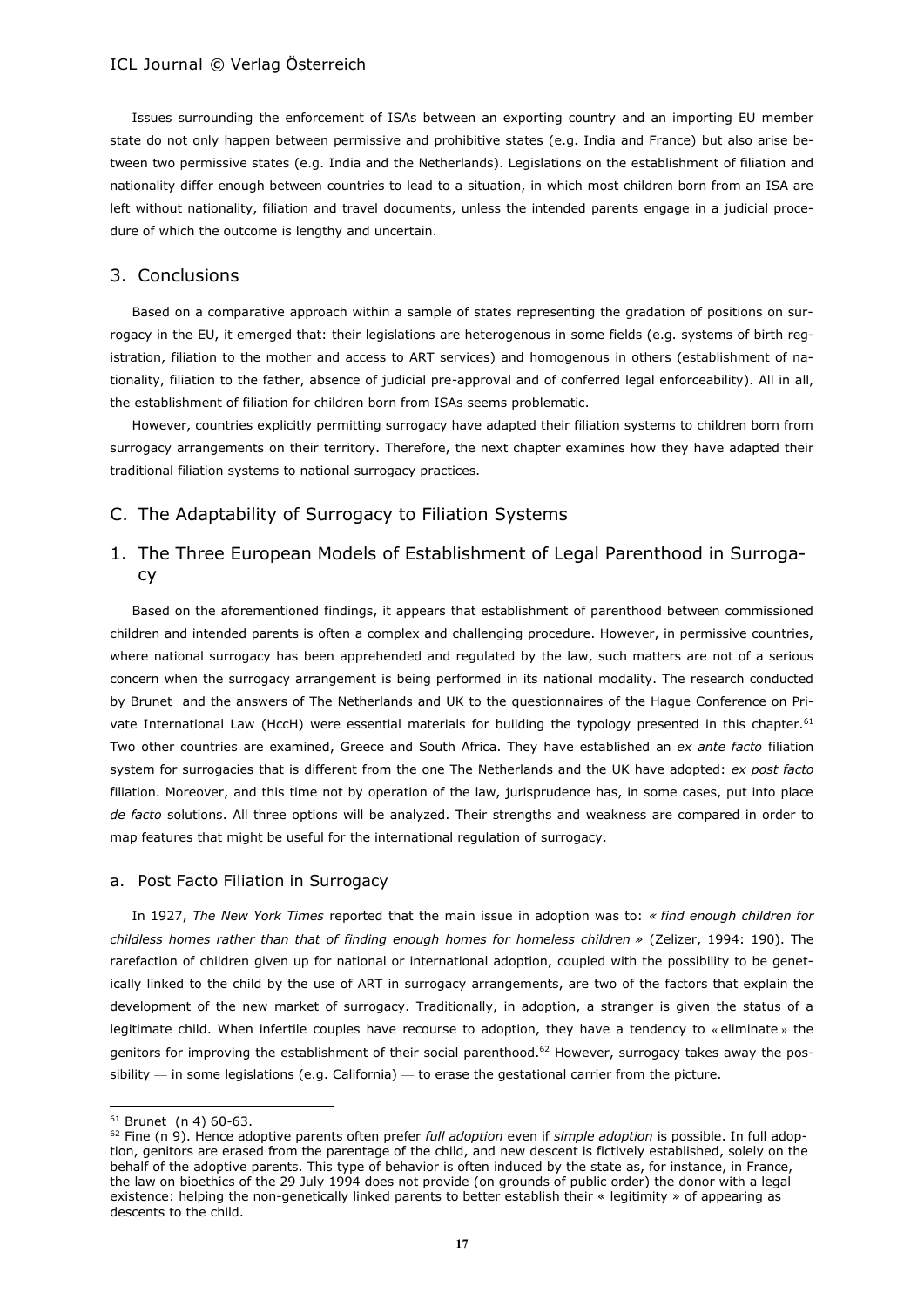The United Kingdom has clearly answered the issue of the establishment of parentage between the intended parents and the commissioned child in 1992 (Brunet et al., 2013: 60). Indeed, the Surrogacy Arrangements Acts of 1985 only aimed at prohibiting commercial surrogacies, and did not deal in depth into matters of legal parenthood. Hence, the Parental Order section of the Human Fertilisation and Embryology Act (1990) was improved in 1992, with provisions ruling on an *ex post facto* procedure consisting in a speedy adoption between the consenting birthmother and adopting parents.<sup>63</sup> The ex post facto system refers to an acknowledgment of the surrogacy agreement by the public authorities only after the birth has occurred. All matters of establishment of the legal parentage, as well as the control of the legality of the surrogacy agreement, are dealt with once the child is born. The parental Order is then delivered, provided the judge's approval, ensuring that the intended parents fulfill the requirement criteria. In the case where the surrogate is married, the intended father contests the paternity of the surrogate's husband. On the other hand, if she is not married, the intended father can recognize the child straightforwardly at birth, so that only the intended mother applies for the Order. If a dispute was to arise, the judges take their decision in the paramount of the child. It is important to note that this may lead to other interests being neglected, even if they are protected by both (a) the interdiction of commercial surrogacy (e.g. dignity) and (b) the legal framework of the Surrogacy Arrangement Act  $-$  or more directly, this procedure neglects the question of the legality of international surrogacy agreements.

In this system, the surrogate appears on the birth certificate and is considered as the legal mother of the child until she relinquishes her parental rights. It is conform to Fine's recommendations in regard to the relation between adoptive parents and genitors (Fine, 2001). The anthropologist argues in favor of « pluriparentage » and the symbolical recognition of the existence of successive parents to the child in adoption.64 This would, in addition to improving the welfare of the chid, potentially confer him/her with new rights: such as the one of being raised by good parents and the right to know one's origins (Geneviève Delaisi & Pierre Verdier, *L'enfant de Personne,* Odile Jacob, 1994)*.*

## b. Ex Ante Facto Filiation in Surrogacy

 $\overline{\phantom{a}}$ 

Greece and South-Africa both have a legislation on surrogacy that provides for an *ex ante* control of the agreement and which secures legal parenthood between the intended parents and the commissioned child *prior* to birth (Brunet et al., 2013: 137-148). In this way, the surrogate mother has no possibility (Greece) or barely any chance (South Africa) to claim the child. At birth, the intended parents become the legal parents of the child, just as if the intended mother had given birth to him/her, and no adoption procedure is needed. This system has been designed in order to ensure that no parentage or custody issues arise after birth, as the consent and motives of all parties to the agreement are controlled. This system — and more generally the strategy of using gestational surrogacy instead of the traditional one (involving the eggs of the surrogate) — raises the question of how valuable the biological bond is for parenthood.<sup>65</sup>

If an international treaty or a EU legislation was to see the light of day, and the *ex ante* procedure was to be chosen against the *ex-post facto* one, a few private law questions would be raised regarding the recognition of

 $63$  Brunet (n 4) 60. The Parental Order requirements are the following: Single persons are not entitled to apply for Parental Order; Intended parents must be over 18, there is no upper age; The surrogate's pregnancy has been brought by other means than intercourse, meaning from licensed fertility treatment or artificial insemination; The woman giving birth is considered the mother, irrespective of genetics; The intended parents must have at least a partial genetic connection to the child; The application of the Parental order has to be done within six months after birth; At least one of the intended parents must be domiciled in UK; The surrogate consents to the transfer of legal parenthood;No benefit other than reasonable expenses should be exchanged. <sup>64</sup> Fine (n 9) 71.

 $65$  By depriving the surrogate mother of any rights over the child she carried for 9 months and gave birth to, there is a social and legal *de facto* lack of appreciation of the bond between the gestational carrier and the child.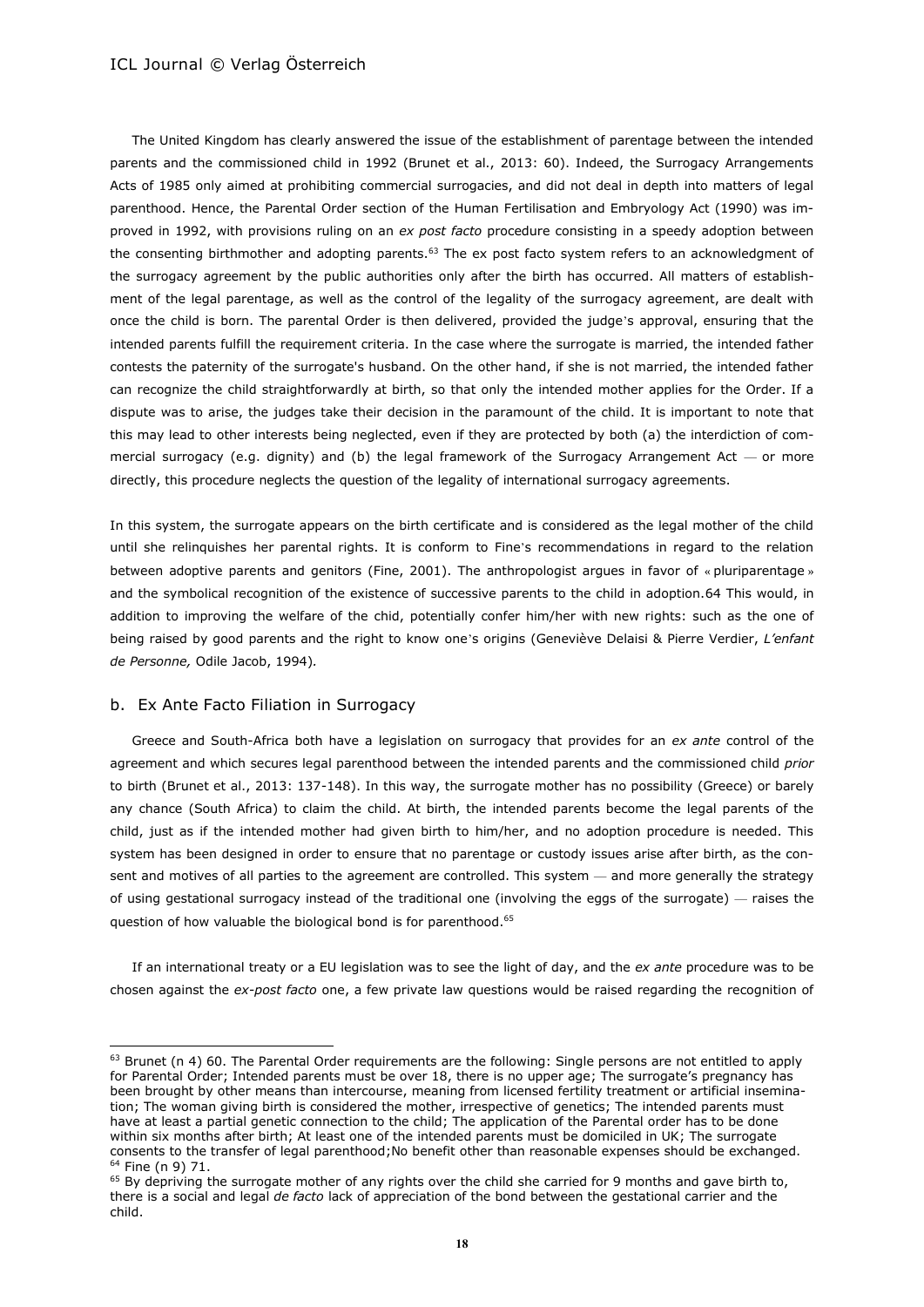ISAs: would the establishment of parentage prior to birth be also given contractual enforcement? From which state would the judicial approval be needed (Ergas, 2012)?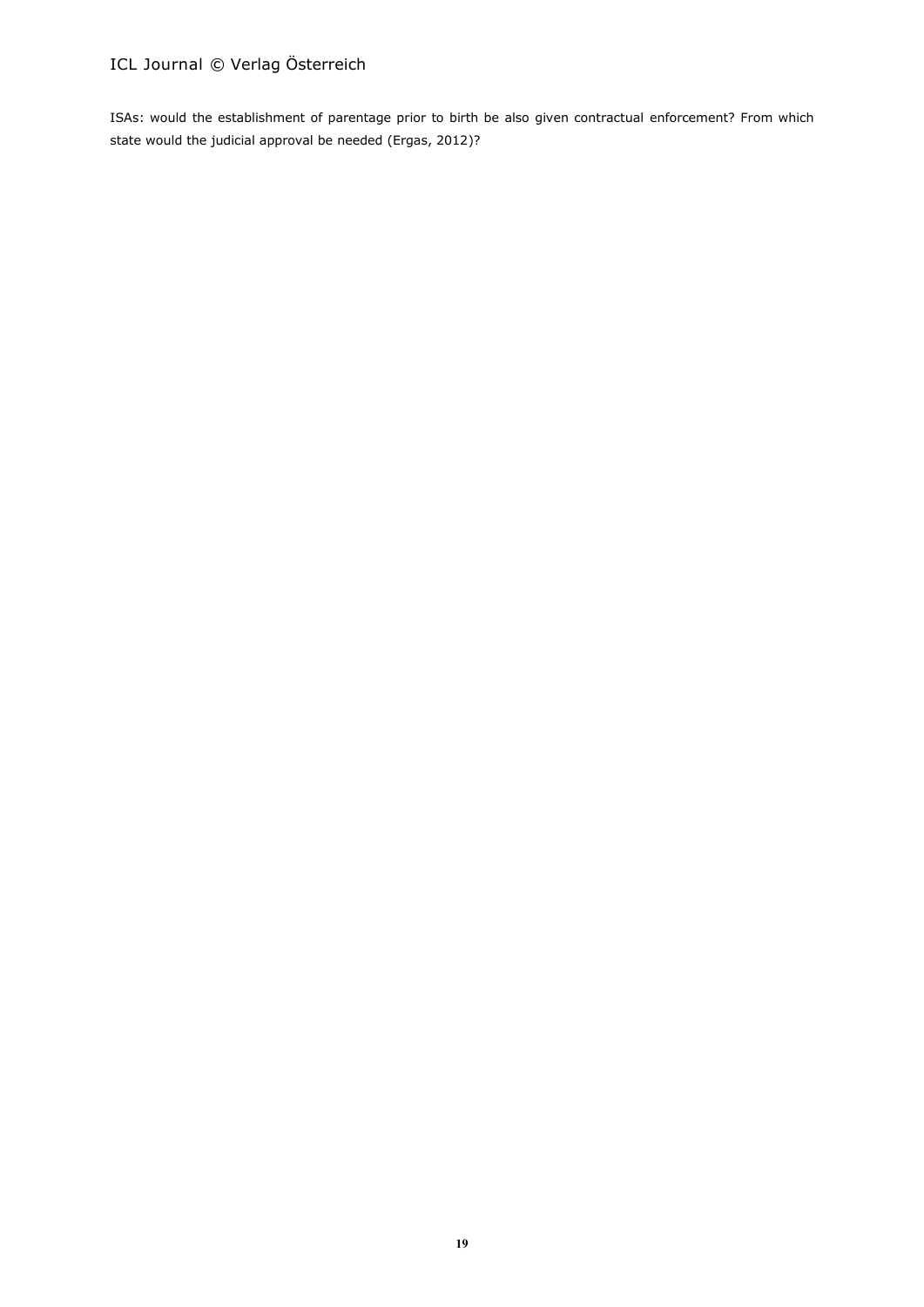#### c. De Facto Filiation in Surrogacy

In transnational surrogacy cases, where the establishment of parentage has been partially transcribed or not transcribed at all between the intended parents and the commissioned children, the establishment of filiation between the intended parents and the child can be sought by judicial recourse. Hence, legal parenthood can be established in court. In this case, the existence of a *de facto* social parenthood is recognized by the judge.<sup>66</sup> These decisions are taken in the best interest of the child (article 3.1 of the UNCRC) for correcting a situation resulting from the absence of legislation or coordination between two legal orders. The establishment of filiation through a *de facto system* is not viable and safe for the stability of the family. In addition, the judges are obligated to decide under the pressure of the child's best interest, at the risk of ignoring the reasons behind the prohibition of commercial surrogacy (Brunet et al., 2013: 62).

## 2. Strengths and Weaknesses of Permissive Surrogacy Legislations

In the research *A Comparative Study on The Regime of Surrogacy in European Union Member States* it appears that both Greece and South-Africa have a permissive legal system regarding altruistic gestational surrogacy (Brunet et al., 2013: 40-48). However, unlike the Netherlands or the United Kingdom, the two countries have a quite elaborated legislation that pushes the framing and the monitoring of the surrogacy arrangement by the state way further. The research led by Brunet found it interesting to study the South African legislation on surrogacy as it presents similitudes to the Greek one. It is also relevant for the thesis. Therefore, this section will point out the strengths and weaknesses of the two systems.

#### a. The Greek and South African Systems

 $\overline{\phantom{a}}$ 

The Greek law aims at providing « *a comprehensive and facilitative framework for altruistic gestational surrogacy* », with tight eligibility criterion and the involvement of a judicial approval prior to the implantation of embryos in the surrogate mother (Brunet, 2013: 38). The South African system of filiation in surrogacy (established by the South African Children's Act 2005) also involves a court approval of the agreement. However, it offers more scrutiny than Greece to ensure that the motives behind the arrangement are not of a commercial nature, and that the intended parents will be suitable for the child. Surrogacy is also open to single persons and same-sex couples in South Africa. Both laws set three types of eligibility requirements to the arrangement for: the surrogate mother, the intended parents and the provisions of the contract. The intended parents are understood as persons who have a medical inability to have children by their own natural means or fertility treatments. Greek law does not understand male same-sex couples as being infertile under the law. Further, there is also a residency requirement for the intended parents in both countries, and Greece requires the intended mother to be under fifty years of age (Brunet, 2013: 277-293; 339-350).

In both countries, to enter the surrogacy arrangement, the surrogate mother has to comply with certain physical and psychological health conditions. Experienced doctors evaluate her, and if necessary, ensure that she has had at least one healthy pregnancy and a child of her own (the last criterion applies only to South African law). Regarding the psychological assessment: the emotional state of the surrogate mother, as well as her intentions to comply with the terms of the arrangement, is examined. No requirement concerning her marital status is set, and in the case she has a spouse, the spouse shall be part to the agreement. In South Africa, if the gestational mother is found to also be the genetical mother (traditional surrogacy) of the child, she can claim the termination of the contract up to sixty days after birth, if she pays back all the expenditures that have

<sup>66</sup> For example: Rechtbank Almelo, 24 October 2000, FJR, 2001 (3) 91:, *« Acknowledgment of paternity of a child born to a surrogate mother by a married father of intent. The tribunal granted demand as soon as it appears that there was a close personal relationship between the father of intent and the child established by the fact that the child was living in the home of the parents of intent since birth. ».* Brunet (n 4) 80 quoting M.J. Vonk, *Netherlands: Maternity for another : a double Dutch approach, (F. Monéger 2011).*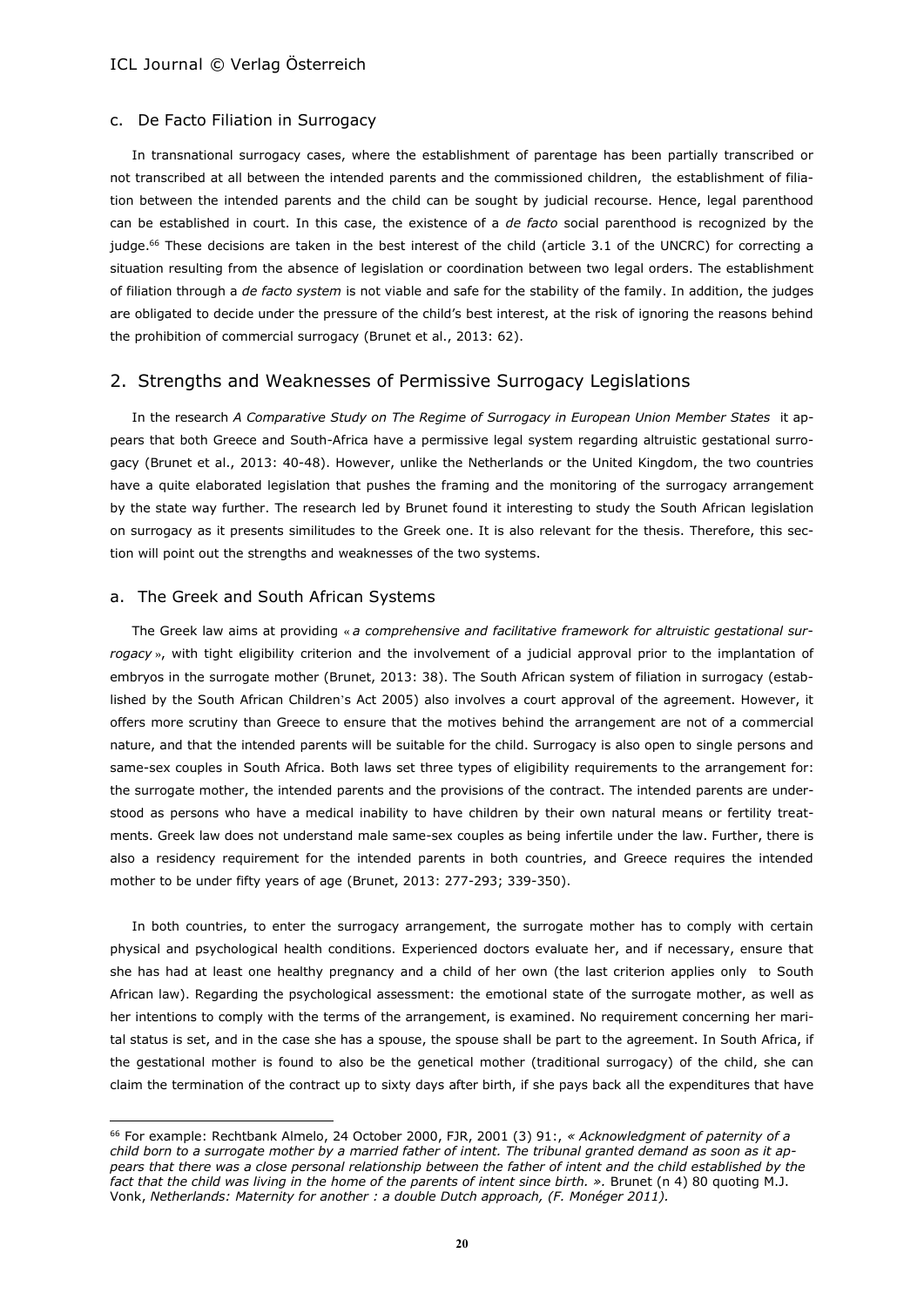been involved in the arrangement to the intended parents. The Greek law does not provide for a possibility to the surrogate to claim back the child (ibid.).

Greek and South African legislations prohibit commercial surrogacy, hence the agreement shall provide for no more than « reasonable expenses » under penalty of civil and criminal sanctions. The only retributions allowed by the intended parents are those necessary to the conduct of the surrogacy procedure and of the pregnancy (e.g. the costs of the medical care of the surrogate (costs during the pregnancy, of childbirth and the costs related to the care after childbirth); costs for the medical assessment for the court; the loss of wages due to the maternity leave of the surrogate; an insurance covering the surrogate and finally, the legal costs of issuing of the contract).67 The arrangement has to be approved by the Court that releases a pre-conception authorization, once the judge has verified the altruistic nature of the contract and the informed consent of all parties. The legal parenthood of the intended parents is therefore established prior to the child's birth, so that there is no adoption procedure to undertake at any point. In South Africa, the surrogate mother has to become pregnant before 18 months after the Court's authorization; otherwise the parties have to undergo the same procedure again for renewing their consent to the terms of the arrangement (s. 296 (1) (b) of the Children's Act of 2005) (Brunet et al., 2013: 349). Regarding the medical procedures performed, the IVF has to be performed in an accredited clinic, although no requirements are stated on the place of birth.

These two legislations on an *ex ante facto* surrogacy model contain slight differences in their content. The strength of this system is to contain both a judicial approval, and an investigation on the parties' motivations and the arrangement. However, the latter is more meticulous in South Africa. Another difference is that Greece leaves more space for the recognition of social parenthood than in South Africa, since the law does not require that one of the intended parents be biologically linked to the child. Greek law confers legal parenthood prior to birth independently of whether there is a genetical link with the child or not.

Nevertheless, liabilities are to be found in these two legal orders: the residency requirement is not precise and applies only to the intended parents and not to the surrogate mother. Even if the law provides only for altruistic surrogacy, this can be an incentive for incoming immigrant surrogates (on the Greek case, see Brunet et al., 2013: 284-285). Concerns have also been raised by Brunet et al. regarding discriminations performed on grounds of sexual orientation in Greece (South Africa having a more tolerant approach). Thirdly, the only age requirement existing in these two systems is quite gender discriminative, since it applies only to women. The age limit is only set for the intended mother, while an age limit would be more relevant for the surrogate.

Surrogacy regimes in Greece and South Africa appear to not only regulate the resort to surrogacy, but also to facilitate it. This type of ruling may become an incentive for performing ISAs. According to the interpretation of Brunet et al., their legislation leads, de facto, to a recognition of a « right to a child » *de jure,* since in both Constitutions, respectively Article 5 (1) of the Greek Constitution and s.12 (2) (a) of the South African Constitution, these provisions can be read as conferring such a right. $68$ 

#### b. The UK and Dutch Systems

 $\overline{\phantom{a}}$ 

The position of the United Kingdom is one of the most permissive within the European Union with a legalization of surrogacy in its altruistic form. Three pieces of legislation frame these arrangements. The UK has taken steps early toward the legalization of surrogacy: in 1985, The Surrogacy Arrangement Act criminalizes commer-

 $67$  Brunet (n 4) South African surrogacy law requires the contract to be dealt with by specialized lawyers. <sup>68</sup> Constitution of Greece Article 5 (1): « *All persons shall have the right to develop freely their personality and to participate in the social, economic and political life of the country, insofar as they do not infringe the rights of others or violate the Constitution and the good usages.* ». Constitution of the Republic of South Africa1996, Section 12 (2) a: « *Everyone has the right to bodily and psychology integrity which includes the right to make decisions concerning reproduction;* »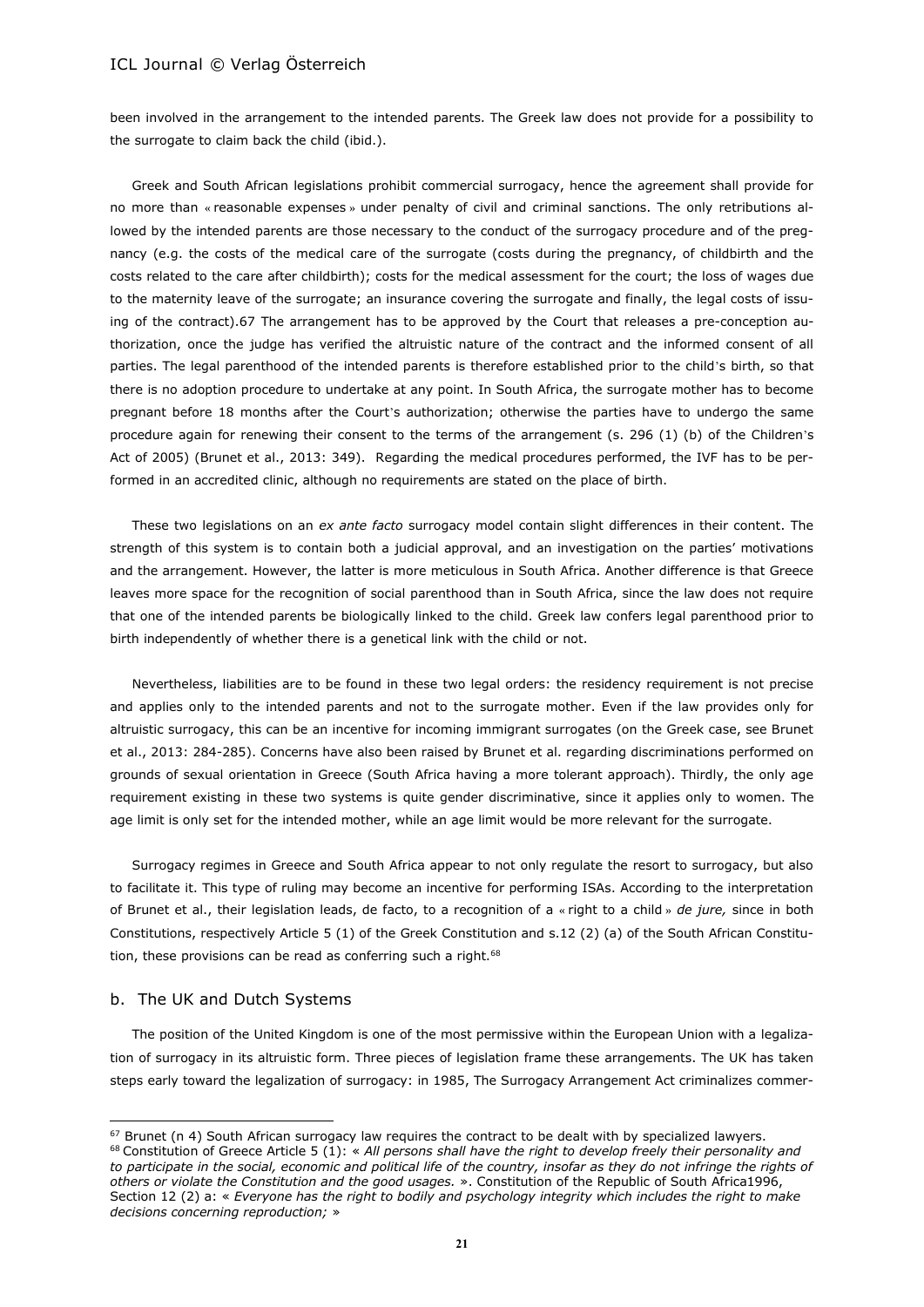$\overline{\phantom{a}}$ 

cial surrogacy agreements (Article 4) and ensures that surrogacy contracts are not enforceable (Article 2). In 2008, the revised Embryology Act of 1990 rules in its second part on « *parenthood in cases involving assisted reproduction* ». The Act provides in the « Parental Order » section that a surrogate mother can transfer her parental rights to the intended parents (provided they fulfill the legal requirements: e.g. married or registered in civil partnership). Rights must be transferred within six weeks after birth and before the 6 months of the child. Surrogacy in its commercial form is prohibited under the law, nonetheless, non-profit agencies putting the parties to the agreement in contact have mushroomed and these intermediaries are allowed by the 2008 Act to advertise their services.

Nevertheless, one consequence of the legalization of one form of surrogacy (altruistic surrogacy) has become an incentive for reproductive tourism and transnational surrogacy — in general in its commercial form outside the European Union. Faced with a growing number of children born from transnational surrogacies. <sup>69</sup> They have resulted in diverse administrative and legal cases arriving before the courts due to filiation or immigration issues. Therefore, the government of the UK and of Ireland published state guidelines for transnational surrogacy arrangements in 2012. This document elaborates on the difficulties for the authorities to accept the transcription of foreign birth certificates for children born of ISA and how the impact of these difficulties on the immigration status of children conceived through international surrogacy agreements.<sup>70</sup> The document does not provide any certainty concerning legal filiation between intended parent and commissioned child even if they are genetically linked to the intended parents: « *It is important to be aware that the fact that a genetic relationship exists between a commissioning adult and the child does not mean that he or she is automatically the legal parent of the child under Irish law.* » (UK State Guidelines for Transnational Surrogacy Arrangements, 2012: 2).

According to the research conducted for the European Parliament led by Brunet the Netherlands have no « *general prohibition on surrogacy* » except in its commercial form since 1994 (Brunet et al., 2013). *It « expressly facilitates »* altruistic surrogacy, since it only requires that the clinics performing the IVF procedure in the context of surrogacy shall abide to the professional guidelines issues by the Dutch Society for Obstetrics and Gynaecology (1998).

The state of the law  $-$  or its absence  $-$  leads the intended parents to adopt the child born through (altruistic) surrogacy a year after the birth took place. Hence, the argument of unnecessary psychological distress for the intended parents resulting on this delay has been raised and suggestions for abandoning this obligatory period have been made *(*Sylvia Dermout, *Non-commercial surrogacy: an account of patient management in the first Dutch Centre for IVF Surrogacy, from 1997 to 2004 (Human Reproduction, Vol. 25, no. 2. 2010) 443-449)*. From 1997 to 2004, the first Dutch Centre for non-Commercial IVF Surrogacy was run in the Netherlands. A research conducted by Dermout proceeded to a psychological, medical and legal assessment of the consequences of undergoing an altruistic gestational surrogacy for the intended parents and the surrogate, including her partner if there were any (Dermout, 2010). The conclusions of this research are that the procedure of noncommercial surrogacy arrangement offered by the Centre are: (a) feasible; (b) produced successful results in matters of pregnancy and psychological outcome; (c) and did not present complications for the adoption procedure. To achieve such results, the Centre had a structured protocol regarding the eligibility criterion for the selection of intended parents and surrogates, and favored an « ideologic » motive to conduct the surrogacy (the surrogate being a sister, sister-in-law or a good friend of the intended parents). Yet, nationals from the Nether-

<sup>&</sup>lt;sup>69</sup> In the Questionnaire HccH 2013, the government of the UK underlines a significant increase in the delivery of Parental Orders for children born abroad.

<sup>&</sup>lt;sup>70</sup>The Departments of Justice and Equality, Health, Children and Youth Affairs, Foreign Affairs and Trade, Social Protection and the Office of the Attorney General, Republic of ireland,*Citizenship, Parentage, Guardianship and travel Document issues in Relation to Children Born as a Result of Surrogacy Arrangements entered into Outside the State* (2012)*.*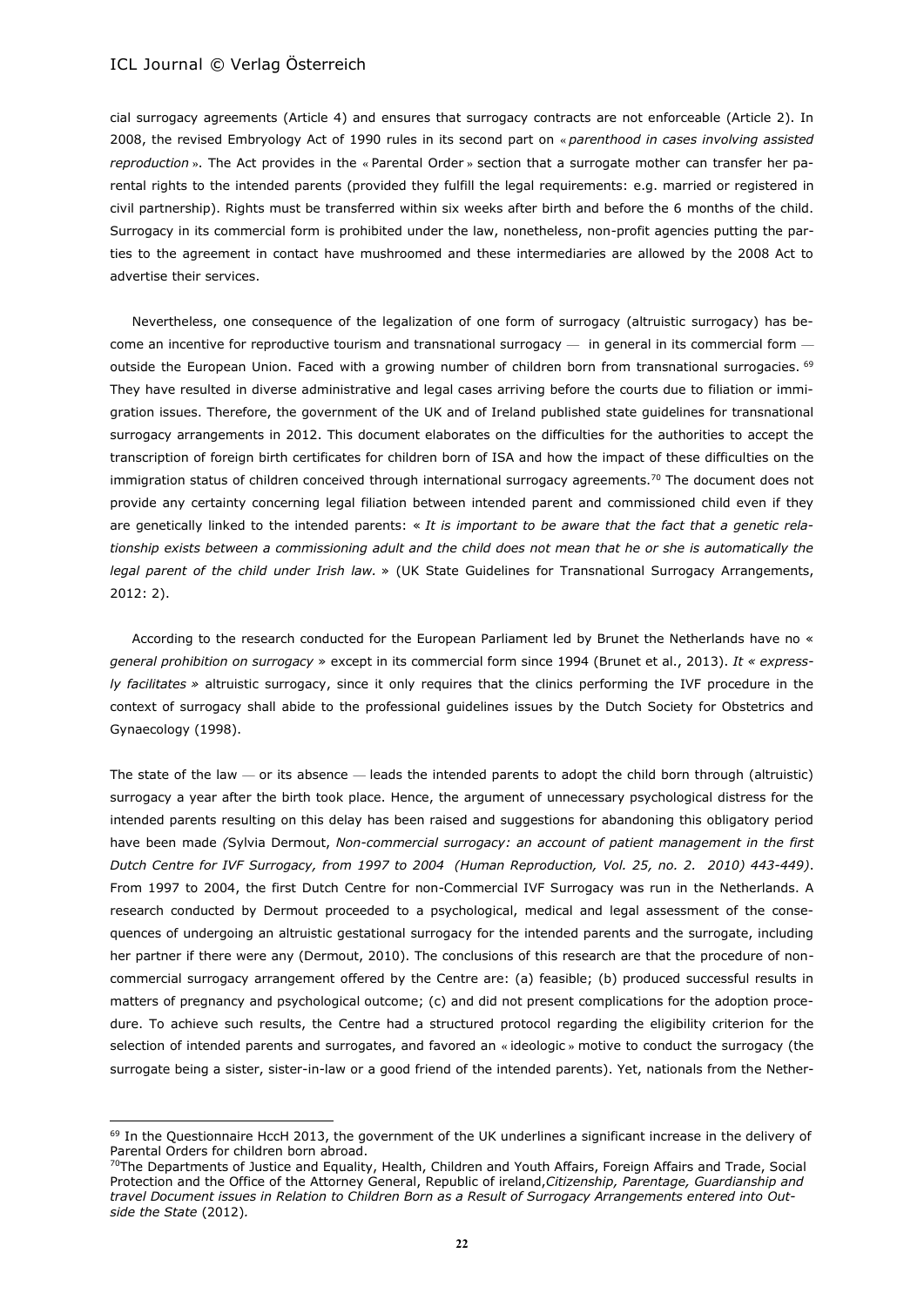lands have also started to resort to surrogacy abroad, raising the same issues as in the UK (Brunet et al., 2013).

In permissive countries such as the Netherlands or the UK, no consistent legislation has yet been enacted in order to legalize foreign surrogacy arrangements and to transcript foreign birth certificates in order to avoid administrative and legal disputes arising on grounds of denial or recognition of legal parenthood, attribution of the citizenship or the delivery of travel documents to the children issued from a transnational surrogacy arrangement. A common feature of the systems in the Netherlands and the UK is that legal parenthood between the intended parents and the child is only established after a certain time after the child is born and is not effective prior to birth. There are two liabilities pertaining to this model. A a judicial recourse is necessary for transferring parental rights. So far, judicial authorities have always ruled in the paramount of the child's welfare, even when the surrogacy arrangement was suspected of being contrary to public order, i.e., of being of a commercial nature (Brunet et al., 2013). In the UK, no refusal of a Parental order has ever been grounded on the resort to a commercial surrogacy arrangement. In 2008, the High Court has even delivered a judgement approving the payment of the sum of  $\epsilon$ 27,000 to a foreign surrogate, in order to confer legal filiation to the child as well as a citizenship, while the average compensation is  $€11,800$  (Brunet et al., 2013: 60).

## D. Conclusions Part I

l

In order to map the issues that arise when European filiation systems are confronted to surrogacy, this chapter carried out a comparison of private law on filiation and in terms of tolerance towards surrogacy within a sample of EU member states. The findings highlight a great legal diversity in the establishment of parentage between states and legal frameworks of surrogacy. The procedures of birth registration, establishment of legal motherhood, and access to ART services are heterogeneous across the Union. However, the compared states also possess common features regarding the establishment of nationality, legal fatherhood and the impossibility of contractual enforcement of surrogacy arrangements in absence of judicial pre-approval.

Part I demonstrates that the integration of commissioned children from ISA into European filiation systems is arduous, although it also appeared that, in permissive countries, mechanisms of adaptation regarding the establishment of filiation between intended parents and commissioned children have been legislated and put into practice: there exists an ex ante facto and a ex post facto model of parentage establishment in altruistic surrogacy. However, the commissioned children born in international surrogacy arrangements suffer from the lack of coordination, or legislation and from the incompatibility of the outgoing and incoming states' legal orders. The issues arising at birth concern the delivery of travel documents by the state of the intended parents, the establishment of filiation to the intended parents and the attribution of a nationality.

The major asset of the ex ante filiation system is to ensure, providing a wide range of requirements are fulfilled, the eligibility of all parties to enter the arrangement prior to the fertilization of the surrogate. In addition, laws provide medical standards regarding the treatments and procedures performed on the surrogate. However, the ex ante system could be charged with two major drawbacks. On the one hand, it rather encourages the recourse to surrogacy than it allows it; on the other hand, the contractual enforceability of the arrangement makes it impossible for the surrogate to choose to keep the child.<sup>71</sup> The two assets of the ex post facto system, are, firstly, that it only facilitates surrogacy (and is not an incentive to resort to it). Secondly, the surrogate has the possibility to wait 6 months after the child is born to relinquish (or not to relinquish) her parental rights. The liability of this system lies in the absence of judicial approval prior to the pregnancy. This inhibits the possi-

 $71$  In South Africa, in cases of traditional surrogacy, the surrogate can claim the termination of the contract up to 60 days after birth if she pays back all the expenditures that have been involved in the arrangement to the intended parents. The Greek law does not provide for this possibility.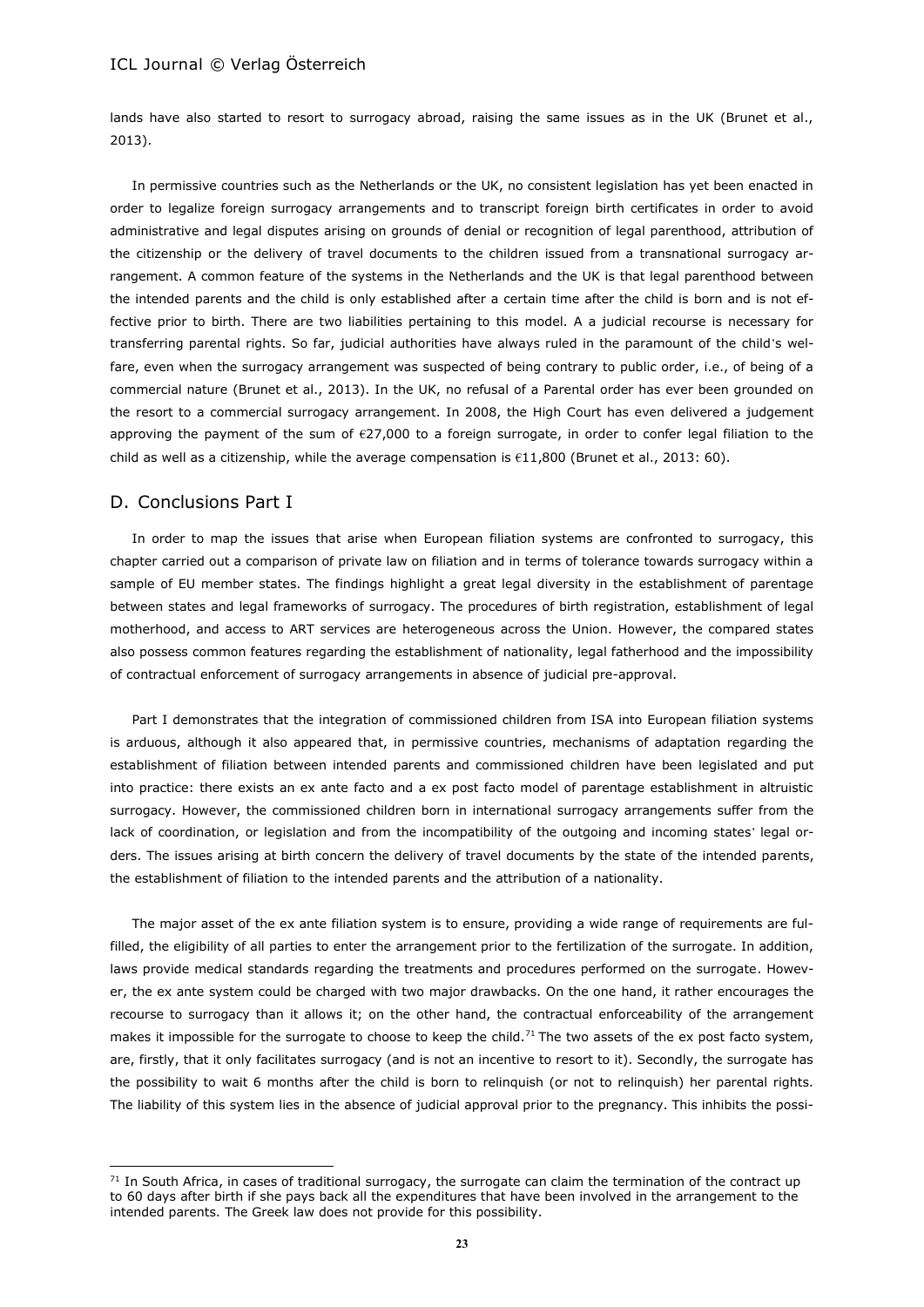bility to make sure that the consent of all parties is enlightened, and that they all are in a suitable physical, mental and economical state to perform a surrogacy arrangement.



Figure 1 - EU Action in the Field of Surrogacy<sup>72</sup>

Finally, surrogacy arrangements have always been legislated under family or criminal laws. Yet, it appears that this field has been providing unequal or weak protection to the individuals involved. Consequently, a human rights approach to surrogacy arrangements appears to be the key to improve the way current legislations take into account the fundamental rights of all parties.

## II. PART II : HUMAN RIGHTS AND SURROGACY

This study has alluded to the adverse effects of surrogacy on commissioned children from a private law perspective. Nevertheless, there are three main parties directly involved in the surrogacy process: the surrogate, the intended parents and the child. The drawbacks often invoked against the legalization of surrogacy concern the violation of fundamental rights of both the surrogate and the child.73 All parties to the agreement have different human rights to defend or to claim in the performance of a surrogacy arrangement, which can sometimes be conflicting. Each of them can rely on existing conventions, although none of them mentions surrogacy. For this reason, the second part of this thesis explores the adaptability of human rights instruments to improve the rights of all parties to surrogacy arrangements.

From a human rights point of view, to what extent can the Convention on Elimination of Discrimination Against Women (CEDAW), the Convention on the Rights of the Child (CRC) and the European Court of Human Rights (ECHR) grant sufficient protection to the parties involved in a surrogacy arrangement ? Each chapter will propose to apply respectively: the CEDAW to the rights of surrogates, the CRC and the ECHR to commissioned children, and also the ECHR to the rights of the intended parents.

l

<sup>72</sup> Brunet (n 4) 195.

<sup>&</sup>lt;sup>73</sup> Some claim that the recourse to surrogacy should be encouraged foe enabling infertile individuals to fulfill their right to a family life.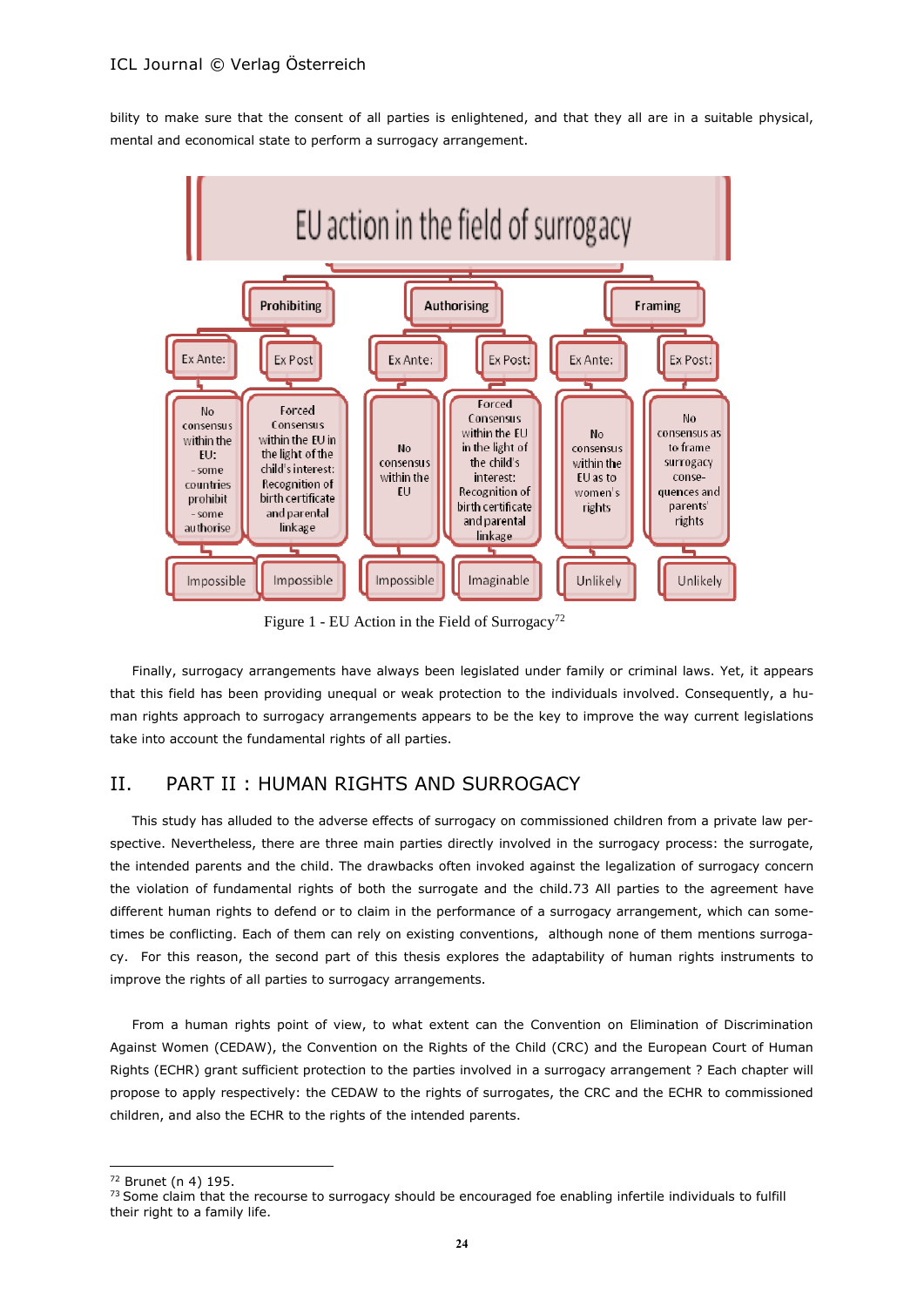## A. Examining the Rights of the Surrogate with a Women's Human Rights Lens

International human rights instruments have progressively been dedicated to the protection of women. It is a positive development that, nonetheless, had the tendency to emphasize women's vulnerability, with a focus on gender violence (particularly amongst Southern countries) and on the experience of motherhood. The United Nations' efforts to secure women's human rights started in 1952 with the short Convention on the Political Rights of Women (1952), followed by the Convention on the Nationality of Married Women (1957), the Convention on the Consent to Marriage (1962), the Declaration on the Elimination of Discrimination against Women (1967) and finally with the Convention on the Elimination of All Forms of Discrimination against Women (CEDAW, 1979).

The CEDAW values affirmative action and includes provisions on violence against women. It was a steppingstone for the Declaration on the Elimination of Violence against Women (1993). The objectives of this instrument consist in: the elimination of discrimination against women (Article 1, 2 and 24), the promotion of substantive equality between men and women (articles 3 and 4) as well as the modification of gender stereotypes (Article 5). The analysis also establishes a parallel between prostitution and surrogacy, as both put women's bodies temporarily at the disposition of others. However, prostitution has only has been apprehended by human rights instruments in a protective and victimizing manner.<sup>74</sup> To what extent can the CEDAW offer protection to the surrogate mothers? The two last mentioned objectives of the convention will be analyzed in depth before apprehending the bioethics challenge posed by surrogacy for investigating the suitability of the CEDAW to surrogacy arrangements.

## 1. Substantive Equality

#### a. Definition

Equality is at the core of the CEDAW. However, substantive equality is a complex notion. It designates the aim of achieving equality in laws and in practice (e.g. equal treatment, access to opportunity and to equal results). The formulation of the convention is explicit: all appropriate measures shall be put into practice (Article 3). The CEDAW contains different types of measures. Actions that entail affirmative action are provided for in Article (4) « Special measures ». There are two types of special measures: « temporary » measures (Article 4(1)) and measures of « protection » (Article 4(2)). The first one refers to special temporary support services or budget allocations for women that should exist only until the targeted results are achieved. « Protection » refers to maternity protection (leave, social benefits, health care, labour laws). These special measures are mandatory for the implementation of the Convention, and even if they only concern women, they are not considered as an exception to the principle of non-discrimination. However, protective measures<sup>75</sup> often receive criticism: they have been considered as too far reaching and as potentially impeding the participation of women in public life.

#### b. Challenges

 $\overline{\phantom{a}}$ 

This study will rather focus on the notion of substantive equality than on non-discrimination. The CEDAW consists in a tremendous legal and political instrument for women's empowerment. However, the human rights discourse on non-discrimination and equality of the CEDAW often lacks precision on the issue of taking

<sup>74</sup> Seminar taught by Katarina Frostell on « Women's Human Rights » (07/02/2013) in Åbo Akademi University. <sup>75</sup> *Ibid.* For example: Article 7 of the ILO Night Work Convention (1990) provides for special protection to women night workers and has received criticism for excluding women from social/working life. However, the CEDAW states in its article 4 (2) that "Adoption by states parties of special measures, including those measures contained in the present convention, aimed at protecting maternity shall not be considered discriminatory". All in all, maternity is a contentious issue: criticisms of public exclusion (from too much protection) and discrimination (because of a lack of protection) confront each other in the public sphere.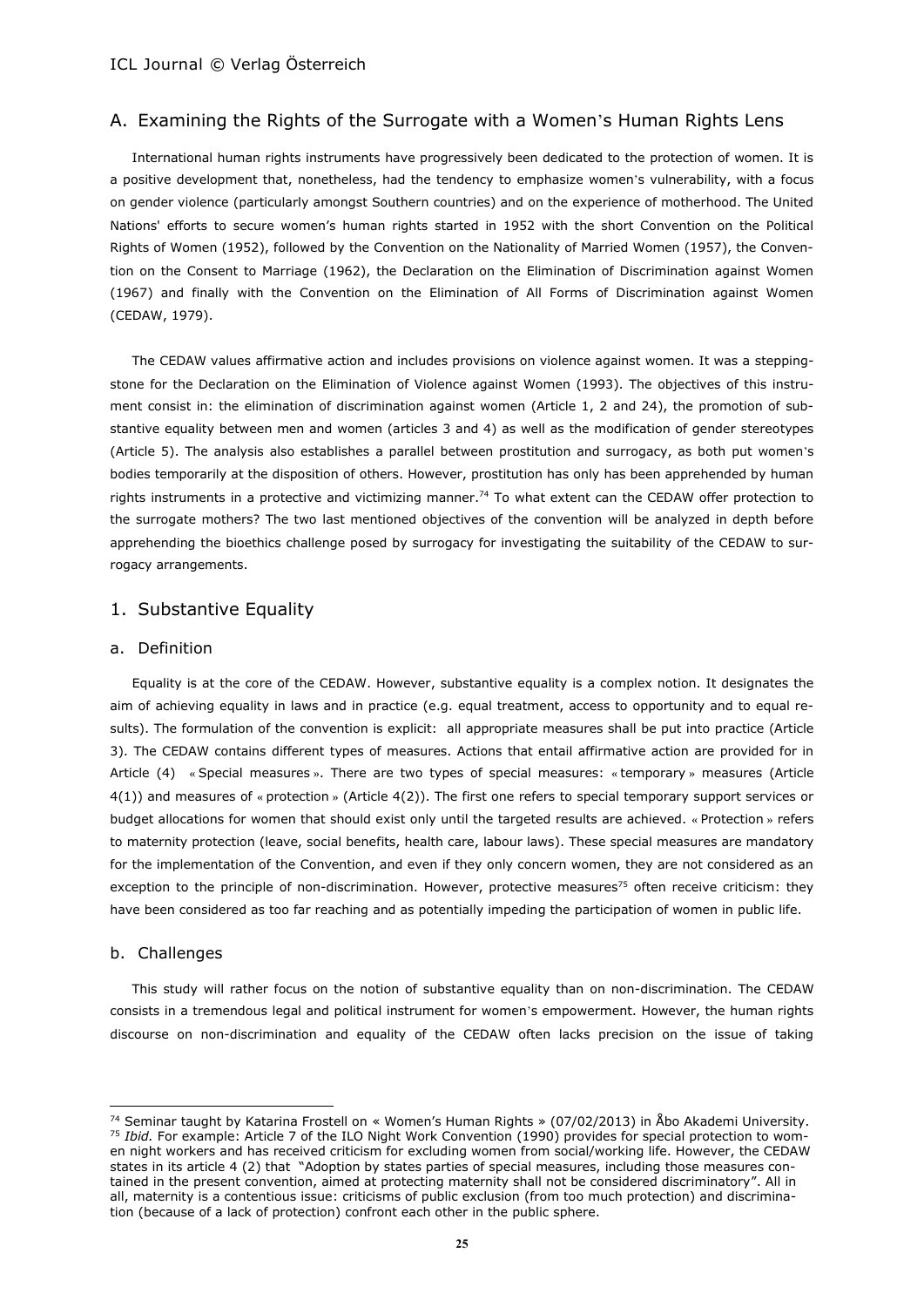measures to change behaviors (Article 5).<sup>76</sup> Indeed, the difficulty with such a global instrument as the CEDAW is that Third World feminists criticize it for not letting their voices being expressed (Frostell, 2013). Further, two other major criticisms concerning this instrument have been expressed. The first concerns Article 6 dealing with prostitution, treating all sex-workers as exploited. The second criticism is addressed to Article 14 on rural women, as it takes a globalized market economy model that women have not been able to influence.

## c. Equality in Surrogacy

The CEDAW protects women's human right to equality in a way that raises criticism on its inadequacy toward some groups of women in particular (sex workers, rural women, third country women in particular) (Frostell 2013). Similar criticism could be formulated on its scope of protection regarding surrogate mothers entering ISAs. Surrogates are also stereotypically depicted by the medias in the EU as vulnerable women from the South renting their wombs to wealthier western couples.<sup>77</sup> This type of discourse resembles the terms in which the debate on the legalization of prostitution takes place.<sup>78</sup> Therefore, it should be asked if commercial surrogacy has a negative impact on gender equality, calling for its prohibition under human rights law?

## d. The Cliché of Exploitation

The CEDAW is promoting women's empowerment and condemning their exploitation, especially in trafficking. For Michel Foucault, the notion of « power » is, firstly, defined as getting someone else to do what you want them to do, and, secondly, as a notion of « pouvoir-savoir », which means that no power can be exercised without the constitution of a knowledge (Foucault 1975: 36).<sup>79</sup> In the context of a surrogacy arrangement, the intended parents are then in « power » if they get the surrogate to do what they want her to do: carry a child for them and relinquish all her maternal rights at birth when handing them the child. Moreover, in the configuration where the surrogate contracts an agreement on the content of which she has less knowledge and comprehension than the intended parents, the latter also occupy a position of power over her. Another possible way of envisaging « power » is a shared one: each party gets the expected or desired result from the performance of the contract without exploiting one another. The intended parents get a child, and the surrogate a financial gain. Entering a surrogacy arrangement could consist in an empowering experience: the embodiment of the expression of the power of will and freedom of women, and therefore would not be contrary to the objective of the CEDAW. The World Bank defines empowerment as « *the expansion of assets and capabilities of poor people to participate in, negotiate with, influence, control and hold accountable institution that affect their lives* ».80 Surrogates in poor economic situations, through the negotiation and the performance of their surrogacy contract, expand their financial assets and better their life situation by exercising a similar economic autonomy as men in countries and contexts where they are less likely to be able to exercise it (e.g. rural India). In this sense, surrogacy is a personal participatory experience to public and economic life, and could possibly empower poor women in a CEDAW perspective.

*[exploitees\\_1209099\\_3224.html>](http://www.lemonde.fr/societe/article/2009/06/19/meres-porteuses-libres-ou-exploitees_1209099_3224.html)* (accessed on 9 July 2014)

<sup>80</sup> World Bank, see at

 $\overline{a}$ 

<sup>76</sup> One may ask: to whose customs, in which circumstances, from which definition? *Article 5: States Parties shall take all appropriate measures: (a) To modify the social and cultural patterns of conduct of men and women, with a view to achieving the elimination of prejudices and customary and all other practices which are based on the idea of the inferiority or the superiority of either of the sexes or on stereotyped roles for men and women*;.

<sup>77</sup> Frédérique Joignot, *"Mères porteuses libres ou exploitées?", Le Monde Magazine* (Paris 19 June 2009) <*[http://www.lemonde.fr/societe/article/2009/06/19/meres-porteuses-libres-ou-](http://www.lemonde.fr/societe/article/2009/06/19/meres-porteuses-libres-ou-exploitees_1209099_3224.html)*

 $78$  For a discussion on the transformation of prostitution into a synonym of slavery, see e.g. Marjolein van den Brink & Marjan Wijers, Because to me, a Woman Who Speaks in Public is a Public Woman: 30 Years Women's Convention and the Struggle to Eliminate Discrimination of Women in the Field of Trafficking and Prostitution , in Ingrid Westendrop (Intersentia, 2012)135-159.

<sup>79</sup> Michel Foucault, *Penal Theories and Institutions,* (Rabinow Paul (eds.) Michel Foucault Ethics, Subjectivity and Truth 1954-1984, vol.1, 1985) *36.*

[<sup>:</sup>http://web.worldbank.org/WBSITE/EXTERNAL/TOPICS/EXTPOVERTY/EXTEMPOWERMENT/0,,contentMDK:2024](http://web.worldbank.org/wbsite/external/topics/extpoverty/extempowerment/0,,contentmdk:20245753~pagepk:210058~pipk:210062~thesitepk:486411,00.html) [5753~pagePK:210058~piPK:210062~theSitePK:486411,00.html.](http://web.worldbank.org/wbsite/external/topics/extpoverty/extempowerment/0,,contentmdk:20245753~pagepk:210058~pipk:210062~thesitepk:486411,00.html)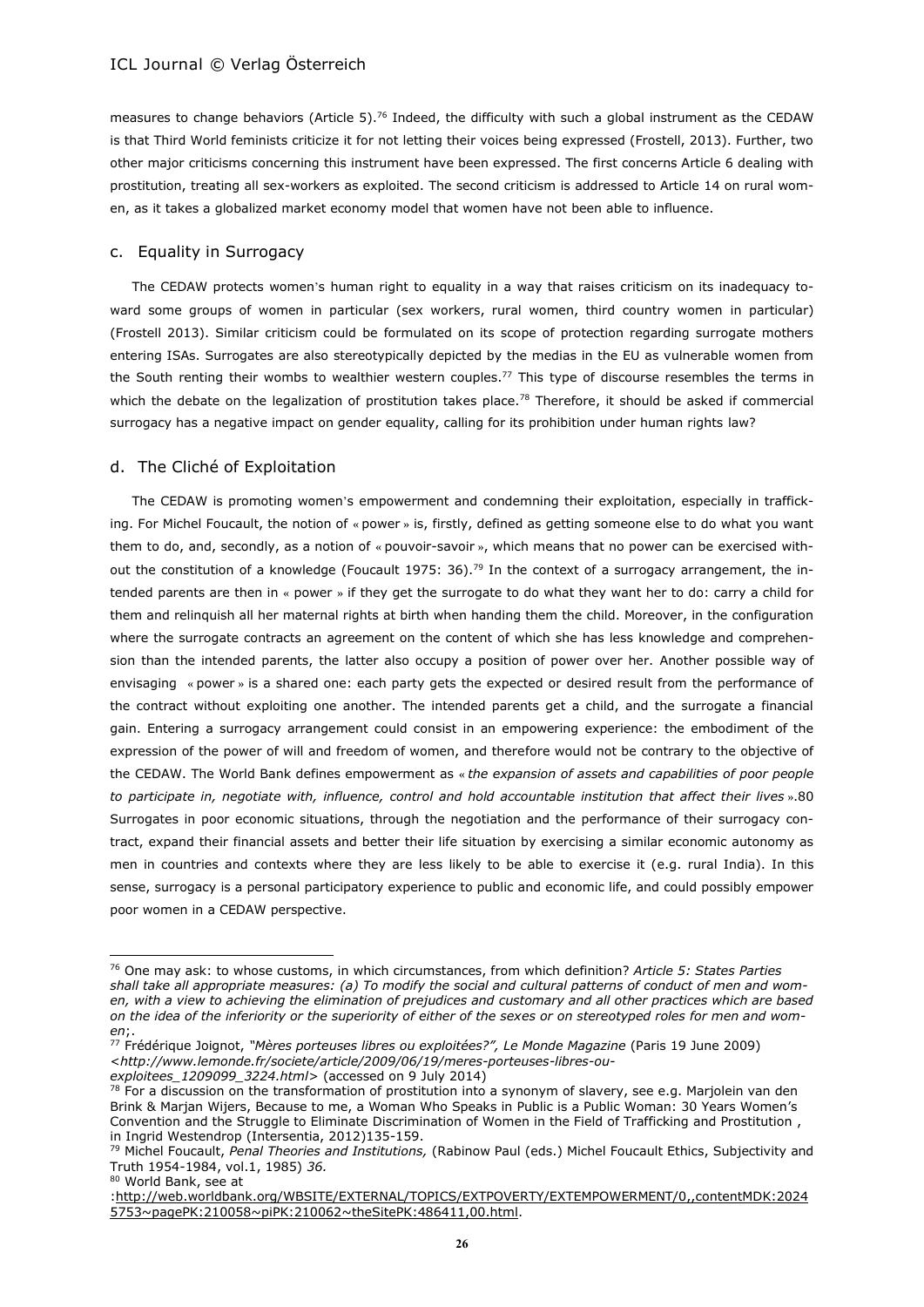Further, the *capability approach*, developed by the economist Sen, could as well be applied to surrogacy as well: where individual advantages are judged according to his/her capability to do things he/she has reason to value (Sen, 2008.). The economist understands poverty as the depravation of living a good life, and development as the possibility to better one's conditions of living. Therefore, if surrogacy consists in a positive development enabling poor women to better their lives and promoting their welfare, then it should have no reason to be prohibited.

The aforementioned explorations of who detains power in the surrogacy arrangement suggests that even if the surrogate could also be considered as being in power, or as being on the same foot as the other contracting parties, her position requires attention regarding a specific issue: the higher risk for her to suffer physical, nonphysical and psychological harm. Indeed, commercial surrogacy is an industry that could fit into the Palermo Protocols's definition of trafficking as the scope of the latters is defined broadly: any industry can be concerned, wether exercised within or across borders. This puts surrogacy in the same basket as prostitution, women are considered as providing a service to others by renting their bodies in certain conditions. Hence, a parallel can be traced between the two practices. The French feminist and philosopher Elisabeth Badinter, is known for her position against the prohibition of prostitution.<sup>81</sup> According to Badinter, a prohibitive legislation is absolutely inefficient and deprives women of their sexual freedom. Moreover, she stresses the fact that most arguments against prostitution seduce a large public because they position women as exploited victims that « *need to be defended* » and emphases their « purity ». Indeed, she further mentions that the freedom to control their own bodies was the first claim of the feminist movements, and that if women wish to, they should be free to rent their bodies in conditions that they find suitable. Finally, she argues that prohibition has the opposite effect than the one wished for by legislators.

The philosophical issues aforementioned raised by surrogacy will not be further developed in this particular study. However, they should be considered, before enacting any regulatory or prohibitive regulations on the topic of surrogacy, so that all ethical dimensions of this practice be sufficiently covered (see Part III).

## e. The Risk of Exploitation

 $\overline{a}$ 

However, just as in prostitution, the exploitation and trafficking of women for surrogacy purposes is a risk that has to be taken into account when giving thoughts for designing international regulation. The Palermo Protocol's (2000) definition of trafficking includes three criteria: the means (use of threat, force, abduction, abuse of vulnerable position), the act (recruitment, transportation, transfer, receipt) and the purpose of the traffic (sexual exploitation, forced labour or service, slavery, removal of organs).

As for the care chain, trafficking flows move from South to North. There are two kinds of factors in the background of trafficking: push factors (e.g. such as an economic inequality, a feminization of poverty, gender discrimination, unemployment) and pull factors (e.g. a demand for cheap labour forces, a demand for workers in the international sex industry, globalization). International human rights instruments have been dedicated to the fight against trafficking. This occurred for the first time in 1949, in the Convention for the Suppression of the Traffic in Persons and the Exploitation of the Prostitution of Others. The issue is taken up in the CEDAW (1979), which seeks to suppress all form of trafficking in women and considers it as a form of gender-based violence. This point of view was later confirmed by the Vienna World Conference on Human Rights (1993). It must be noted that, in trafficking, the consent of the victim is irrelevant when any of the means mentioned by the protocol have been used against her. If the victim consented to conditions that turn out to be different from the ones he/she had agreed to, or when he/she ends up in a situation of exploitation, his/her consent ceases to be relevant. In this regard, the self-determination of the surrogate is an extremely relevant question when contracting for surrogacy, since a pregnancy is an experience that may involve unforeseen situations (e.g. risks

<sup>81</sup> Interview of Elisabeth Badinter, *TV5 Monde* (Paris, 27 November 2013) [<http://www.tv5.org/cms/chaine](http://www.tv5.org/cms/chaine-francophone/revoir-nos-emissions/l-invite/episodes/p-26884-elisabeth-badinter.htm)[francophone/Revoir-nos-emissions/L-invite/Episodes/p-26884-Elisabeth-Badinter.html.](http://www.tv5.org/cms/chaine-francophone/revoir-nos-emissions/l-invite/episodes/p-26884-elisabeth-badinter.htm)>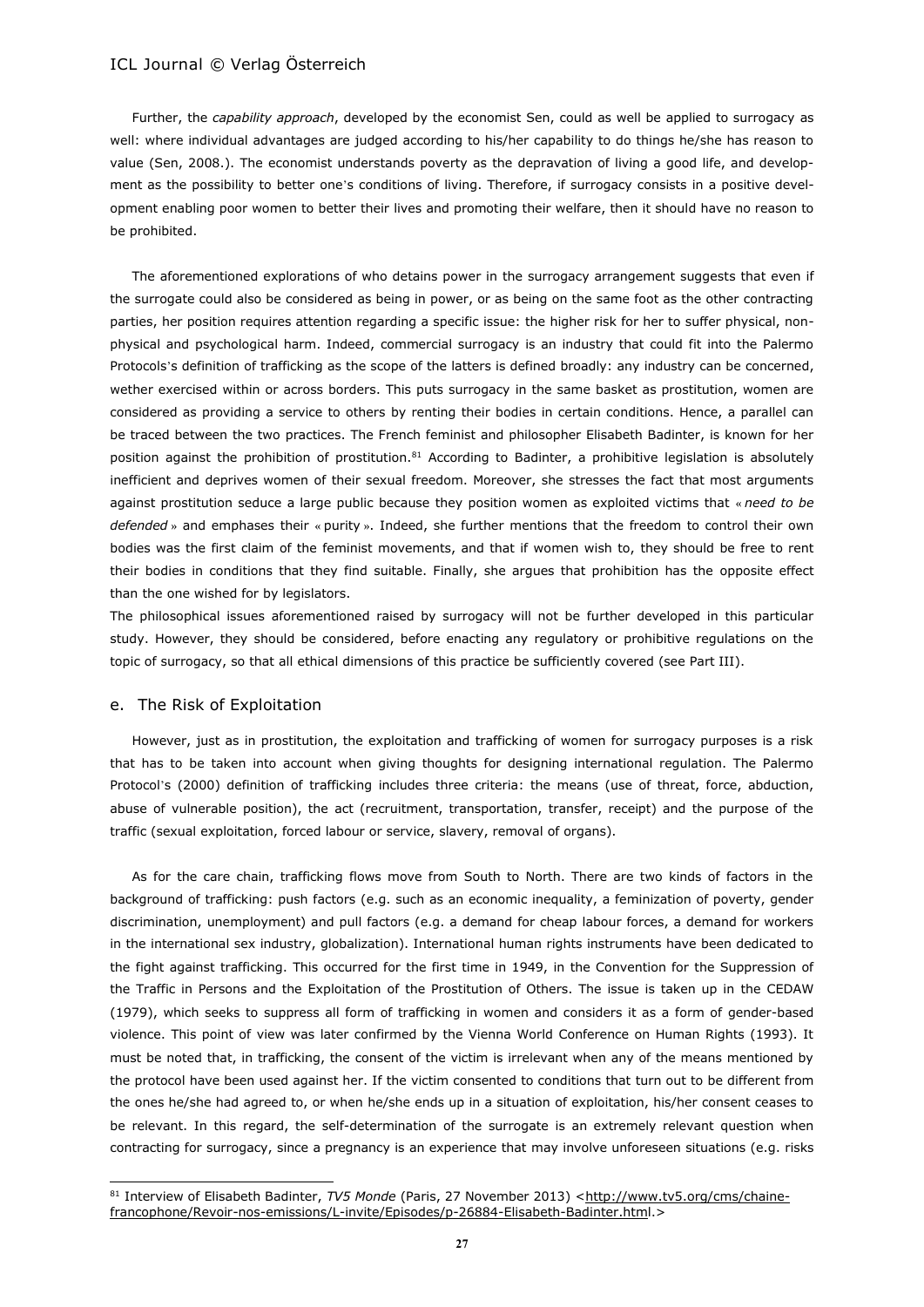related to multiple births, severe bleeding, caesarean sections, womb removal, etc.). Such health problems potentially cause irreversible consequences for the physical and mental health of the surrogate mother. <sup>82</sup>

## f. The Exploitation of Surrogate Mothers

The number of international surrogacy arrangements (ISAs) is said to have exponentially increased these last decades, although no accurate data is available.<sup>83</sup> Therefore, this booming business has also opened a door for criminal activity. Trafficking cases are not unknown in the surrogacy field. The following examples illustrate three different situations in different countries that share common features with human trafficking.

In the USA, the condemnation of the mediator and expert on surrogacy arrangements, attorney Erickson, revealed a complex but flourishing baby trade established between San Diego and Ukraine.<sup>84</sup> Intended parents in California were lured by the prospect of being able to legally adopt a child, paying the sum of \$150 000. Respectively, surrogates thought that the child they carried was commissioned from an arrangement. In reality, American surrogates where sent to Ukraine at low cost to be inseminated by anonymous donors. Once a surrogate was pregnant, the attorney recruited intended parents for adoption. In this case, both intended parents and surrogates were deceived. Surrogate mothers could even have claimed having been exploited for renting their womb in conditions they did not agree upon (e.g. the price). Moreover, in 2011 the BBC reported that in Thailand, the Bangkok police discovered a criminal Taiwanese-run surrogacy business: in some cases, women had been forced to become surrogate mothers after having suffered rape and having had their passports confiscated.<sup>85</sup> This case clearly illustrates how surrogacy can produce gender-based violence and inequalities between men and women. The conditions in which ISAs are contracted in India have also been criticised. Surrogacy agencies in India are settled within the clinic performing the IVF treatments and that acts as the health care facility for the surrogate. Sometimes these units even consist in boarding houses where the surrogate lives, from the moment they enter the contract, to their recovery after the delivery. Agencies may have a complete monopoly of influence on the surrogates and lead them to accept contractual provisions that they do not understand. Smerdon has highlighted the ambiguity of the consent of surrogates in these terms: « When the 'choices' can be so dire, it is possible that Indian women may be pressured by their families, brokers, and personal circumstances to lend their bodies for cash » (Smerdon 2008) $^{86}$ .

In the debate concerning prostitution as voluntary versus exploitative (pimps to prostitutes or also from men to women), there are two approaches: abolitionist and regulatory. The regulatory approach has been accused of having increased trafficking flows.<sup>87</sup> On the other hand, the abolitionist approach stresses a victimizing oriented approach, emphasizing the unbalanced relationship between buyer/seller and questioning the voluntariness of sex workers: the lack of alternative to find another occupation is played against their consent. Akin to the debate on prostitution, the debate on surrogacy is torn between abolitionist and regulatory approaches. Abolitionist approache also have critics. Wijers asserts that « anti-trafficking policies can do and do significant

 $\overline{a}$ 

<sup>82</sup> The World Health Organization reports that every year more than half a million women die during their pregnancy or childbirth. For more details, see World health organization, *Au delà des nombres. Examiner les morts maternelles et les complications pour réduire les risques liés à la grossesse*, (Département OMS de la santé génésique, 2004 ).

<sup>83</sup> HccH, Prel. Doc. No 11 of March 2011, see paras 2.

<sup>&</sup>quot;The surrogacy business in India is estimated to worth \$2 billions a year." Dhawan Himanshi, *Unregulated surrogacy industry worth over \$2bn thrives without legal framework, (The Times of India 18 July 2013)*. <sup>84</sup> Michael McLaughlin, "Theresa Erickson, *To Be Sentenced For Baby Trafficking Ring"*, Huffington Post (24 February 2012) <*[http://www.huffingtonpost.com/2012/02/24/theresa-erickson-sentneced\\_n\\_1299434.html](http://www.huffingtonpost.com/2012/02/24/theresa-erickson-sentneced_n_1299434.html)*> *(last consulted on 9 July 2014)*

BBC, "Thailand police investigate baby sales ring", (2011).

<sup>86</sup> Usha *Rengachary Smerdon, Crossing Bodies, Crossing Borders: International Surrogacy between the United States and India,* (Cumberland Law Review, Vol. 29, 2008) pp.15-54 :26.

<sup>87</sup> Erika Schultze, *Sexual Exploitation and Prostitution and its impact on Gender* Equality (Policy Department C: Citizens' Rights and Constitutional Affairs, 2014).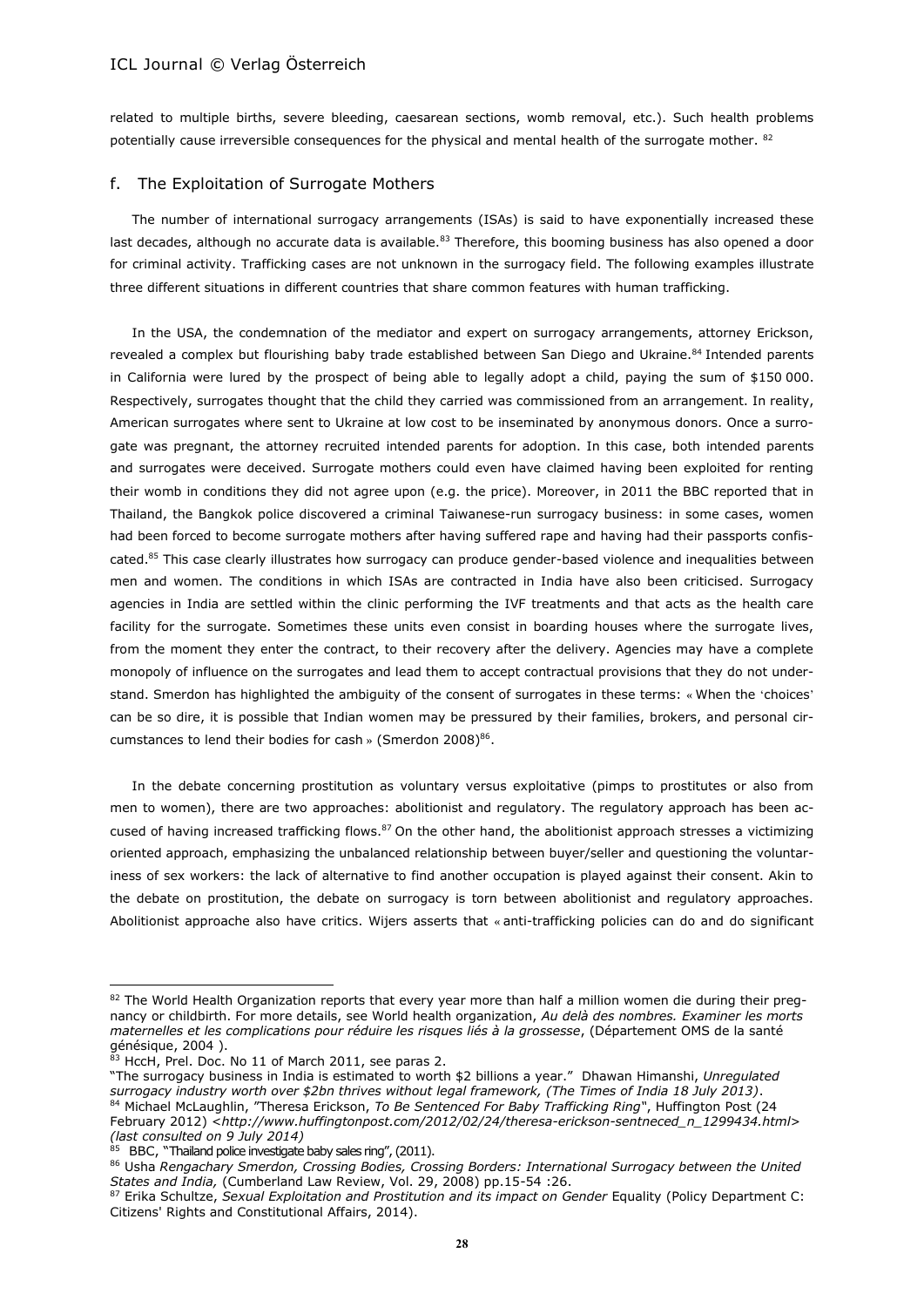harm » (Wijers 2013).<sup>88</sup> Also, prohibitionist legislations consist in providing means for the state to control how women dispose of their own bodies: (their sexuality for sex workers, and perhaps, their reproductive rights for « breeder » workers).<sup>89</sup> If a prohibitive criminalizing approach of surrogacy was to be adopted in conformity with the provisions of the CEDAW, it should not be done: (a) in the name of the preservation of women's human rights to substantive equality and (b) solely grounded on avoiding risks of trafficking. This decision should be enacted for protecting other interests (e.g. ethics, child's best interest, public order). On the other hand, if a regulatory approach was to be chosen, then the responsibility to monitor trafficking flows in surrogacy should not be the construed as the duty of the exporting state only. It should also rely on solidarity between importing and exporting countries. Furthermore, according to Wijers, the trafficking framework has not yet been helpful in practice for sex workers's human rights (Wijers 2013). This casts a doubt on the efficiency of such an approach for the human rights protection of surrogate mothers. Therefore, when envisioning a regulatory approach for framing surrogacy arrangements, other types of approaches appear more relevant, namely, the issues of the commodification of bodies, children's rights and public order. They are dealt with in the second and third chapters of Part II.

The trafficking approach to sex work, or eventually surrogacy, aims at protecting women from the exploitation of their bodies in exchange of sums of money. Surrogacy in the European Union is legalized only in its altruistic form, in order to not contradict the prohibition of the commodification of the body and its parts. Such legislations also prohibit the commercial form of surrogacy in order to counter the risks of exploitation. This leads to the following question: does an exchange involving fees necessarily induce the exploitation of women? Cattapan examines the legitimacy of prohibiting paymentin the framework of a permissive regulatory approach in surrogacy in Canada (Cattapan 2014). According to this author, the relationship between payments and exploitation is «tenuous» in the arguments put forward by Canadian parliamentarians put forward. Indeed, in Canada exploitation is a policy rationale for prohibiting payments to surrogates and gamete donors. The three assumptions commonly used to demonstrate that payments encourage exploitation are: (a) that marginalized women are exploited; (b) that there is an inextricable link between payment and exploitation; (c) that the prohibition of payments is the best means to prevent women's exploitation in reproduction (Cattapan, 2014). Nevertheless, Cattapan casts a doubt on the legitimacy of prohibiting payments highlighting the difference between a perceived exploitation of women versus factual exploitation.

## 2. Gender Stereotypes

 $\overline{\phantom{a}}$ 

The Article 5 of the CEDAW aims at modifying fixed gender stereotypes based beliefs on the inferiority / superiority of one sex. They are discriminatory, but also that are rooted in habits and customs. The wording of article 5 refers to: « *the common responsibility of men and women* ». There are many gender stereotypes which call for diversity in the responses brought about to change them. In this section, I ask: can surrogacy reinforce gender stereotypes? This part will also examine the issue of the commodification of women's body in surrogacy, before addressing the question of contractual autonomy and finally the public character of pregnancy.

<sup>88</sup> Marjan Wijers, From repression to empowerment: is there a way back?, key note speech Conference « From Prosecution to Empowerment, Fighting Trafficking and Promoting the Rights of the Migrants », University of Southern California (2 February, 2013).

<sup>89</sup> For further details on parliamentary propositions in Canada for prohibiting payments in surrogacy, see Alana Cattapan, *Risky Business: Surrogacy, Egg Donation, and the Politics of Exploitation (Canadian Journal of Law and Society / Revue Canadienne Droit et Société, published online 20 June 2014*) 1-19.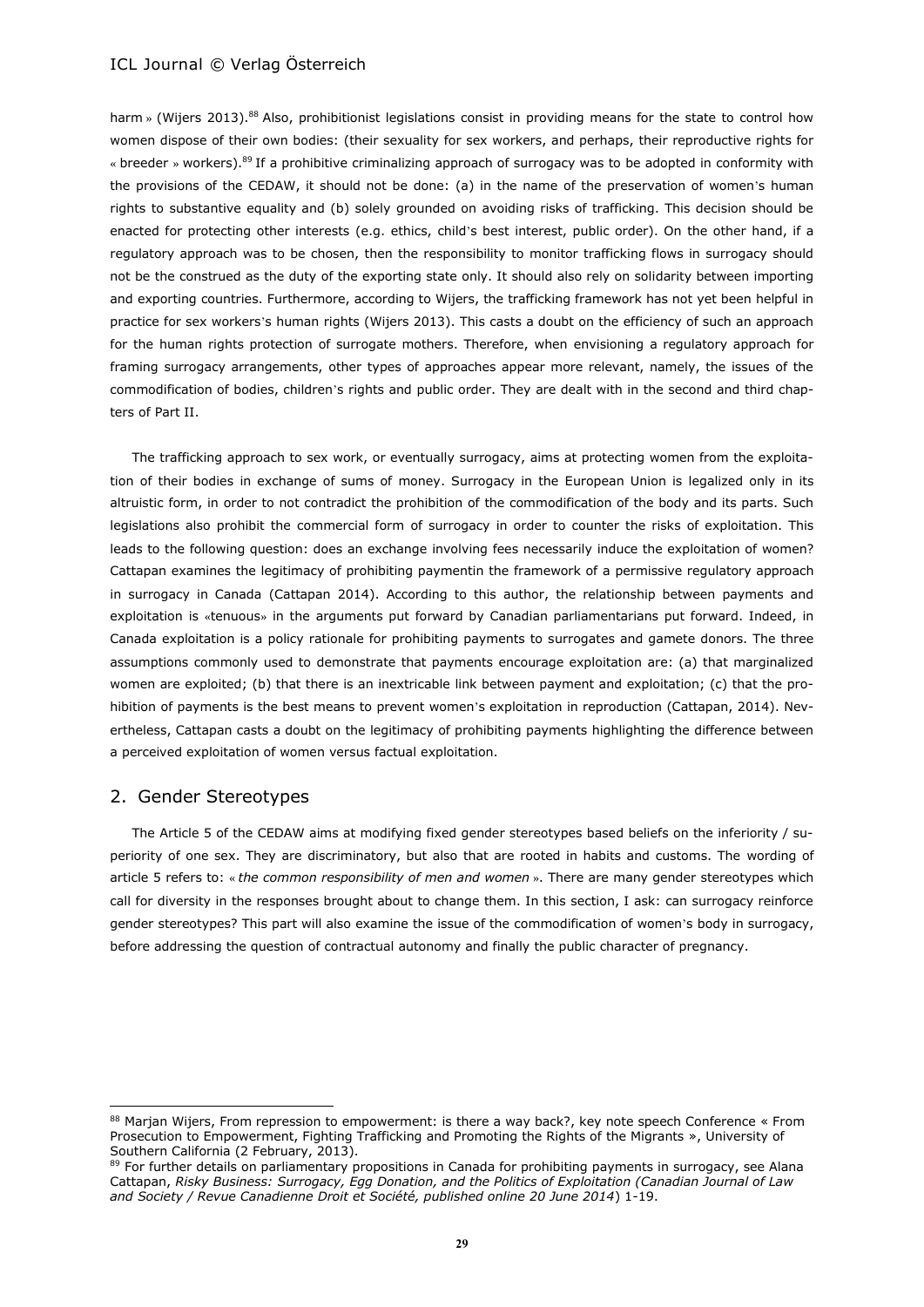#### a. Commodification of Surrogates' Bodies in Surrogacy

French philosopher Elisabeth Badinter challenges stereotypes on mothers and pregnancy. She claims that all women are different because of the diversity of human nature, and therefore, there are women who « love » being pregnant, but do not wish to take care of a new child.<sup>90</sup> She also challenges the assumption that a woman inevitably loves the child she is pregnant of (i.e. a stereotype), adding, conversely, that there are women who would like to raise children, but who refuse to, or cannot, become pregnant.<sup>91</sup> For Badinter there is no reason to deny couples the possibility to become good and legitimate parents of a desired child. Further, the philosopher considers that the argument of commodification of bodies is advanced on « anything and everything » in debates on surrogacy. Badinter urges the French Sénat to take a look at the model of surrogacy of the UK, where a voluntary woman has the right, provided she has altruistic motives, to decide to carry a child for a couple. Finally, the philosopher stresses, that the risks surrounding the practice of surrogacy in a suitable European framework are comparable with those to which Ukrainian or Indian surrogates are exposed.

The stereotype that a pregnant woman loves the child she carries is also reflected by the law (*mater sempre certa est*). However, further research on what importance we socially and legally give to pregnancy is necessary. Sociologists have recently stressed the fact that more efforts should be put into exploring the creation of bonds between individuals, stressing the need for more research to be conducted in the field of understanding processes of construction of social bonds.<sup>92</sup> This type of knowledge might provide the legislators with adequate tools to legally frame and secure bonds between adults and children.

## b. Contractual Autonomy of the Surrogate

The State performs a constant production of norms on the right of women to dispose freely of their own bodies, sometimes at the expense of their contractual autonomy and economic autonomy.

For instance, abortion has always been a subject of debate on grounds of moral, ethics, philosophy and religion. It is regulated by the public policy of national governments. Notably, it is illegal in the Republic of Ireland, unless the mother's life is in danger (*in fine*, the availability of medical care for abortion, even when needed, is however quite narrow).<sup>93</sup> Sex-work is also restricted by states and normatively based on grounds of public policy and human dignity. This is generally linked to the belief that women are not autonomous and rational in decision making (another stereotype).<sup>94</sup> Surrogate mothers willing to dispose freely of their bodies in order to enter a surrogacy arrangement, whether altruistic or commercial, are faced with prohibition or a lack of regulations in the EU.

It could be argued that freedom to provide cross border services in the EU, (article 56, ex-Article 49 TEC), one of the fundamental freedoms of the Union, could secure a right to provide cross border services of surrogacy *within* the EU (provided it is legalized).

[<https://www.youtube.com/watch?v=lpPjxHkXTzM.](https://www.youtube.com/watch?v=lppjxhkxtzm)> (last consulted 9 July 2014)

See also: Michelle MEUNIER, "Avis No 435 « Projet de loi ouvrant le mariage aux couples de personnes de même sexe », fait au nom de la commission des affaires sociales »" (2013) [<http://www.senat.fr/rap/a12-](http://www.senat.fr/rap/a12-435/a12-4357.html) [435/a12-4357.html.](http://www.senat.fr/rap/a12-435/a12-4357.html)> (last consulted 10 July 2014)

93 Article 40.3.3°, Irish Constitution (right to life equally applicable to unborn children).

 $\overline{\phantom{a}}$ 

<sup>90</sup> Extract of Elisabeth Badinter's intervention during the auditions conducted for the discussion of the same-sex marriage law (« mariage pour tous ») in the French Senate (Paris 2012)

<sup>91</sup> See also Barbara Stark*, Transnational Surrogacy and International Human Rights, p. 369 (ILSA Journal of International & Comparative Law, Vol. 18, No. 2, 2012)* 7 footnote 55.

<sup>92</sup> Jaana *Maksimainen Jaana & Kaisa Ketokivi, Sidoksen ongelmasta [On the question of the social bond], pp. 101-105 (Sosiologia, Vol. 51, no. 2, 2014) 103.*

<sup>94</sup> Van den Brink & Wijers (n 75) 139.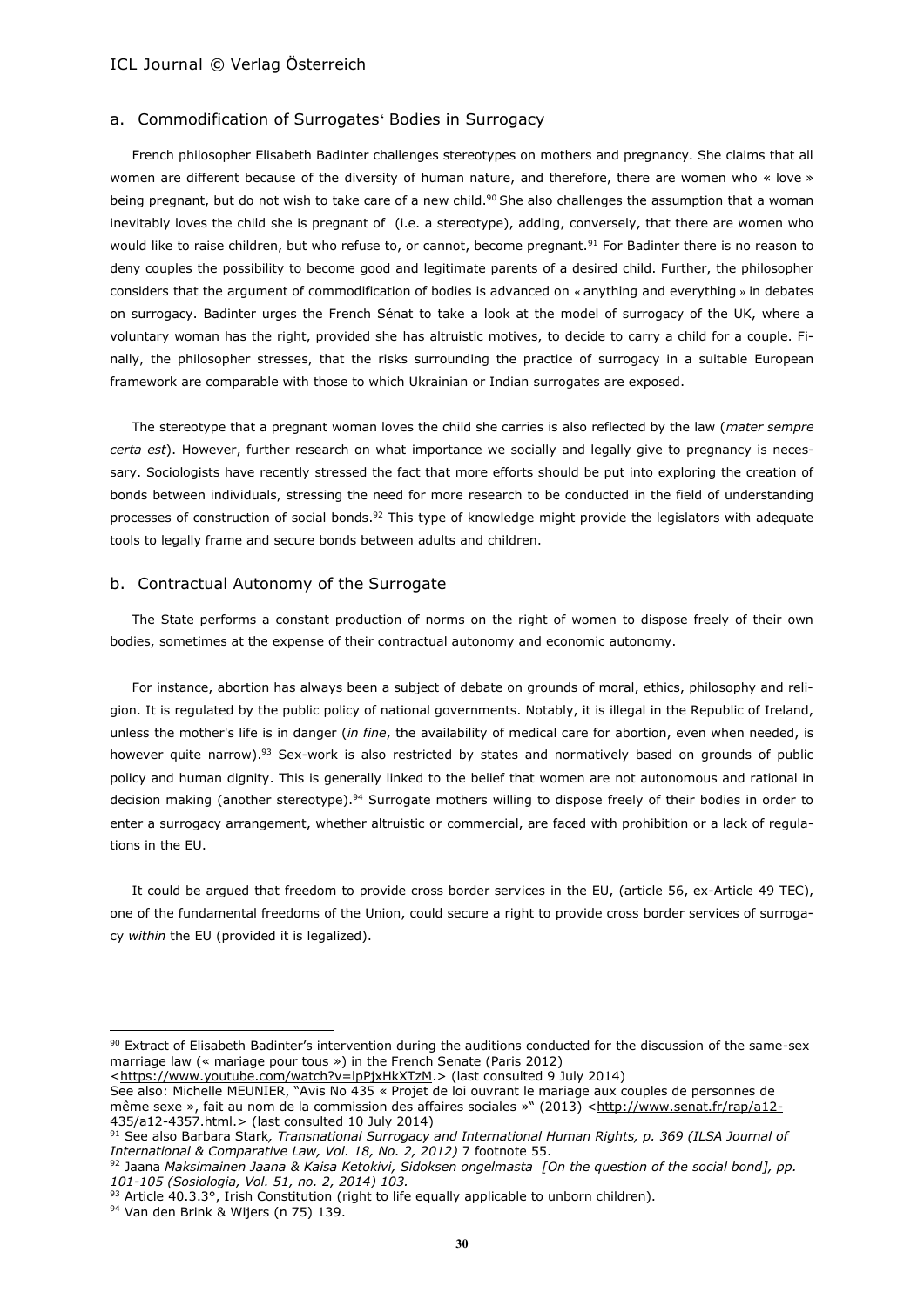#### c. Criminal Law and Reproduction

In recent decades, some reproductive health rights have been secured as women's Human Rights: access to services (contraception, voluntary sterilization, information) and protection of women from involuntary sterilization.<sup>95</sup> Nevertheless, the interest of the mother and the child are often played against each other, and the human rights framework does not provide any clear supremacy between women's human rights or that of the child (in some states the rights of the unborn). Therefore, it is relevant to ask: to what extent is the surrogate's pregnancy relevant as a public matter?

One example is court-ordered recourse to caesarean sections in the USA and England. They demonstrate an interest for foetal protection that may be emphasized at the expense of maternal autonomy, although the New York Convention on the Rights of the Child states (indirectly) in its Articles 6 and 7 that foetus and embryos are *not* considered as children and that they become children by getting through childbirth.<sup>96</sup> Likewise, law can be used to restrict women's options treating them « protectively » (van den Brink & Wijers, 2012), and there is an undeniable state interest in motherhood that may also be expressed in criminal law.<sup>97</sup> The CEDAW provides for a right to decide the number and spacing of their children (Article 16(1)) and ensures the right of pregnant women (Article 1). However, the situation in Ireland is contradictory with a pregnant woman's right to respect for her private life.<sup>98</sup> In Finland, where only 0,4% of women present risks of being addicted to drugs or alcohol, the Working group on the National Drug Situation suggested, in its 2011 report, a legal amendment enabling an involuntary treatment of the mother based on the health risk posed to the unborn child (Tanhua & Others, 2011). The Working Group recommends that this period be extended to 30 days or until the end of the pregnancy. Currently, in Finnish law, Act 41/1986 allows involuntary treatment for five days in case of health risks.

This raises the following question: to what extent is Article 8 of the ECHR providing protection to women in their private life and reproduction, against state intervention? Article 8 states that interferences to this right can only happen: *« in accordance with the law (…) in the interests of national security, public safety or the economic well-being of the country, for the prevention of disorder or crime, for the protection of health or morals, or for the protection of the rights and freedoms of others* » (Article 8, ECHR). This leads to the following conclusion: pregnancy is considered as an aspect of women's private life, but States are still willing to keep their grip on women's bodies. Further, since states still have such an interest in motherhood and pregnancy, it is very likely that similar interests will influence any future regulation on surrogacy arrangements.

## 3. Bioethics and Surrogacy

 $\overline{a}$ 

Medical progress has produced remarkable developments that, nevertheless, raise important ethical issues. Bioethics considers these new challenges, aiming at the protection of individual's dignity and rights. Therefore, human rights instruments have started to be elaborated for securing human interests against the advances of

 $95$  For a rigorous study of the development of reproductive rights in international law, see Stark (n 88) 8.

<sup>96</sup> See article 7(1) of the CRC: « *The child shall be registered immediately after birth and shall have the right from birth to a name, the right to acquire a nationality and, as far as possible, the right to know and be cared for by his or her parents*. ».

<sup>97</sup> In most European countries, the incrimination of manslaughter is not applicable to the fetus except in Italy, Spain, Turkey and Ireland.

<sup>98</sup>Article 40.3.3° of the Irish Constitution deals with the Right to life and therefor it includes in its section §3 the right to life of the unborn. Throughout the Constitution there is no less than 6 references to the "unborn" present in the following sections:

<sup>–</sup> Article 40.3.3°

<sup>–</sup> Eighth Amendment of the Constitution 7 October, 1983

<sup>–</sup> Eleventh Amendment of the Constitution 16 July 1992

<sup>–</sup> Twice in the Thirteenth Amendment of the Constitution Act 23 December 1992

<sup>–</sup> In the Index with the reference : « unborn:see right to life »

On the other hand, one cannot find a single reference to the unborn under another term such as « foetus », «embryo » or « product of conception » which are the most common synonyms in legal or medical practice.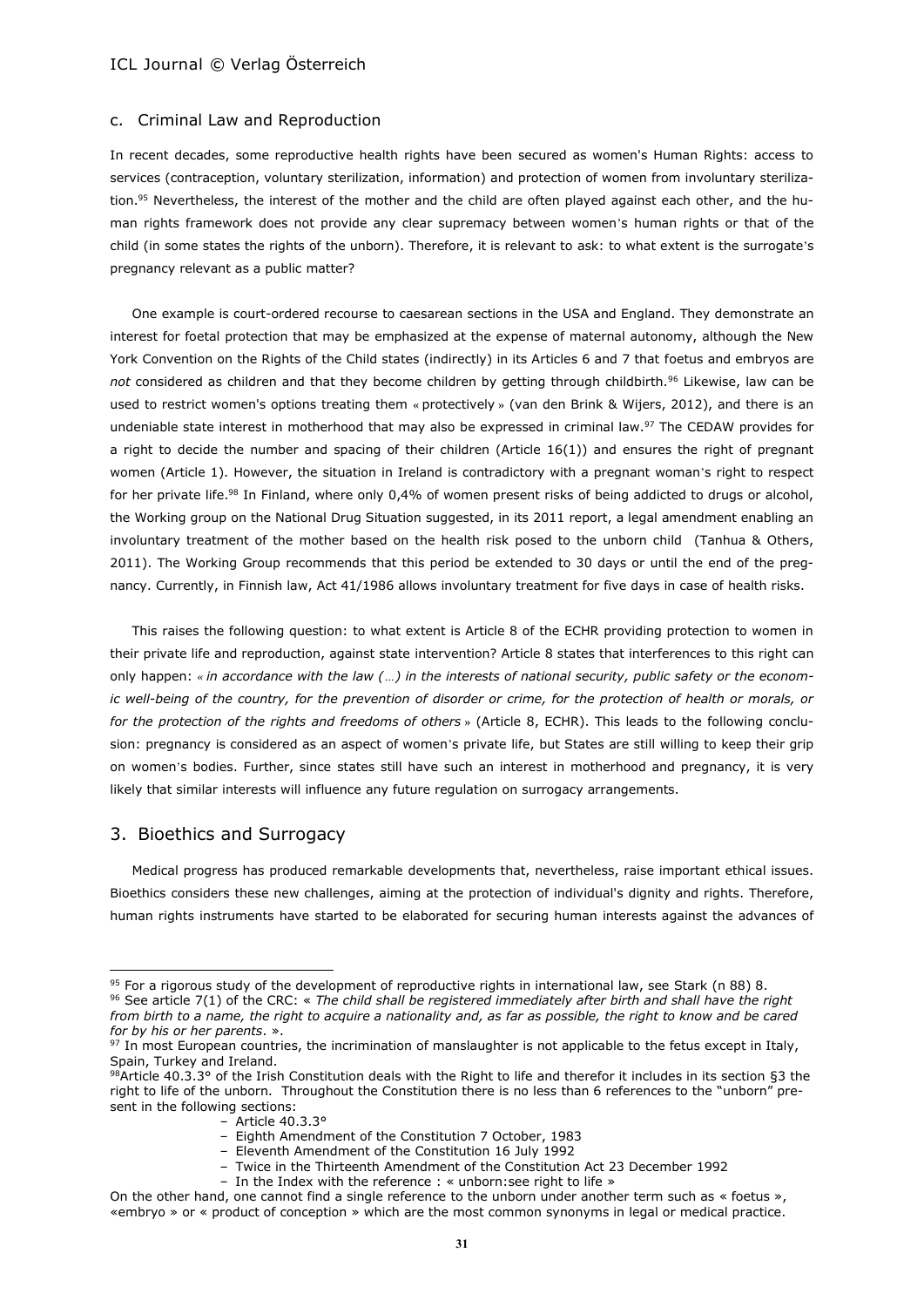technology.<sup>99</sup> However, surrogacy is a procedure that has not been included in the normative framework of bioethics or human rights. The dignity and the rights of the surrogate mother are at stake in the performance of the surrogacy arrangement. Therefore, two theoretical assumptions will be discussed in order to outline the strengths and weaknesses of surrogacy in a bioethical perspective.

In his work *On Liberty* (1859), the English philosopher and utilitarian John Stuart Mill developed the idea of the ethical system of a utilitarian society and reflects on the extent to which society can exercise its power over individuals.<sup>100</sup> More precisely, he developed the « harm principle », suggesting that individuals can act as it pleases, as long as their actions do not cause harm to the others. He acknowledges that individuals are not separated from the others, and that their actions can have adverse consequences on each other. Therefore, society has no claim to intervene in a situation where an individual is acting in a way that can cause harm only to him/herself. A utilitarian application of the « harm principle » to surrogacy raises the question of whether the procedure can harm anyone else than the surrogate herself? Following Mill's interpretation, if she is willing to cause self-harm, without impacting on the rest of the society, this decision belongs to her. However, the exponential growth of the surrogacy business weakens the validity of an argument based on the « harm principle » . For example, in India « baby factories » are built up, and a « breeder class » (Lahl et al. 2014) is being created as an international reproductive market emerges<sup>101</sup>. This « class » or category is mostly composed of economically disadvantaged women. Legislative frameworks for preventing abuses in surrogacy arrangements are inexistent or poor. Hence, one can doubt on the relevance of applying the « harm principle » to the growing number of surrogates performing ISAs in such life conditions. Would it be still accepted by the society ? Moreover, women are not the only party involved in ISAs and the « harm principle » would have to be applied to all parties. Tom Beauchamp's and James F. Children's (in Mohapatra, 2012) established principles of biomedical ethics (more commonly employed for making clinical decisions) that Mohapatra applies to surrogacy. Beauchamp and Children list four principles: beneficence, non-maleficience, justice and autonomy. The beneficence principle poses the question of the promotion of well-being. This would mean in surrogacy that we ask the following question: does surrogacy promote the well-being of the intended parents, the surrogate and the commissioned child? Surrogacy most probably elevates the well-being of infertile couples who are not eligible to adoption and have surrogacy as the only option left for satisfying their desire of becoming parents. Commercial surrogacy raises surrogates' well-being in the sense that it is a source of income. Mohapatra further argues that surrogacy increases the social value of pregnancy, as only women can become surrogates (idem). This author does not mention the potentially degrading character of this practice; neither does she consider the welfare of the child. <sup>102</sup> Beauchamp's and Children's non-maleficence principle applied to surrogacy raises the question: does surrogacy cause harm? Intended parents may suffer emotionally when caught in trafficking cases or in administrative turmoils created from insufficient legislative frameworks. Surrogates may suffer form surrogacy physically, ethically (because of the commodification of their bodies). They may also risk health problems inherent to pregnancy and IVF treatments, as well as mental harm.<sup>103</sup> Finally, children born from surrogacy arrangements also a risk both physical and « non-physical » harm. There are health risks involved in an IVF treatment for the child, e.g. in case of multiple or premature birth. Children may also suffer from the inconsistency between legislations giving rise to filiation and citizenship issues (Mohapatra, 2012). The third bioethical principle elaborated by Beauchamp and Children, the autonomy principle questions: (a) the free will of all parties, (b) the enlightened consent to all the terms and their (c) their voluntariness to enter the arrangement. Intended parents

 $\overline{\phantom{a}}$ 

<sup>99</sup> The Convention on Human Rights and Biomedicine.

<sup>100</sup>John Stuart Mill, *De la liberté*, (Gallimard, 1990).

<sup>101</sup>Documentary: Jennifer Lahl, "*Breeders: A subclass of women?* Trailer of a documentary of the Center for Bioethics and Culture Work", (2014) *[<https://www.youtube.com/watch?v=GNNCqs52jFU.](https://www.youtube.com/watch?v=gnncqs52jfu)*>*(last consulted 10 July 2014)*

The question of the wellbeing of commissioned children from surrogacy arrangement will be discussed in the second part of this chapter: Surrogacy and Children's Rights.

<sup>&</sup>lt;sup>103</sup> Also, enduring numerous pregnancies have long lasting effects on women's health. This raises the following question: if being a surrogate mother become a career, who will pay for the health problems occurring to the surrogate years after she undergone the pregnancy?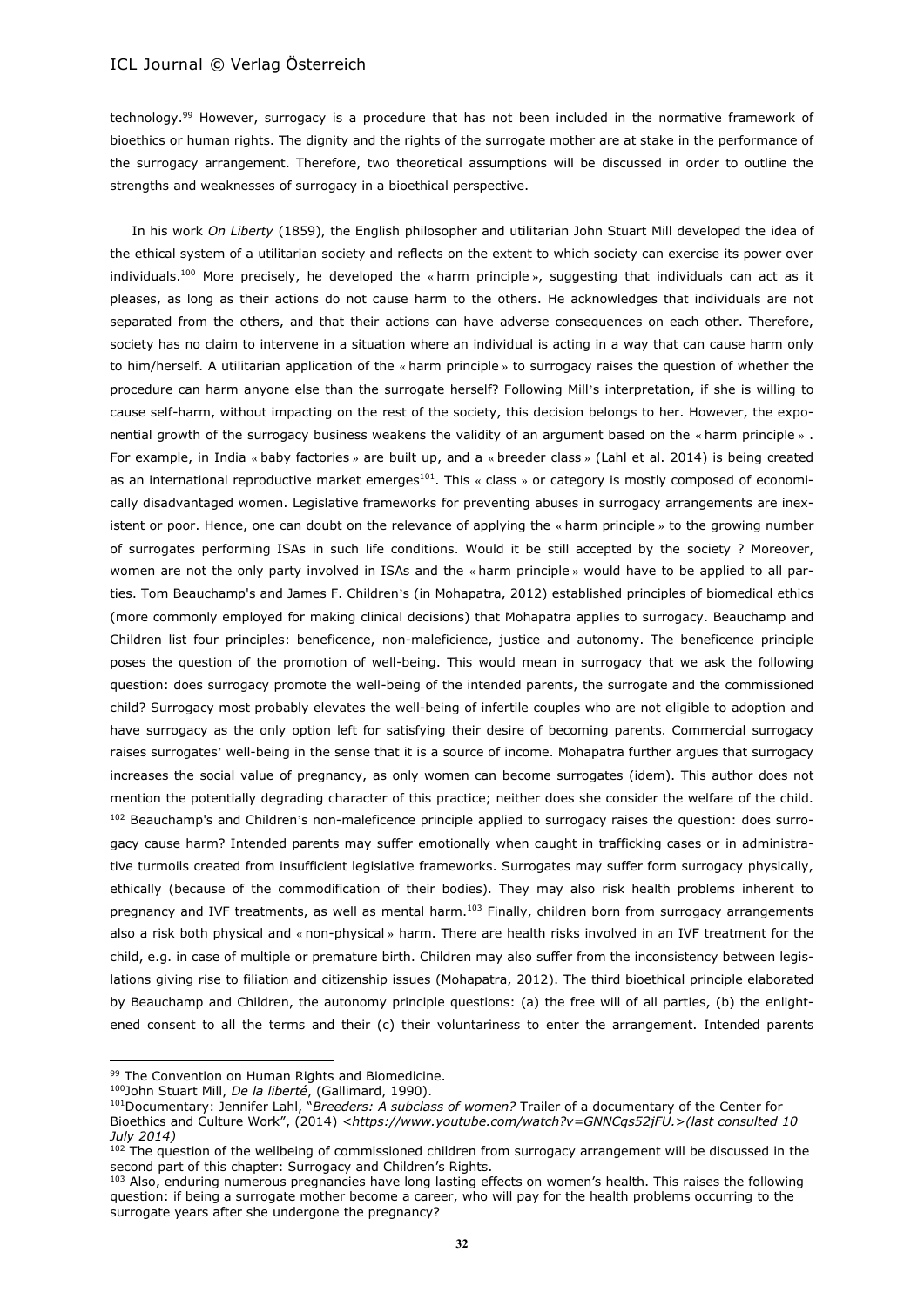initiate the procedure of surrogacy and can be considered as exercising their autonomy. When it comes to the surrogate, the remuneration in the case of a commercial arrangement empowers her with new economical means of subsistence, and in some ways may provide the surrogate with increased autonomy. Reversibly, one could also argue that the economic situation which led women to enter the arrangement is not consistent with autonomy. The situation is different in altruistic surrogacy, as the surrogate is not expecting benefits from the arrangement other than offering a gift to the intended couple. Therefore, her autonomy in decision-making is not such a matter of concern for ethics (Mohapatra, 2012). Concerning the final principle enumerated by Beauchamp and Children justice, Mohapatra formulates the following question: does international surrogacy promote justice? She considers that the existing cases of trafficking and the creation of a « breeder class » give us reasons to believe that international commercial surrogacy can reinforce racial and social hierarchy (Mohapatra 2012).

## 4. Conclusions

This chapter aimed at investigating the applicability of two major objectives of the CEDAW (substantive equality and the fight against gender stereotypes) to surrogacy arrangements and at exploring the bioethical issues related to them.

The application of Mills' « harm principle » and of the bioethical medical principles of Beauchamp and Children by Mohapatra (2012) to surrogacy, demonstrate that there are possibilities for all parties to the arrangement to suffer from physical, mental and non-physical harm. This strengthens the assumption that an international regulatory approach to international surrogacy arrangement with a human rights perspective is of the utmost necessity for protecting all individuals taking part to these arrangements. It appears that regarding the protection of the surrogate mothers the CEDAW contains some objectives (non-discrimination, substantive equality, fight against gender stereotypes) that could be relevant for future regulations on surrogacy and ISA. It should be noted that the CEDAW provisions on pregnant women in general, are not inapplicable to pregnancies occurring in a surrogacy arrangement. To sum up the findings in this chapter: they demonstrate that an approach focused on trafficking promotes a victimization of women, which is neither empowering, neither promoting women's rights to have control over their own bodies as it does not take into account the possibility of autonomy and self-determination. Since surrogacy touches upon maternity and pregnancy, reproduction being an aspect of women's life which is not fully entitled to the protection of the right to private life, a future instrument framing surrogacy should take into account the risk that the state's interest in controlling human reproduction and women's bodies represents for some human rights. Finally, it appears that the best way to safeguard the surrogate's human rights would be to listen to their voice under a multidisciplinary angle, in parallel to considering the interests of children, intended families, the private sector and the state.

## B. Surrogacy and the Rights of the Child

The interests of the child are also at stake once the surrogacy arrangement has been enforced. It has been demonstrated in the first part of this study, that in the EU (Part I, section 2.2.5), commissioned children from ISAs suffer from the lack of legislation and international cooperation between incoming and outgoing countries. As a consequence, some of them have neither filiation or nationality. The European Court of Human Rights released its very first decision related to these situations in 2014, condemning the position of France and entitling these children to protection under article 8. The applicability of the UNCRC and of the ECHR to commissioned children in the EU will be explored in the following chapter.

Children's rights started to be given attention only in the late 19th century, in parallel with the development of labour rights. Indeed, until then, they were granted no special protections and were considered as « small adults » (Zelizer, 1994: 138). At the international level, the first progress in this field of human rights came in 1919, when the League of Nations created a committee for child protection. It was followed by the Declaration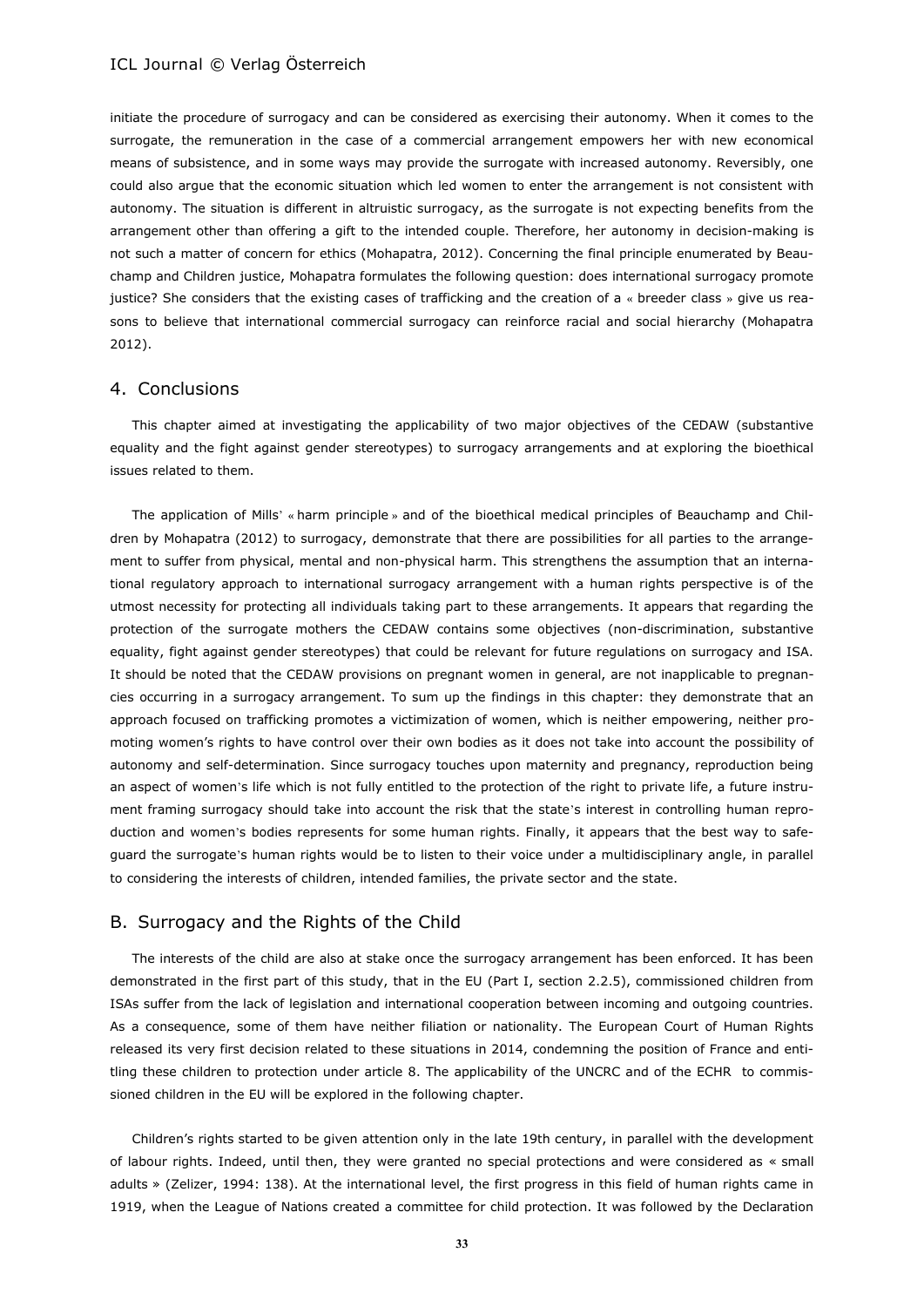of the Rights of the Child in 1924. The World War II and its human consequences triggered an acceleration in the development of children's rights: a special fund was created in 1947 (which later became the UNICEF in 1953). Other human rights instruments started to include provisions applicable to children (the Universal Declaration of Human Rights, the International Charter for Economical, Social and Cultural Rights). Finally, in 1979, declared International Year of the Child by the UN, the Convention on the Rights of the Child (CRC) was adopted and inspired further child protection provisions in human rights instruments in Africa<sup>104</sup>. The CRC is the first binding human right treaty aiming at the protection of every aspect of children's rights (civil and political, economic, social and cultural) and that is applicable to children around the world (to minorities, to disabled children and, refugees). This convention sets four principles: non-discrimination, best interest of the child (article 3[1]), right to life and respect for the views of the child. In Europe, at the regional level, the ECHR grants children some protection under article 8 on private and family life. Interestingly, it can be coupled with article 3(1) of the CRC to constitute an argument in favor of equal treatment for children born from ISAs before courts. Surrogacy is a new form of business for both the market and legislations. In the absence of international instruments regulating this practice, especially in its transnational form, the question of wether the CRC's scope of protection would be sufficient to guarantee commissioned children's rights is raised.

In the debate and disputes surrounding surrogacy, the principle of the best interest of the child is the most often evoked argument. The CRC is then evoked to supplement national laws. However, a French judgement recently states that the principle of making the best interest of the child paramount was a less imperative issue than the maintenance of national and international public order. France thus created a difference of treatment for children born from ISAs.<sup>105</sup> Also, the ECtHT recently condemned France for infringing the right to private life of children conceived through ISAs, referring to Article 8 of the Convention. Therefore, a definition of the « best interest » will be introduced hereunder. A special attention is given to the risk of commodification of children in surrogacy. Further, the rights to nationality and to private life of children born from ISAs in Europe will be examined under the loop of the first decision of the ECtHR on surrogacy arrangement.

## 1. The Best Interest of the Child

 $\overline{\phantom{a}}$ 

The concept of the « child's best interest » existed prior to the Convention on the Rights of the Child. It was already included in the 1959 Declaration of the Rights of the Child (para. 2) and the CEDAW (arts. 5 (b) and 16, para. 1 (d)). All children's rights elaborated since 1959 comply with the best interest principle. Indeed, several articles of the CRC refer to it: article 9 (separation from parents), article 10 (family reunification), article 18 (parental responsibilities), article 20 (deprivation of family environment and alternative care), and article 21 (adoption). The Committee on the Rights of the Children in its General Comment number 14 (2013) on Article 3 paragraph 1 (the right of the child to have his or her best interest taken as a primary consideration) defines this complex, and yet flexible, principle as a threefold concept.106 It is a substantive right, a fundamental, interpretative legal principle and a rule of procedure. This means that the child has the right to have her/his own interests assessed and taken in consideration when different interests are being weighted for reaching a decision (as when the interest of the child conflicts with those of women). Also, when a legal provision has to be interpreted, the interpretation that best serves the child's interest shall be the one that is chosen. And finally, in decision-making processes, there should be justification that an evaluation of the potential impacts on the concerned children has been conducted.

<sup>&</sup>lt;sup>104</sup> Humanium is an international NGO dedicated to the protection of children's rights throughout the world. Their advocacy aims to better the knowledge on the rights of the child. <sup>105</sup> Civ 1ère, 13 septembre 2013 pourvoi H12-30.138 et F12-18.315.

<sup>106</sup> *« In all actions concerning children, whether undertaken by public or private social welfare institutions, courts of law, administrative authorities or legislative bodies, the best interests of the child shall be a primary consideration. »* Convention on the Rights of the Child, art. 3, para. 1.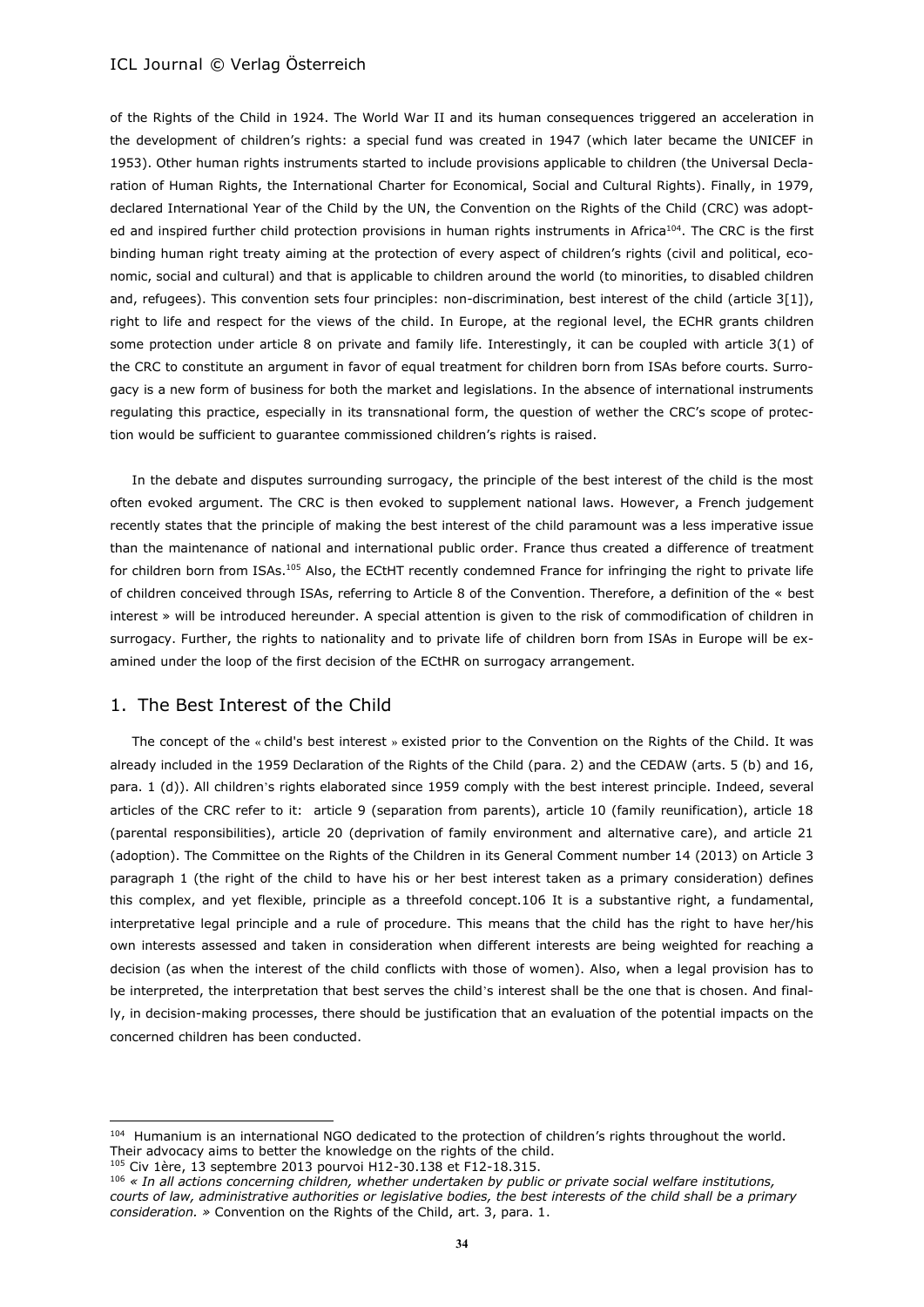The Convention is cautious with adoption and prefers that the child grow up with her/his (biological) parents. In surrogacy the biological parents can be the donors and/or the surrogate, and, consequently, the principle of a preference given to the biological parent(s) cannot be applied in surrogacy. What choice would be in the best interest of the child? To be in the care of the woman who carried him/her for 9 months: or in that of the couple/individual who commissioned him/her, via a contract including a sum of money through ISA ? A principle liable to provide a strong answer to this question could the right to identity and the right to family life. Indeed, the latter is one of the common points between the CRC and the ECHR.

The ECtHR (Genovese v. Malte, App n° 53124/09, ECtHR11 Octobre 2011, § 33) has already interpreted a decision in the light of article 8 of the ECHR (right to privacy and family life), considering nationality as an element of an individual's identity. Thus, the Convention protects the right to nationality and the right to an identity (and information on one's origins), opening the door to interpretations of further components of identity (see below). Indeed, in its recent judgments, the Court recognized that the refusal of French authorities to transcribe foreign birth certificates of children born from ISAs constituted a violation of article 8 for these children, in that the refusal was liable to have repercussions on their definition of identity.<sup>107</sup> The Committee of the CRC stresses in its General Comment n°14 the importance to acknowledge the diversity of children in the assessment of their best interest. The Convention's article 8 calls for the respect of the right of the child to preserve his/her identity. The latter included: his/her sex, sexual orientation, national origin, religion and beliefs, cultural identity and personality.<sup>108</sup> Regarding one's origins, children should have access to information about their biological family, in accordance with the national laws (article 9(4)). Also, the question of rightful and possible access to information on identity and origins gives rise to multiple complications, especially when a surrogate and/or donors involved in the conception eventually reside overseas. The human rights of the child also provide that he/she shall not suffer from discrimination from the birth or parental status. If the Convention grants children with a right to family life (article 16), it's interpretation of « family » is quite broad. It can include the biological, adoptive or foster parents. However, neither the Convention nor the Committee alludes to the gestational family, or gestational origins of the child. This omission puts to trial the importance that is given to pregnancy. Indeed, its value is ambivalent in law: the principle of *mater sempre certa est* is still deeply rooted in European private law. At the same time, the whole process of surrogacy aims at desacralizing pregnancy. The role of the pregnant surrogate mother in ISA is minimized. So are the bonds that may exist or arise between her and a child during gestation and birth. Commercial contracts presume a detached emotional relation to the child. Therefore, it appears that, although the CRC and the ECHR (both in their wording and interpretation) provide for a right to identity, they still lack precision. This is namely true for the importance that the identity of the gestational carrier may have for children and their definition of their own identity. Indeed, neither the Committee, nor the judges of the ECtHR, have yet adopted a position stating whether surrogacy is a practice going for — or against — the best interest of the child.

## 2. The Commodification of Children in Surrogacy

#### a. Pricing the Child

 $\overline{\phantom{a}}$ 

In a commercial surrogacy arrangement, an agreement, a contract, a medical procedure and most certainly money are associated to the conception of the child. From a human rights perspective, one may ask: is it in the best interest of the child to be marketed? Surrogacy risks to emphasize the commodification of women's body and to treat children as goods on a market of human beings. The sociologist Zelizer has highlighted that, as the sentimental « uniqueness » of children grew in the twentieth century, the assessment of their value became

 $107$  Mennesson v. France, App no. 65192/11 and Labassee v. France App no. 65941/11, (ECtHR 26 June 2014). 108 Article 8 ECHR

<sup>«</sup> *1. States Parties undertake to respect the right of the child to preserve his or her identity, including nationality, name and family relations as recognized by law without unlawful interference.*

*<sup>2.</sup> Where a child is illegally deprived of some or all of the elements of his or her identity, States Parties shall provide appropriate assistance and protection, with a view to re-establishing speedily his or her identity.* ».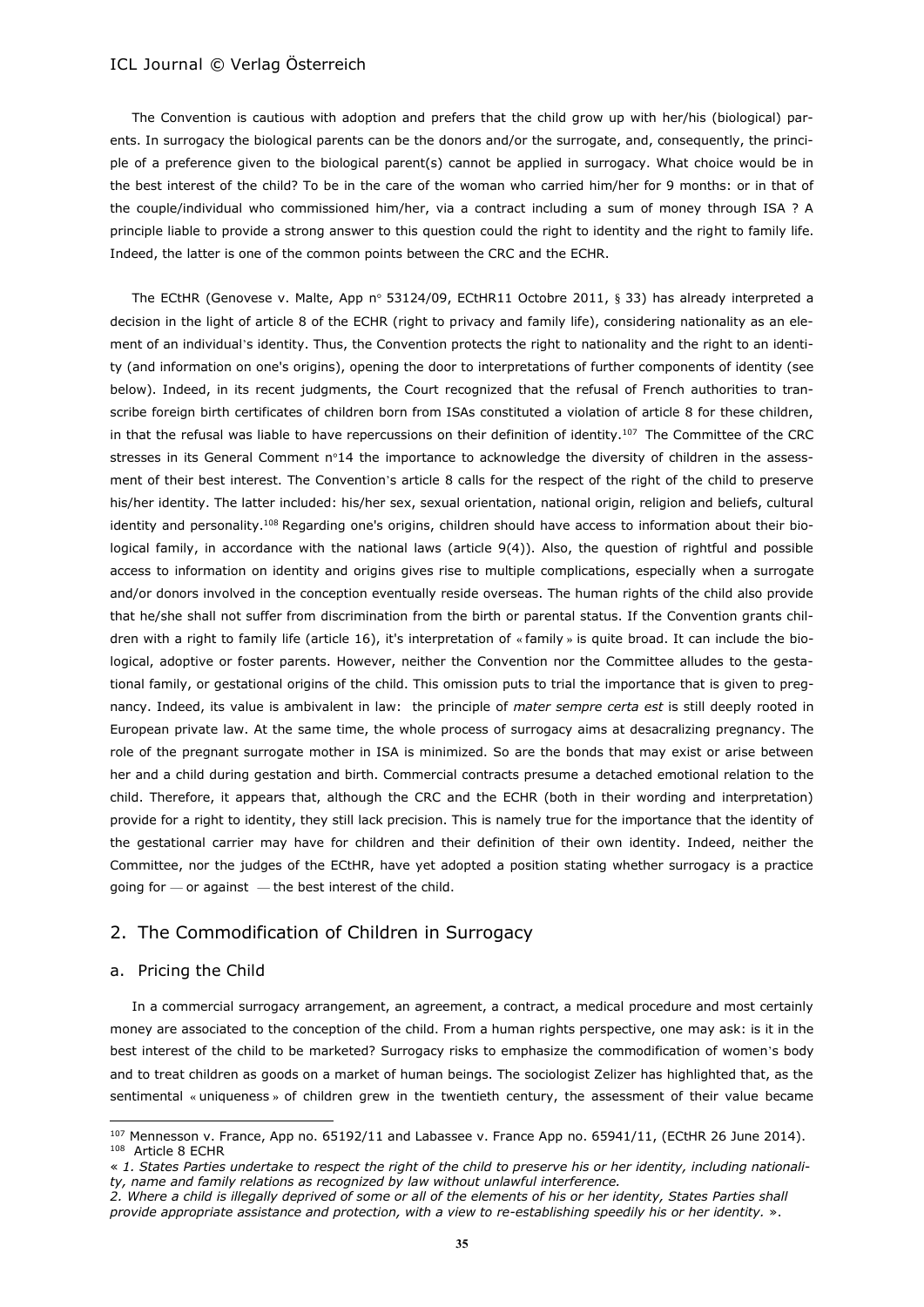« morally offensive ». She writes: « *the black market is unacceptable because it treats children in the same impersonal, economizing manner used for less sacred commercial products* » (Zelizer, 1994: 203). She further claims that adoption is commonly confined to the «acceptable», contrarily to commercial surrogacy, because, in adoption, one is perceived as a gift, whereas surrogacy puts a price on a human being. However, for the intended parents, the sum of money going to the surrogate does not represent a price, but rather, a symbol of gratitude. Zelizer describes this phenomenon in the following manner: *« priceless values were being priced, but the pricing process itself was transformed by its association to value »* (Zelizer, 1994: 211).

## b. Child Protection and Surrogacy

The risk of commodification is linked to the undeniable risk of children becoming goods in an illicit trade. Indeed, ISAs raise concerns of trafficking and abuse and against commissioned children. The absence of legislation, or loose legislations on surrogacy in exporting/outgoing states regarding the suitability and eligibility of the commissioned parent(s) to become guardians and legal parents of the child, leave an open door for abuse and neglect.

In the USA, The Huddleston case embodies the consequences of loose legislation and its potentially maleficient consequences on commissioned children.<sup>109</sup> The case involved a 26-year old single man, who commissioned a child through a traditional commercial surrogacy arrangement, and was condemned for the physical abuse of his 6-week-old infant. A case from Thailand illustrates the trafficking risk.<sup>110</sup> It concerned a baby factory where children were conceived, with gametes that were not the ones of the intended parents. Children were even conceived prior to any arrangement and before potential parents had been found, and then sold.<sup>111</sup> In in its latest report on surrogacy, the NGO Center for Social Research in India, also denounces a case of surrogacy in India, in which a foreign couple commissioned a child for proceeding to an organ transplant on their own biological child who was sick in their country. This case is another call for legislation to be enacted for preventing ill-intentioned people from entering surrogacy arrangements.<sup>112</sup> Another serious concern is what happens to a child in an ISA, if the intended parents change their mind prior to birth or at birth, and if the surrogate mother is not willing to raise the child (or the children) either. This kind of situations arise when the intended parents are divorcing, the child presents disabilities, or the birth is multiple one and the surrogate refused to reduce some of the embryos.<sup>113</sup> In countries where surrogacy contracts are enforceable by operation of law, there is an issue of including all possible situations that may arise so that all parties to the agreement consent to the various outcomes of the contract. Reversely, in countries where these arrangements are not conferred enforceability, there should be authorities responsible for settling the disputes and situations that arise in cases with an unforeseen outcome.

## 3. The Right to Nationality for Commissioned Children of ISAs

Nationality is one component of identity and a fundamental right. Everyone is entitled to a nationality and cannot be deprived of it arbitrarily. States shall grant their nationality to stateless persons born on their territory or born abroad from one national. Stateless persons face significant obstacles to the enjoyment of their fun-

<sup>110</sup> Mentioned in the 3.c Exploitation of Women and Surrogacy.

 $\overline{\phantom{a}}$ 

<sup>113</sup> MailOnline, "Surrogate sues couple who turned down twins", (The Daily Mail, 2014)

<sup>109</sup> Huddleston v. Infertility Clinic of America Inc., 20 August 1997, Superior Court of Pennsylvania, USA.

<sup>&</sup>lt;sup>111</sup> This case, which encompasses all the criteria to qualify for the crime of trafficking, leads us to wonder how many Indian baby factories fall under this category, surrogates are not always contracting in conditions they understand or control. They are being potentially lured by intermediaries who abuse of their position and make profit from selling the child to a far higher price than the sum paid to the surrogates.

<sup>&</sup>lt;sup>112</sup> The Center for Social Research is an NGO based in New Delhi, India, with the mission to empower the women through means of research, communication and teaching. The CSR's research department conducted a report led by Dr. Ranjana Kumari , Surrogate Motherhood: Ethical or Commercial?, *(Center of Social Research 2014).*

*[<sup>&</sup>lt;http://www.dailymail.co.uk/news/article-65930/Surrogate-sues-couple-turned-twins.html>](http://www.dailymail.co.uk/news/article-65930/surrogate-sues-couple-turned-twins.html) (last consulted 10 July 2014)*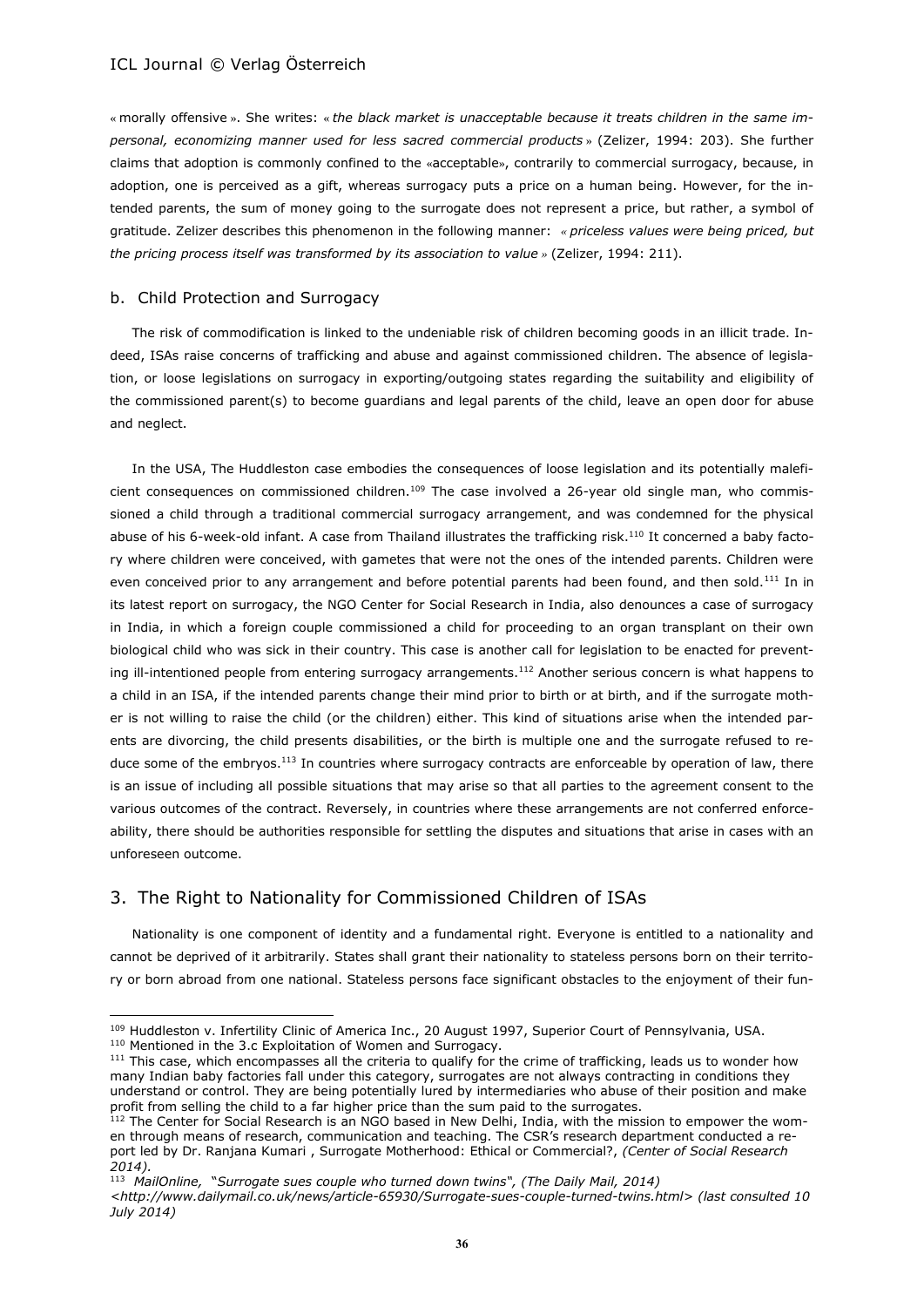damental rights. No article in the ECHR provides directly for a right to nationality, however it can be claimed under the article 14 and 8 of the Convention (Genovese v. Malte, no 53124/09, § 33, 2011, ECHR).<sup>114</sup>

In the French Mennesson and Labassee cases, the children born from the ISAs were not deprived from any nationality, as they were American. However, the applicants sought to establish simultaneously (a) their parentage to the commissioned children and (b) a French nationality for the latter. Article 18 of the French Civil Code establishes nationality according to the principle of *jus sanginis* and states that: « *is French the child that has at least one French parent* ». Therefore, *ipso facto*, the French authorities, by refusing to transcribe the parentage, also deprived these children from the access to French nationality. These cases are not of the worst kind, since the children were not stateless and possessed an American nationality. However, there are cases of ISAs where the children brought back to Europe were stateless in addition to having no parentage legally secured.<sup>115</sup> Besides, if children do not acquire the nationality of their intended parents, and are third country nationals in the EU, serious concerns regarding the immigration status at the majority of the child and the stability of the family may arise. Further, by not granting the children conceived in ISAs the nationality of the member state of their intended parents, children are not entitled to benefit from the protection and the rights that go with the European Citizenship.<sup>116</sup> Even if there is a human right to nationality and it is reinforced (amongst others interests) for the protection of the identity and in the name of the child's best interest, the weight of the CRC is still too weak to grant commissioned children with sufficient protection against states' interest to protect their standards of morality.

## 4. Public Order v. Human Rights

 $\overline{\phantom{a}}$ 

The Article 8 of the ECHR provides for a right to private and family life, home and correspondence. However it is a non-absolute right, subject to limitations and also left to a broad interpretation for the judges and state parties. The scope of protection of this article is stretchable to many areas of life. Interferences to this right are accepted, provided they fit in the exceptions listed in the second paragraph. Any interference has to be in accordance with the law, necessary in a democratic society and serve the interests of national security, public safety or the economic well being of the country.

To some extent, the understanding of different states' conception of morality can affect the private and family life of individuals. The position of France on the prohibition of surrogacy is so strict that it has impeded the delivery of travel documents, the establishment of parentage and the granting of nationality to children born from ISAs. Even children who were biologically linked to their intended parents have been refused documents. The Cour de cassation (Cass. ass. plén. 31 mai 1991: Bulletin 1991 A.P., no 4, p. 5 ) considers that the arrangement in which a woman enters (even without compensation) aiming to conceive a child and to abandon it at birth is contrary to the principle of the non availability of human body. Another decision of the same court in September 2013 ruled that surrogacy arrangements consist in such a fraud, that neither the best interest of the child (under the article 3.1 of the CRC), nor the respect to private and family life (under article 8 of the ECHR), could be effectively invoked. Also, article 16-7 of the French Civil code civil states that all surrogacy arrangements are considered void under the law.117 As a matter of fact, there are contradictory State «moralities»

<sup>&</sup>lt;sup>114</sup> There is a common confusion between the concepts of nationality and citizenship as citizenship, invented at the end of the 18th century, is a more politically active phenomenon of nationality (a national is only the subject of his/her state).

<sup>&</sup>lt;sup>115</sup> Rottman calls commissioned children of international surrogacy arrangements the « Republic's ghosts » (« fantômes de la République »). Rotman, 2009.

 $^{116}$  The Article 9 of the Treaty on European Union states that « (...) every national of a Member State shall be a citizen of the Union. Citizenship of the Union shall be additional to and not replace national citizenship ». Therefore, EU citizenship is an extra layer to the core national citizenship as it is additional, meaning no one can benefit only from the EU citizenship. Thus, there would be no possibility for those commissioned stateless children to claim to be entitled firstly of a Union citizenship before they would be granted the one of a member state.

<sup>117</sup> Cour de Cassation, Civ 1ère, 13 septembre 2013 pourvoi H12-30.138 et F12-18.315.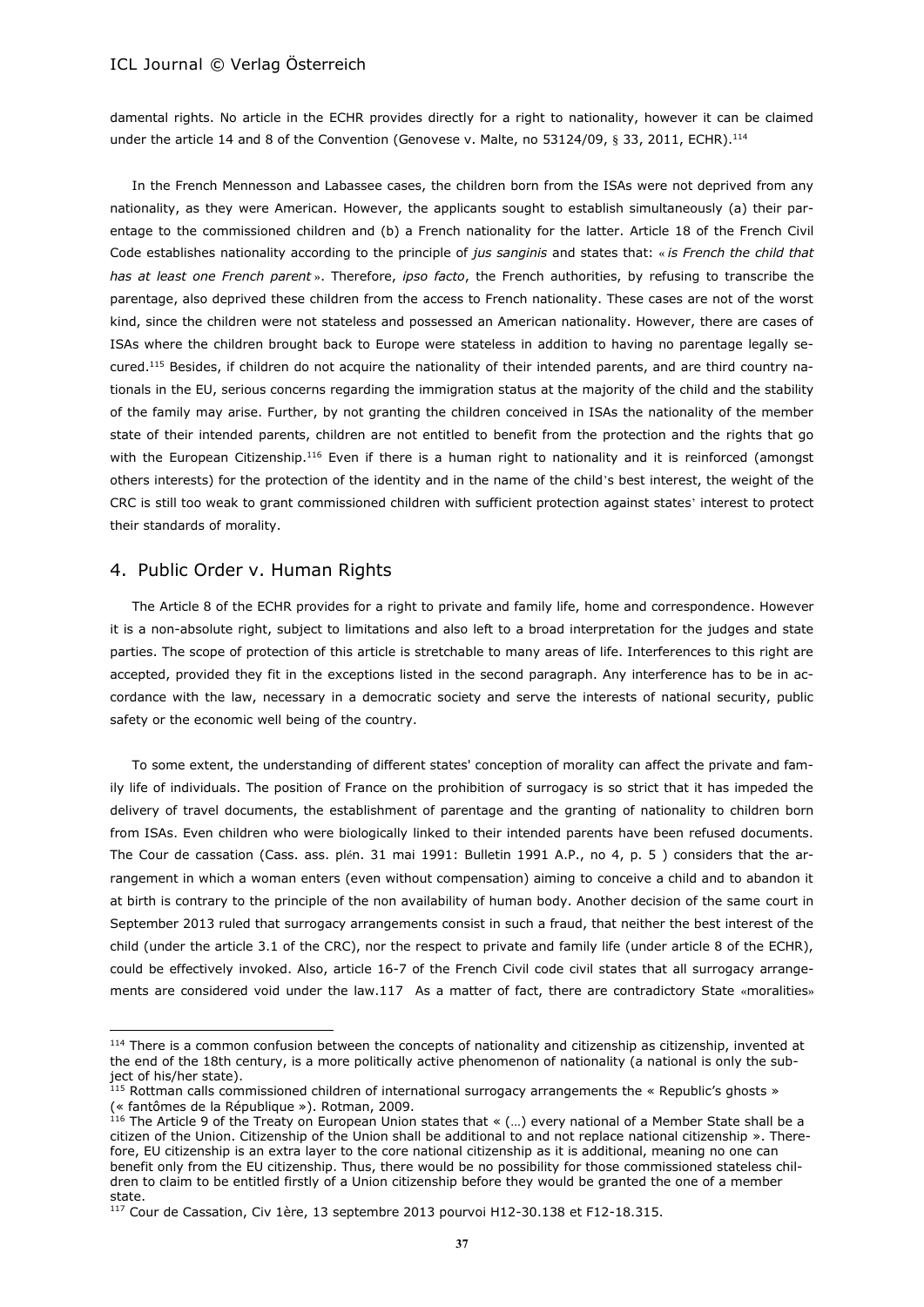$\overline{\phantom{a}}$ 

and public orders. Contradiction of « morality », or public order, can arise between a member state of the EU and a third country, but also between two member states. For instance, the French procedure of « accouchement sous X » is considered contrary to the Dutch public order.118 Nevertheless, in its recent decision in the Mennesson and Labassee cases, the ECtHR granted the commissioned children of ISAs the protection of their private and family life, under article 8 of the Convention, in order that their legal filiation and nationality be established in France.119 These two cases were similar and concerned the refusal of the French judicial authorities to grant the recognition of legal parentage that had been legally established in the USA between children born from ISAs and French intended parents. When the French authorities suspect that the child is born from a surrogacy arrangement, the refusal to transcribe the birth certificates in the French register of births, marriages and deaths is systematic. The aim of this practice is to reinforce the prohibition in the law for entering surrogacy arrangements, to protect the women's and children's interest, and hence, to discourage French nationals from entering ISAs. Since the ECtHR granted protection to the commissioned children under the article 8, it recognized them as being the children of the intended parents and not of the surrogate mother. The motives behind this decision, dissociate the children from the illicit character of the arrangement, and focus only on their best interest. The spirit of the law is akin to the position on the rights of children born out of wedlock (Press release ECHR 185 2014). The claim of the applicants was that the position of France was also violating article 8 of the Convention the right to respect of private and family life of the intended parents themselves. However, the court found no violation of Article 8 concerning the applicants' right. There had been no infringement in the decision of not transcribing the children's birth certificates into the civil registry, as it did not deprive the children from the parentage (the latter was recognized in the USA). Moreover, the decision did not prevent them from living with the applicants, meaning that parents and children did not face insurmountable obstacles even though the family life was affected. <sup>120</sup> These families' life was complicated by the absence of the transcription, constraining them to produce the American birth certificates with translations every time they had to undergo an administrative or legal procedure.  $121$  These two judgments of the ECtHR recognized that there had been a violation of Article 8 concerning the children's right to respect for their private life. The Article 8 provides for positive obligations toward the state, but this decision questions the negative obligations of the state, its role as a defender of these children's rights. These commissioned children suffered from a legal uncertainty as they were denied a status under French law, and which was liable to affect their own definition of identity regarding their filiation and nationality. The right to identity is an integral part of private life, and is deeply linked to parentage: « *a key aspect of individual's identity* ». Further, the non-establishment of parentage also impacts inheritance rights. Finally, the Court added that the respect to one's private life included the opportunity to access details about his/her filiation. The life situations of these children born from ISA were not compatible with the children's best interests, a principle which should guide all decisions in which they are concerned.

Contracting states to the ECHR have a broad margin of appreciation on what they judge necessary in a democratic society. Even if the interference of the State was in accordance with the law, the judges did not agree on the fact that it defended the maintenance of public order and prevented further breaches of the law. Thus, it was found that France had breached article 8 regarding the commissioned children. No violations of article 14, pertaining to the prohibition of discrimination was found in either of these French cases.

<sup>118</sup> « *The mother is the woman who gives birth to a child (or who had adopted it). This principle is of public order. The birth cerficiate must therefore (initially) mention as the mother the woman who the child was born to. This principle is of public order. Surrogate motherhood in itself is not against the Dutch ordre public.* » (Questionnaire HccH - The Netherlands - 2013).

 $^{119}$  Mennesson v. France, App no. 65192/11 and Labassee v. France App no. 65941/11, (ECtHR 26 June 2014) para. 66.

<sup>&</sup>lt;sup>120</sup> The European Court of Human Rights issued a press release on the Mennesson and Labasse cases resuming the motives of the cour for « prohibiting the establishment of a relationship between a father and his biological children born following surrogacy arrangements abroad ». Registrar of the ECHR 185, 2014.

<sup>121</sup> Irène Théry, *Filiation, origines, parentalité– le droit face aux nouvelles valeurs de responsabilité générationnelle, (Ministère des affaires sociales et de la santé Ministère délégué chargé de la famille, 2014).*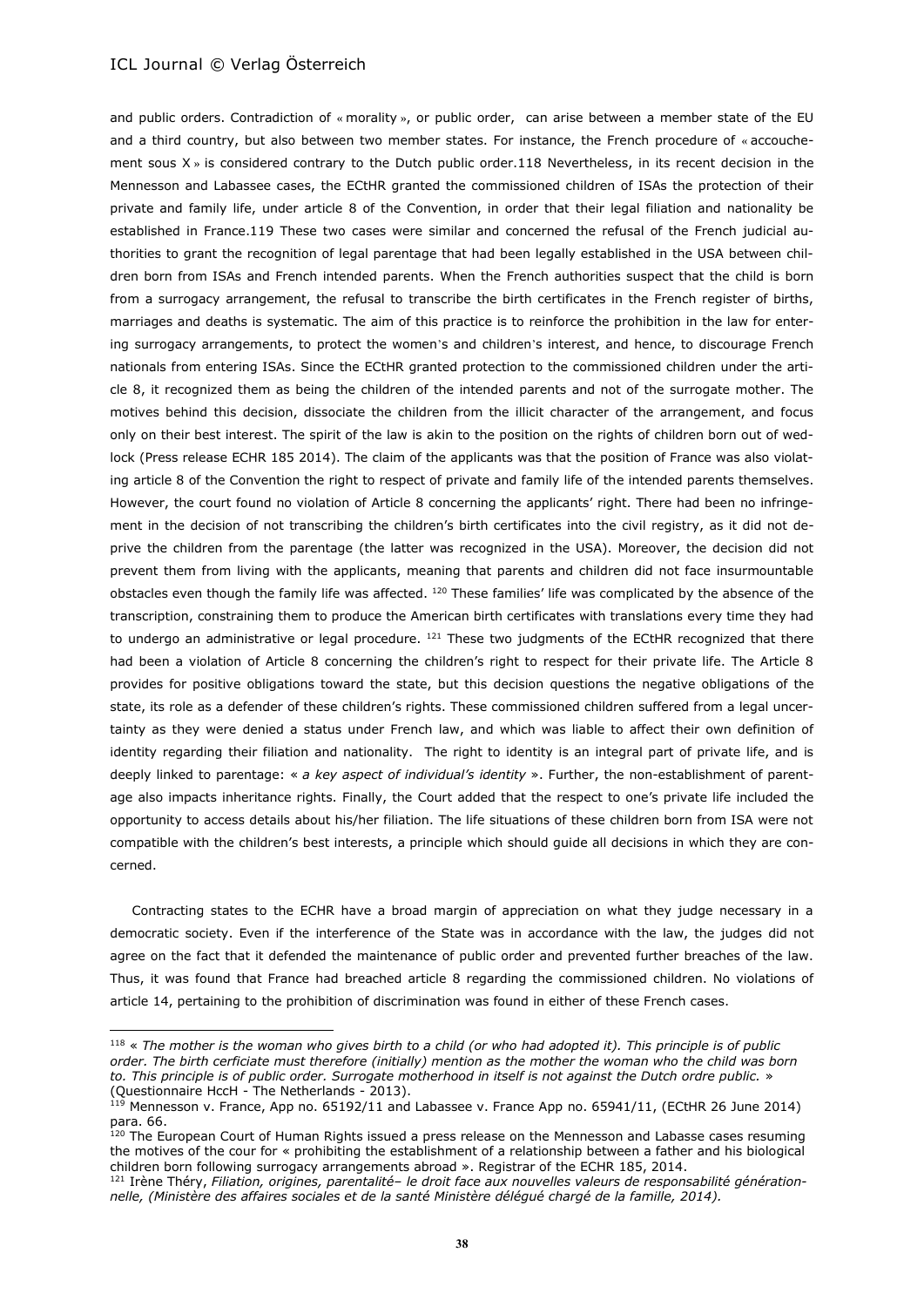## 5. Conclusions

In this second chapter, the efficiency of the scope of application of the UNCRC for protecting the commissioned children's human rights has been looked into. Although the CRC, the ECHR and its judges are providing commissioned children with a minimum protection, they do not address the underlying ethical issues of the compatibility of surrogacy with children's rights, their best interest or international public order. This study also pointed at the present lack of recognition of the importance that could represent for children the access to the identity of the gestational carrier, when building his/her own identity (as provided in the CRC and the ECHR). Moreover, the right to a private and family life and a nationality under the two aforementioned instruments, is challenged by states' interest to protect their standards of morality. Thus, the CRC and the ECHR do not consist in a sufficient framework for resorting to a « rights of the child friendly » surrogacy arrangements, if this would ever be possible.

If contracting with a surrogate for the rental of her womb could be accepted, would contracting for a child benefit from the same tolerance? The issue of the commodification of children is present in two aspects of surrogacy: the contractual enforceability of the arrangement and trafficking in children. If global regulation on surrogacy was to include a trafficking approach, this might harm to the surrogates. On the other hand, it would provide for more protection to commissioned children against traffic and abuses. Further, the issue of possibly conferring contractual enforceability for surrogacy arrangements raises questions on the commodification of children, the question of incorporating all cases of unforeseen outcomes of the pregnancy and the existence of authorities that would be responsible for settling the disputes. The present findings have indicated that a human right approach to regulate surrogacy was of the utmost importance to the protection children's rights. Furthermore, this calls for an international forum on the ethical and bioethical issues raised by surrogacy. Nevertheless, one could wonder if the designing of such instrument would not encourage the social demand for including a right to a child in the name of the right to family life.

## C. Surrogacy and the Right to a Family Life : A Recognition of a Right to a Child?

As new possibilities and technologies are nowadays available, the desire for children may keep on growing until it is satisfied. This is why the number of couples who have recourse to surrogacy is expanding (whatever the reasons, infertility or for convenience), namely through ISAs. This exponential social demand for newborns that are biologically linked at least to one of the intended parents, puts to trial the concept of family life. The latter is, according to article 8 ECHR, an expandable one as regarding the right to a child. Is the European Court of Human Rights and the European Court of Justice promoting a right to a child in their recent jurisprudence? The four decisions delivered in 2014 by both courts will be analysed in an attempt to foresee the future of surrogacy in the European Union.

## 1. Absence of Parental Benefits for Intended Parents

In the UK, where altruistic surrogacy is legal, two cases (Cases C. D. v S.T. and Z. v A, 2014, ECJ) have been brought before the European Court of Justice in Luxembourg for ruling on the entitlement to a maternity leave for intended mothers.<sup>122</sup> The judicial authorities in the UK refused to grant them maternity leaves, on the grounds that they did not either carry the child or have had recourse to an adoption (the Parental Order does not constitute in an adoption *per se*). Three questions were examined by the Court: the first one being if the refusal to be granted the paid maternity leave constituted in a violation of the Recast Sex Equality Directive of the right to sex equality. The second was if there had also been a violation of the Framework Equality Directive 2000/78/EC (prohibition to discriminate on disablement), and if the latter Directive was valid in the light of the

 $\overline{a}$ 

<sup>122</sup> C. D. v S.T., C-167/12, 2014, ECJ and Z. v A, C-363/12, 2014, ECJ.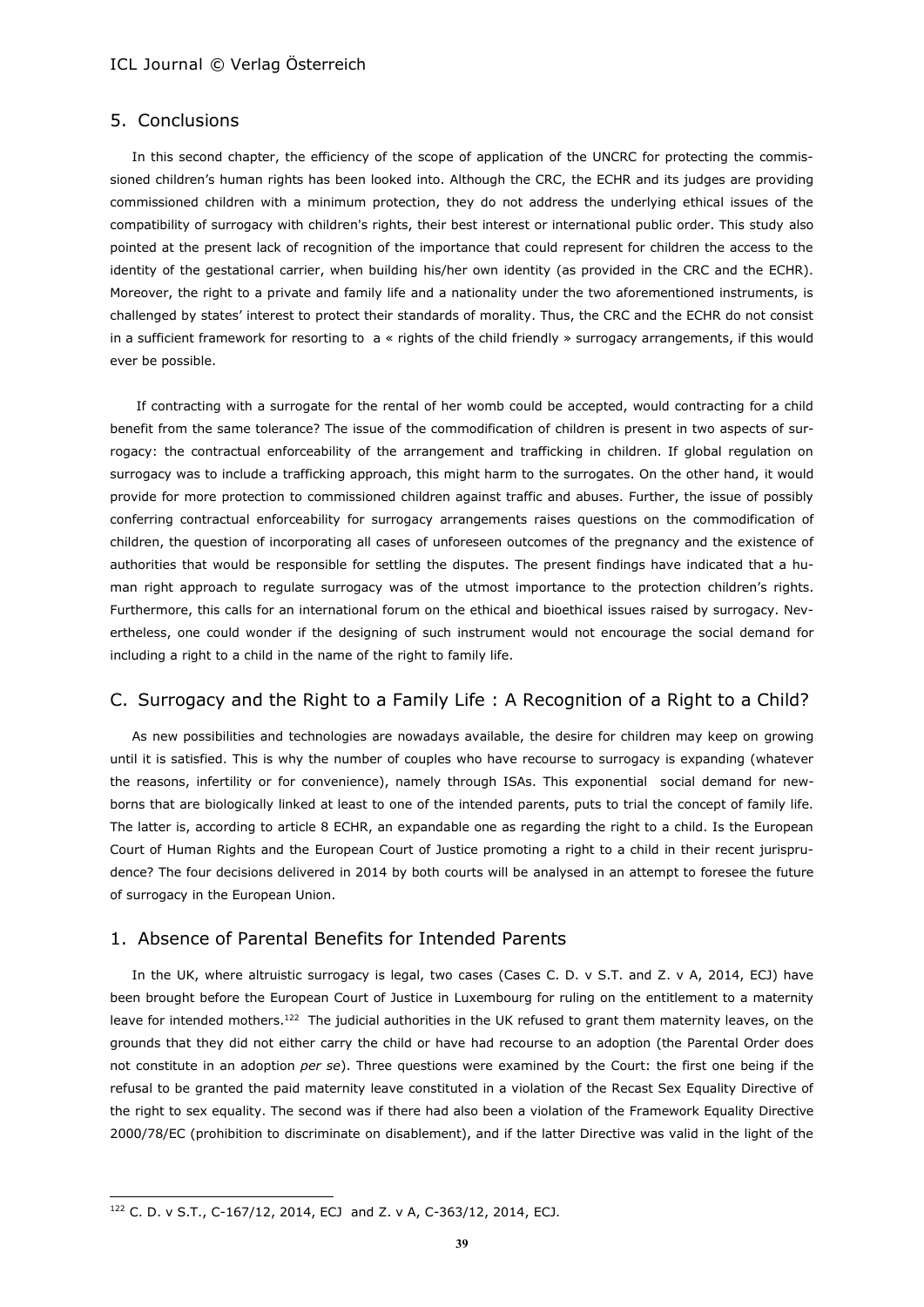UN Convention on the Rights to Persons with Disabilities (UNCRPD).<sup>123</sup> The Court answered that there had been no violations. Firstly, because intended fathers were in the same position as the intended mothers regarding the right to a paid leave. Secondly, because the absence of uterus does not constitute a disability in the sense of this Directive. And finally, the court ruled that the obligations of the UNCRPD are not directly applicable to the Directive.

In this case, the ECJ ruled on the entitlement to a maternity leave and grounded its decision on the physical condition of the mother. However, parental leaves do not only aim to facilitate physical recovery from pregnancy and childbirth, but also to enhance bonding with the newborn(s).<sup>124</sup> The judges only stressed the medical reasons (which are not applicable in surrogacy) for granting a leave, and did not allude to the psychological ones (bonding, avoiding stress). Moreover, in the C.D v. T.S case, the intended mother was even breastfeeding the child, which was not considered a medical reason for granting her the leave either.<sup>125</sup> Finally, the decision does not open the possibility for intended fathers to be granted a parental leave. The judgement seems principally constructed upon a "sacralization" of pregnancy It may impede the intended parents bonding with their children, by not entitling them with the same rights to maternity and paternity leave as natural or adoptive parents.

## 2. Equality in Access to Surrogacy

The recent decisions of the ECtHR in the French Mennesson and Labassee cases grant protection to the commissioned children of ISAs under the right to private life, including a right to identity. These two judgements strike down the position maintained to date by France, which was to stop any administrative or judicial procedures involving commissioned children. However, the ECtHR does not refer to the needs or reasons there might be to discourage or encourage surrogacy. This silence could, in fact, leave an open door to member states for legalizing surrogacy. Added to the fact that the court did not make a judgement of value on surrogacy *per se*, the silence of the judges cast a doubt on the equality of parents regardless sexual orientation when resorting to surrogacy. Indeed, these two cases concerned heterosexual couples.

Another dimension of the debate on surrogacy concerns the eligibility of same-sex couples to become legal parents of a child: they constitute a great share of the intended parents entering surrogacy arrangements. While I was writing up this thesis, same-sex couples have been included in the category « infertile couples », but would they be considered as such by the court of Strasbourg? When it comes to the eligibility for accessing ART, there are numerous countries in the EU where the criterion are very selective and exclude same-sex couples or single persons to recourse to these technologies.<sup>126</sup> Nevertheless, the article 14 of the ECHR provides for a right to non-discrimination, which has not yet been referred to in order to democratize the access to ART. It could potentially constitute a claim that same-sex couples or single persons could make for obtaining the right to access ART services.

 $\overline{\phantom{a}}$ 

their commissioned or adopted child

<sup>123</sup> ECJ, press release No 36/14, 2014.

 $_{124}$  The associate Claire Wilson criticizes the decision of the ECJ alluding to the new position of the government

on the necessity to provide these parents with parental leaves too : « *This is a perhaps a surprising decision as the ECJ has a bit of a track record of seeking to extend protection for parents. It does seem unfair that a mother who receives a baby under a surrogacy arrangement should not have the same opportunity to bond with her baby as an adoptive or birth parent. The Government has recognized that this is an issue and may be planning to provide leave to parents in England and Wales in such a situation* ». Claire Wilson, 2014.

<sup>125</sup> Lactation can be induced by hormonal treatment that allows women who did not give birth to breastfeed

[<sup>&</sup>lt;http://www.aboutkidshealth.ca/En/News/NewsAndFeatures/Pages/Breastfeeding-without-pregnancy.aspx.](http://www.aboutkidshealth.ca/en/news/newsandfeatures/pages/breastfeeding-without-pregnancy.aspx) > <sup>126</sup> France does not allow homosexual to recourse to ART, therefore, those who wish to have access to it are forced to travel to other countries where it is accessible to them (Spain for instance) and therefore participate to « reproductive tourism ». The individuals resorting to ART in France shall be in a heterosexual relationship, civil partnership or marriage, and be authorized after examination of their motivation and stability to have access to the treatments. LOI n° 2004-800 du 6 août 2004 relative à la bioéthique.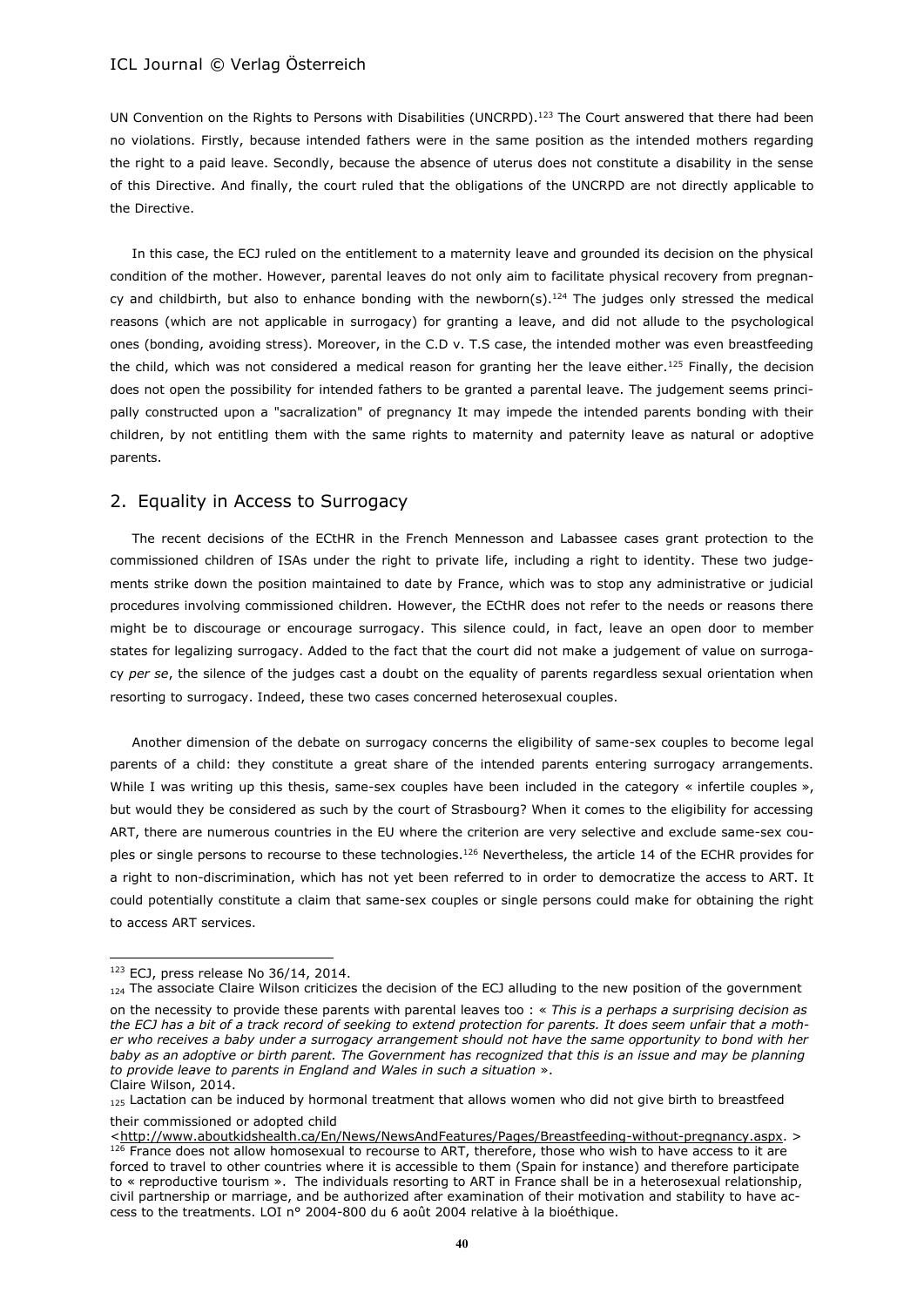Because recourse to ART or surrogacy is becoming easier, and because of the aforementioned decision of the ECtHR, an evolution towards a legal recognition for a right to a child seems to be taking place. This right, if it were to be recognized, could entitle individuals to recourse to surrogacy whenever it would please them; eventually facilitate adoption procedures; and, thus contribute to the expansion of a market for children. A right to a child could mean, for example, that couples could justify a divorce by the infertility of their partner. Such a right might also increase the social pressure on women: a surrogate might replace a woman who was not able to procreate.

However, the principle of best interest of the child being deeply rooted in international and national legal provisions, the recognition to a right to a child seems out of reach at the international or regional level for the time being.<sup>127</sup> Although, even if it became a right in practice, *in lege*, its inclusion in either a convention or an international jurisprudence does not seem likely. On the other hand, the two decisions of the ECJ on the refusal of maternity leave for intended mothers could have been motivated by the will to avoid facilitating the recourse to surrogacy in a Union where it is still a contentious practice. Nevertheless, it seems that the future of surrogacy is evolving toward more tolerance from the courts and in thoughts given by legislators (Brunet et al., 2013). Hence, interrogations remain concerning its democratic character.

## 3. Conclusion

The two European courts, both in Luxembourg and Strasbourg, did not approach the underlying ethical issues of surrogacy in their decisions. Rather, they aimed at smoothing administrative and judicial procedures rising in cases involving incoming commissioned children in the member states. The ECJ's decision sanctions the intended parents for having had recourse to surrogacy by depriving them of paid parental leave. On the other hand, the decision of the ECtHR appears more tolerant regarding ISAs.

Since surrogacy is the only procreative method allowing gay men to become parents to genetically linked children, they constitute a great share of the intended parents entering surrogacy arrangements.<sup>128</sup> One may also note that, in this regard, both courts kept silent on the eligibility of same-sex couples to access ART regardless of their sexual orientation. However, the trend towards recognizing equality regarding family rights in Europe (i.e. regardless of one's sexual orientation) will probably lead to the support of the ECtHR in cases involving same-sex couples that have recourse to surrogacy.<sup>129</sup>

## D. Conclusions of part II

This study has alluded in its first part to the adverse effects of surrogacy on commissioned children from a private law perspective. In this second part, it explored with a human rights lens the extent of protection provided by the existing human rights framework to the parties involved in surrogacy arrangements. The purpose of connecting human rights to surrogacy, which is usually apprehended under international private law, is to highlight which strengths and weaknesses contained by these human rights instruments should be adopted or, on the contrary, not developed when designing the features of a regulatory approach to surrogacy and ISAs.

The first chapter explored the women's human rights of surrogates in surrogacy and demonstrated that considering they can suffer physical, non-physical and psychological harms because of this procreative method, an international regulatory human rights approach to surrogacy - and especially the commercialization in ISAs - is of the utmost importance for guaranteeing the respect of the rights and the well being of surrogates. The objectives supported by the CEDAW (namely non-discrimination, substantive equality and the fight against gen-

 $\overline{a}$ 

<sup>127</sup> Brunet (n 4) 140.

<sup>128</sup> Stark (n 88) 11.

<sup>129</sup> Karner v. Austria, App. No. 40016/98, (ECtHR 24 July 2003.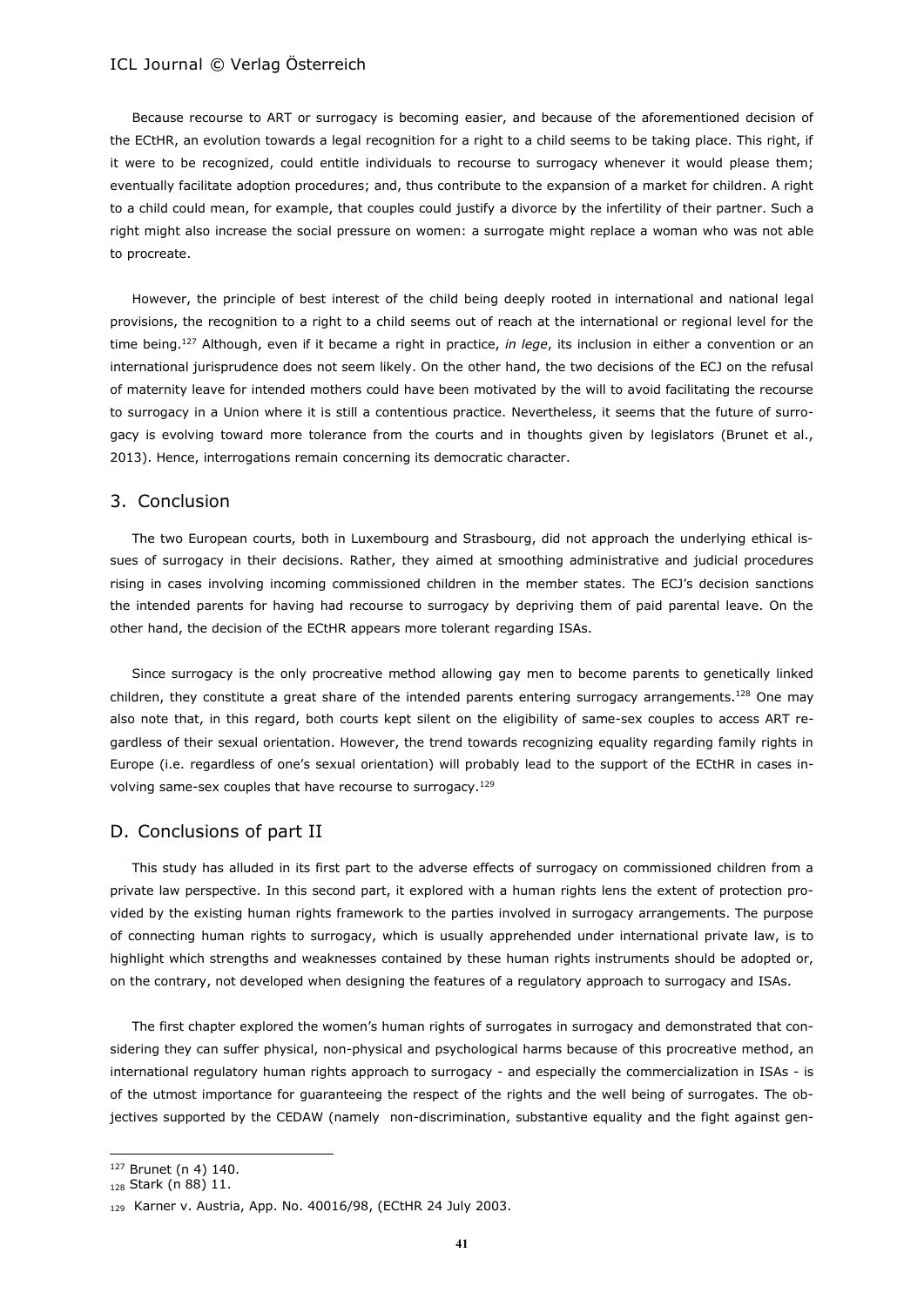l

der stereotypes) shall be transferred to this instrument. Although, the trafficking approach included in the CEDAW to sex work should not be shifted to surrogacy. Indeed, this would deny the voluntariness of surrogates and emphasize on victimization of women. Undoubtedly, since reproduction, and especially women's disposition of their bodies, is of significant interest for most states, a future regulation on surrogacy would reflect even more their concerns if approached with human rights, rather than with international private law. In conclusion, it appears that the best way to safeguard the surrogate's human rights in surrogacy would be to listen to their voices.

The second chapter proposed an examination of the impact of surrogacy on the rights of the child. The CRC and the ECHR were looked into for finding which one of their provisions offer sufficient protection to commissioned children from enduring human rights violations. The current findings lead to note that, to date, the commissioned children's right to nationality and family life is still endangered by the will of governments to protect their standards of morality. Moreover, even if both instruments recognize the importance of building one's identity to have access to origins, no provisions cover the meaning or the importance in « origins » or « identity » of the acknowledgment of the role held by the gestational carrier. In addition, the ECtHR did not address the issues of commodification or of the best interest of the child to be born form a surrogacy arrangement. Therefore, if a trafficking approach to surrogacy could be detrimental for surrogates, it would actually be beneficent for commissioned children in order to make sure they are not sold as goods. Further, the question of whether issuing a contract upon the conceiving of a child is ethical or not, has not yet been addressed by the courts of Luxembourg and Strasbourg. Thus, the CRC and the ECHR do not provide sufficient protection and provisions for ensuring that the commissioned children's rights are respected in surrogacy arrangements. The findings in this second chapter encourages the creation of an international forum that would discuss the human rights, as well as ethical and philosophical questions raised by surrogacy across different cultures, in order to regulate a safe practice that would not be prejudicial to commissioned children.

The third chapter proposes an analysis of the positions of the ECJ and ECthR on surrogacy and its future potential impact on the right to family life. The decisions delivered this year by the aforementioned courts aimed solely at facilitating or clarifying the integration of the recourse to surrogacy with national or European administrative and labour laws. Nevertheless, it seems that the ECJ is more reluctant to ease the recourse to surrogacy for intended parents, when the ECtHR appeared to have a rather tolerant position on surrogacy and transnational surrogacy. However, they both did not pronounce themselves regarding the access or the establishment of parenthood in surrogacy cases where the intended parents are composed of a same-sex couple. For this reason, it questions the legal democratic development of surrogacy across the EU under the article 14 of the ECHR.<sup>130</sup>

This « Human Rights lens » indicated that the targeted futures regulation shall protect vulnerable persons, but not focus exclusively on the trafficking aspects that can adopt surrogacy. There are also contractual issues that need to be foreseen by the laws and regulations on the private parties to the arrangements (namely, agencies and clinics). Also, legal advices and necessary informations shall be available for preventing the parties to be mislead on the terms and the consequences of entering such arrangements.

*In fine*, it seems that there are so many contradicting forces and interests in the surrogacy market and in the debate over the ethic dimension of this service, that if the international community is seeking for more cooperation and achieving a consensus on a global approach, an interdisciplinary committee of experts should be appointed for debating over the rights and wrongs of surrogacy (in all its possible forms: altruistic, commercial, gestational, commercial, transnational) and its consequence. The debate should bring different cultural

<sup>&</sup>lt;sup>130</sup> Indeed, since the access to ART is still generally restricted to heterosexual couples, the democratization for couples or individuals to ART or surrogacy regardless their sexual orientation still falls under the competence of each state.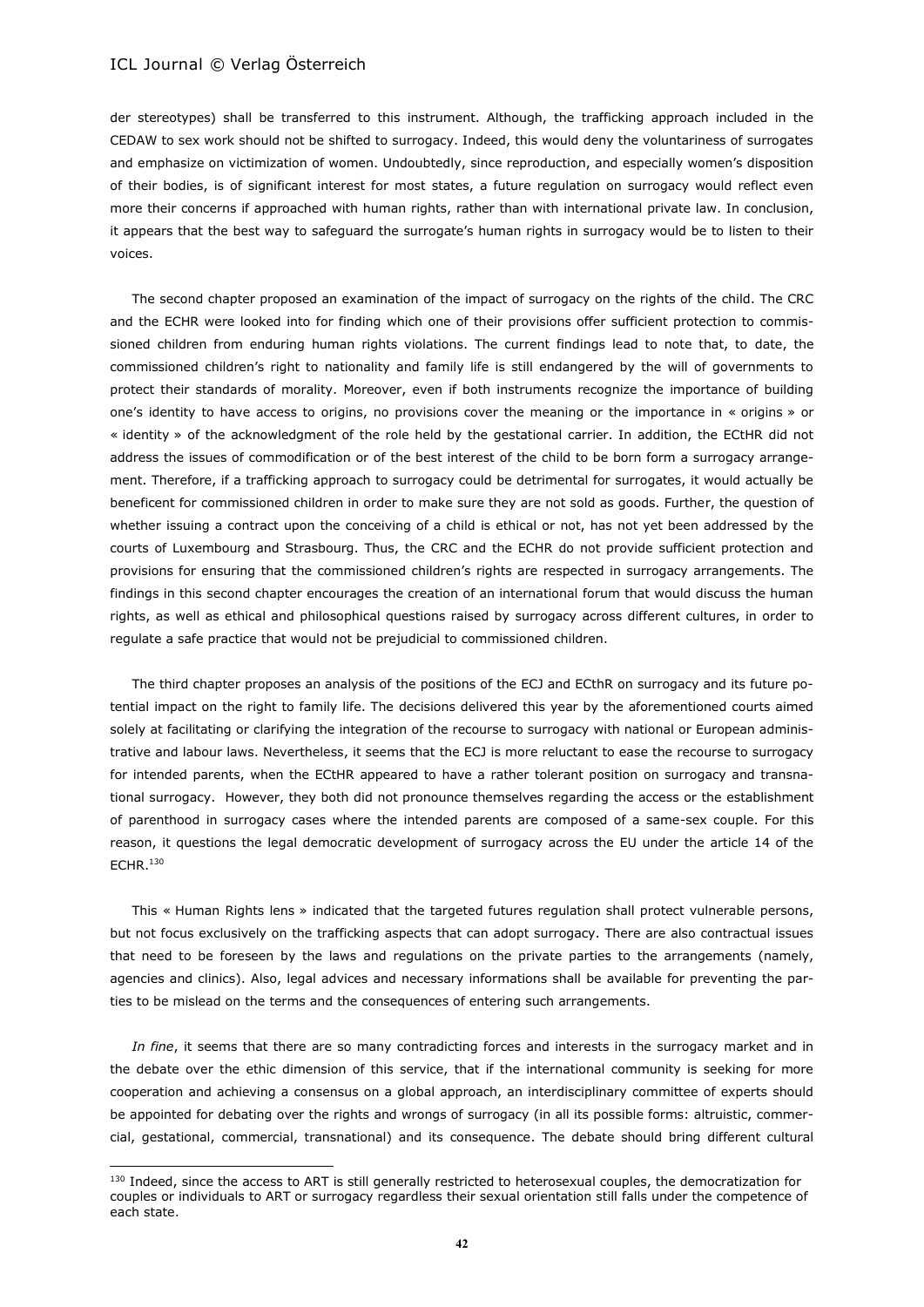approaches and confront two fields of law instead of a single one: international private law and human rights law. In addition, a human rights based approach is also beneficent for the states as it touches upon their interests (e.g. migration, labour, security). Unfortunately, it could consist in a way for the governments to emphasize the control over women's body and diminish the private character of pregnancy. The results of these analyses will be further employed for suggesting what features should a EU response to ISAs contain for guaranteeing the respect of Human Rights for all.

## III. PART III : A REGULATIVE APPROACH TO SURROGACY

Even if family or criminal law regulates issues relating to the establishment of filiation and nationality or the enforcement of a surrogacy arrangement, human rights related concerns arise. Just as for sex work (see Part II, Chapter 3), surrogacy can be apprehended under a regulative or a prohibitive regime. The lawyer and sociologist Ergas envisions the creation of two treaty zones for international surrogacy arrangements: a « permissive » and one a « prohibitive » one (Ergas 2013). These two trails of regulation are examined in Part III, before exploring the current attempts of designing a global regulatory approach by the Hague Conference on Private International Law (HccH). To conclude, a compilation of the needed features of a future regulative approach to surrogacy will be provided from three directions: from the findings of comparative research (Brunet et al. 2013), from the analysis of the Questionnaires addressed by the HccH to the sample of states studied in the first part of this thesis, and finally, from the findings of a human rights approach to surrogacy.

## A. Regulating Surrogacy Under Two Treaty Zones

 $\overline{a}$ 

As a uniform set of rules in surrogacy is hard to picture, Ergas argues that, in the short term, it is very unlikely that states will succeed in reaching a unified set of rules for surrogacy, and that in order to establish a framework, negotiations should be held, on the long term, on the meaning of filiation and citizenship, and on their attribution (Ergas, 2013: 188). This author further argues that transnational surrogacy arrangements require a reinterpretation of human rights norms. Transnational coordination could well give rise to two treaty zones:  $a \times permissive \times one$  and  $a \times prohibiting \times one.<sup>131</sup>$ 

The permissive zone could itself be dual: with states reaching a more or a less comprehensive (i.e. permissive) treaties on surrogacy. Some countries could reach a very comprehensive and permissive treaty under international law allowing surrogacy, ease the establishment of filiation between the commissioned children and the intended parents, and the state would take a share of this new market (Ergas, 2012: 170). This treaty would rule on parentage; allocate the decision making capacity over the termination of the pregnancy; on the scope, structure, timing and allowable compensation of the arrangement; as well as on the payments and insurance coverage. Also, the state obligations that would consist in monitoring the validity of the transaction, regulating the access to records (in order to ensure the health care and living conditions of the surrogate and a national and international coordination for dispute resolution), would be provided in this very permissive treaty. Other countries could reach a less comprehensive treaty, that would provide for state responsibility in the control of the legality of the transactions. This second type of treaty would provide a clear and legal definition of maternity and contractual requirements; establish a non-governmental body of authority in charge of monitoring the agreements, ensuring the recognition of the filiation in transnational cases, and guaranteeing the good treatment of the gestational carrier as well as the gamete donors.

<sup>131</sup> Yasmine Ergas*, Babies Without Borders: Human Rights, Human Dignity, and the Regulation of International Commercial Surrogacy* », pp. 117-188 *(Emory International Law Review, Vol.27, 2013)* 170.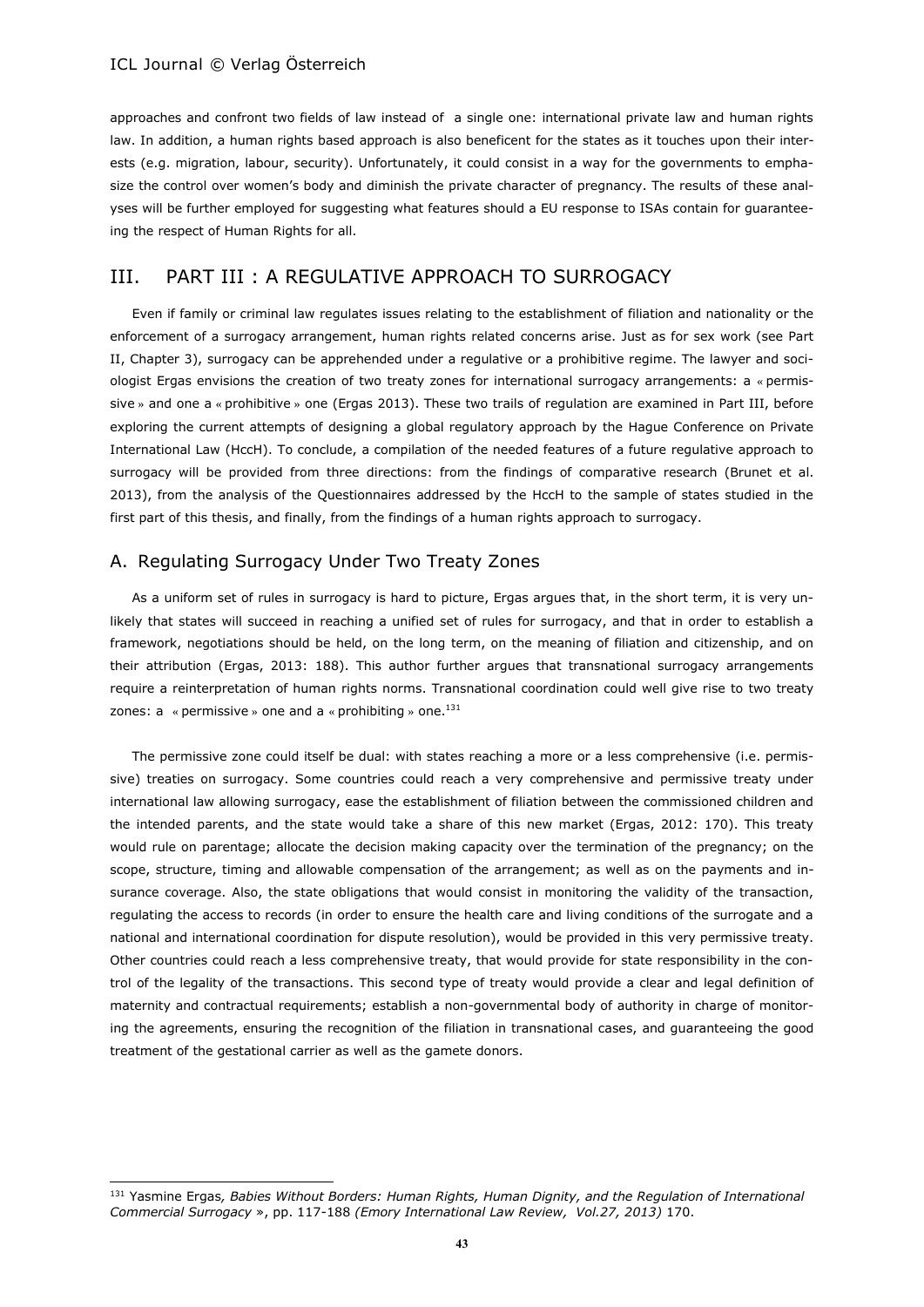The prohibiting treaty zone would consist either in countries having signed a criminalizing convention or establishing an agreement with the permissive states under international law that would seek to prevent transactions between their nationals.<sup>132</sup>

Ergas also applied a human rights test with the lens of the best interest of the child to these two zones, but finds liabilities to both. A « permissive » treaty zone of cooperation bears the risk of encouraging the development of the sale of children (if its terminology includes too explicit references to the « price » and « payments » in surrogacy), while the prohibitionist treaty zone, which emphasizes the criminalization of surrogacy, bears the risk of leaving children stateless.<sup>133</sup>

## B. Private International Law Projects

The development of international surrogacy arrangements (ISAs), and more generally, of technologies impacting on reproduction (ART, IVF, DNA testing) and familial structures, lead states to question the traditional manners of establishing filiation and the recognition of social parenthood. The permanent bureau of the Hague Conference on Private and International law (HccH) started working on the issues raised by transnational surrogacy arrangements in 2010, with a mandate to achieve a consensus with a global approach.<sup>134</sup> The HccH undertook its work by initiating a discussion on the issues of filiation in ISAs and on determining the status of commissioned children. The permanent bureau advocates for securing the recognition of surrogacy arrangements from one country to another, with transparency on their provisions and on the sums of money exchanged, as well as for the respect of a non-discrimination principle. <sup>135</sup>

The work of the HccH on this project started with the drafting of preliminary reports that gathered informations from private international law, health professionals and filiation regarding the issues surrounding surrogacy. In 2013, questionnaires were released to the attention of surrogacy agencies, health clinics, legal practitioners, and member states. More recently in 2014, the European Council adopted recommendations for further gathering of information (in particular from permissive states), in order to progress in the drafting of a multilateral regulatory convention.136 The task of the HccH also consists in foreseeing a way to regulate the private sector in surrogacy arrangement. Thoughts have been given to reuse the model of the Inter-country Adoption Convention (1993).137 Indeed, some surrogacy agencies could be granted an « accredidation » just as adoption agencies.138 However, the permanent bureau of the HccH found far too many liabilities to the application of this convention to surrogacy arrangements, as the same requirements cannot be fulfilled.139 As

 $\overline{\phantom{a}}$ 

<sup>132</sup> Ibid.

<sup>133</sup> The sale of children is prohibited under international human rights law, including the Convention on the rights of the child, the Palermo Protocol, the Anti Slavery Convention and is a peremptory *jus covens* norm according to the article 53 of the Vienna Convention on the Law of Treaties.

<sup>134</sup> Permanent Bureau of the HccH, Private International Law Issues Surrounding the Status of Children, Including Issues Arising from ISA, (2011).

<sup>135</sup> Mohapatra (n 20) 432.

<sup>136</sup> *Conclusions and Recommendations Adopted by the Council*, 2014.

<sup>137</sup> The Haque Convention on Protection of Children and Co-operation in Respect of Intercountry Adoption (29 May 1993).

<sup>&</sup>lt;sup>138</sup> The accreditations delivered to agencies for providing services related surrogacy would seeks the same objectives as the Article 21 of the UNCRC: to prevent the abduction, the sale of, or traffic in children (Prel. Doc. No 11 of March 2011).

Permanent Bureau of the HccH, Private International Law Issues Surrounding the Status of Children, Including Issues Arising from ISA, (2011) 12.

<sup>139</sup> Ibid. (Prel. Doc. No 11 of March 2011), see paras 2.« *Some of the basic requirements of the 1993 Convention simply cannot be fulfilled in international surrogacy cases. For example: (1) Consents (…) (2) Subsidiarity (…) (3) Procedural safeguards (…) (4) Prohibition on contact – there is a general rule in Article 29 of the 1993 Convention that there should be no contact between the prospective adopters and the child's parents until a number of basic conditions have been satisfied (except in the case of an in-family adoption). A surrogacy arrangement is obviously inconsistent with this principle since contact will be established between the intending parents and the surrogate when the surrogacy agreement is entered into and possibly when any medically assisted reproduction treatment takes place.* »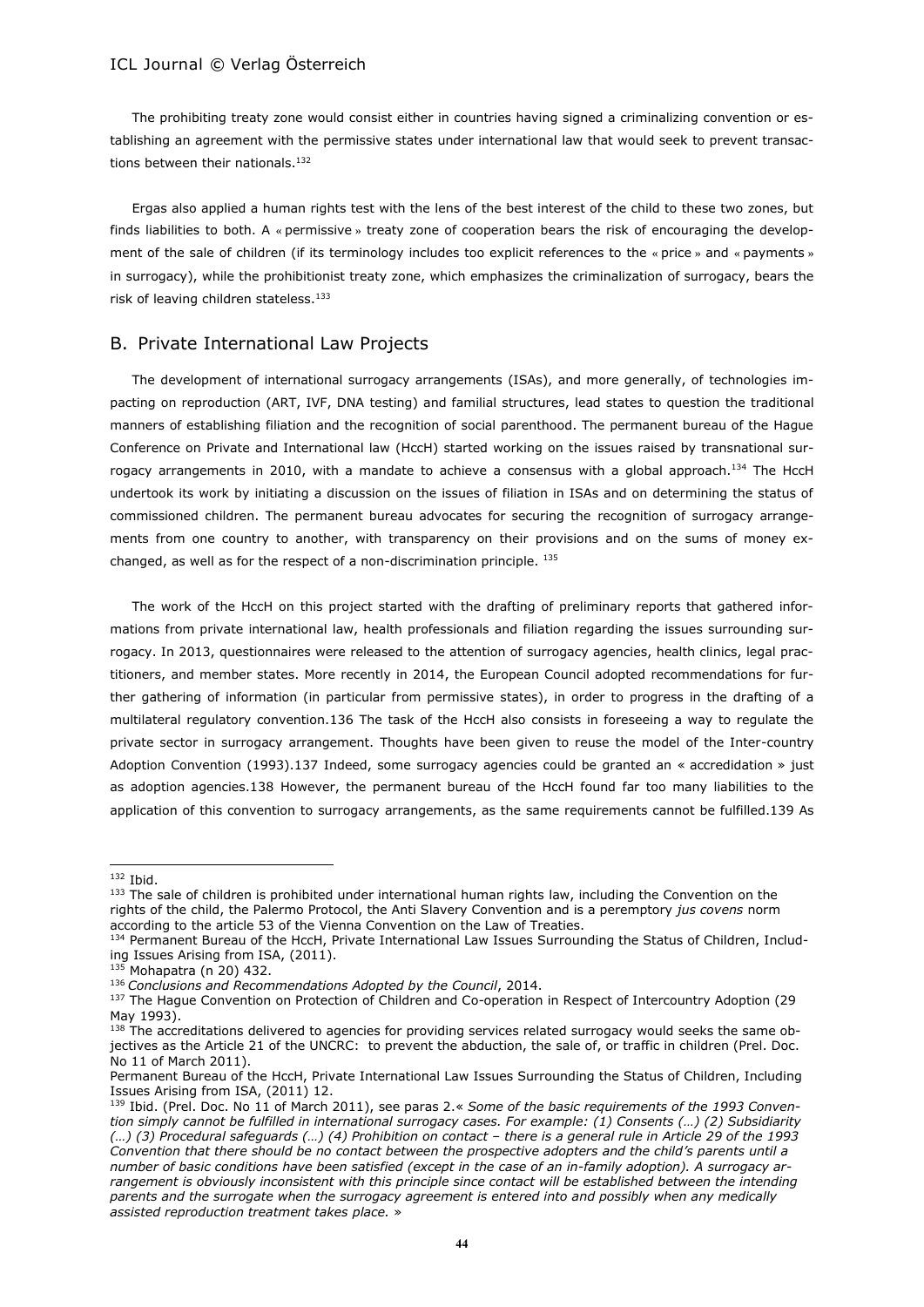a matter of fact, this convention had been designed for children in needy situation, and forbids any exchange of fees (article 32. 2).

In Europe, apart from the timid initiatives of the  $EU^{40}$  and the project of the Hague Conference on International Private Law, a forum of expert working toward the establishment of an international harmonization for surrogacy arrangements has been launched by the International Surrogacy Forum.141 The specialized solicitor in surrogacy Anne-Marie Hutchinson (and founder of this forum) also stresses others problems arising from the idea of using the adoption convention to surrogacy arrangements.142 The consent of the mother is needed prior to birth and she is not supposed to have any contact with the prospective adoptive parents. She furthers points out the fact that at EU level, the Brussel II Revised Regulation (2003) cannot be used to solve surrogacy arrangements disputes as it has not adequate provisions on parentage for this use.

In parallel to the initiative taken by the HccH, the Council of Europe has drafted a document on the status of children and parental responsibilities, which has not been thought for applying to surrogacy cases (see the Council of Europe, « Committee of Experts on Family Law Tasked to Draft One or More Legal Instruments on the Rights and Legal Status of Children and Parental Responsibilities », 2011 as mentioned in Prel. Doc. No 11 of March 2011: 22).

## C. Recommendations

 $\overline{\phantom{a}}$ 

Based on the above-mentioned human rights approach and findings, it is time to consider the recommendations that follow in order to address some issues that require further action to be taken. They will be drawn from the findings of Brunet (Brunet et al., 2013), but mostly from the analysis conducted in the first part of this thesis of the questionnaires addressed to the Netherlands, UK and France by the HccH. Finally, based on the Human Rights approach to surrogacy offered by this study (Part II), some recommended human rights features to surrogacy arrangements will be suggested.

## 1. Legislating on Surrogacy at the European Union Level

The conclusions drawn by Brunet point at the impossibility to identify a particular trend that might consist in a liability for the Union to propose a regulative approach to surrogacy (Brunet et al. 2013). Hence, cooperation between incoming and outgoing countries in ISAs could be the key to the establishment of filiation and nationality of commissioned children while a regulation is sought out. The HccH project seems more promising for securing the situations of commissioned children in the EU.<sup>143</sup>

## 2. Needed Features of a Regulative Approach: Netherlands, France and he United Kingdom

In the questionnaires addressed to the state parties of the HccH in the project of drafting a convention on the private international law issues arising from international surrogacy arrangements, the governments had the possibility to address their concerns regarding the enforcement of surrogacy arrangement of a national or transnational nature on their territory.

 $140$  The research of Brunet (n 4) had been commissioned by the European Parliament as thoughts are given to harmonize surrogacy regimes across the Union.

<sup>141</sup> [<http://www.internationalsurrogacyforum.com>](http://www.internationalsurrogacyforum.com/) (last consulted 9 July 2014)

This forum aims more precisely at resolving «*the problems concerning the establishment or recognition of a child's legal parentage, to regulate the legal consequences of parentage and with particular reference to issues of citizenship, nationality, immigration, the right to support, inheritance and the right to family life* ». <sup>142</sup> Anne-Marie Hutchinson*, The Hague Convention on Surrogacy: Should we agree to disagree?* (ABA Section of

Family Law 2012 Fall CLE Conference Philadelphia, October 2012).

<sup>&</sup>lt;sup>143</sup> The HccH counts 76 states parties including the European Union.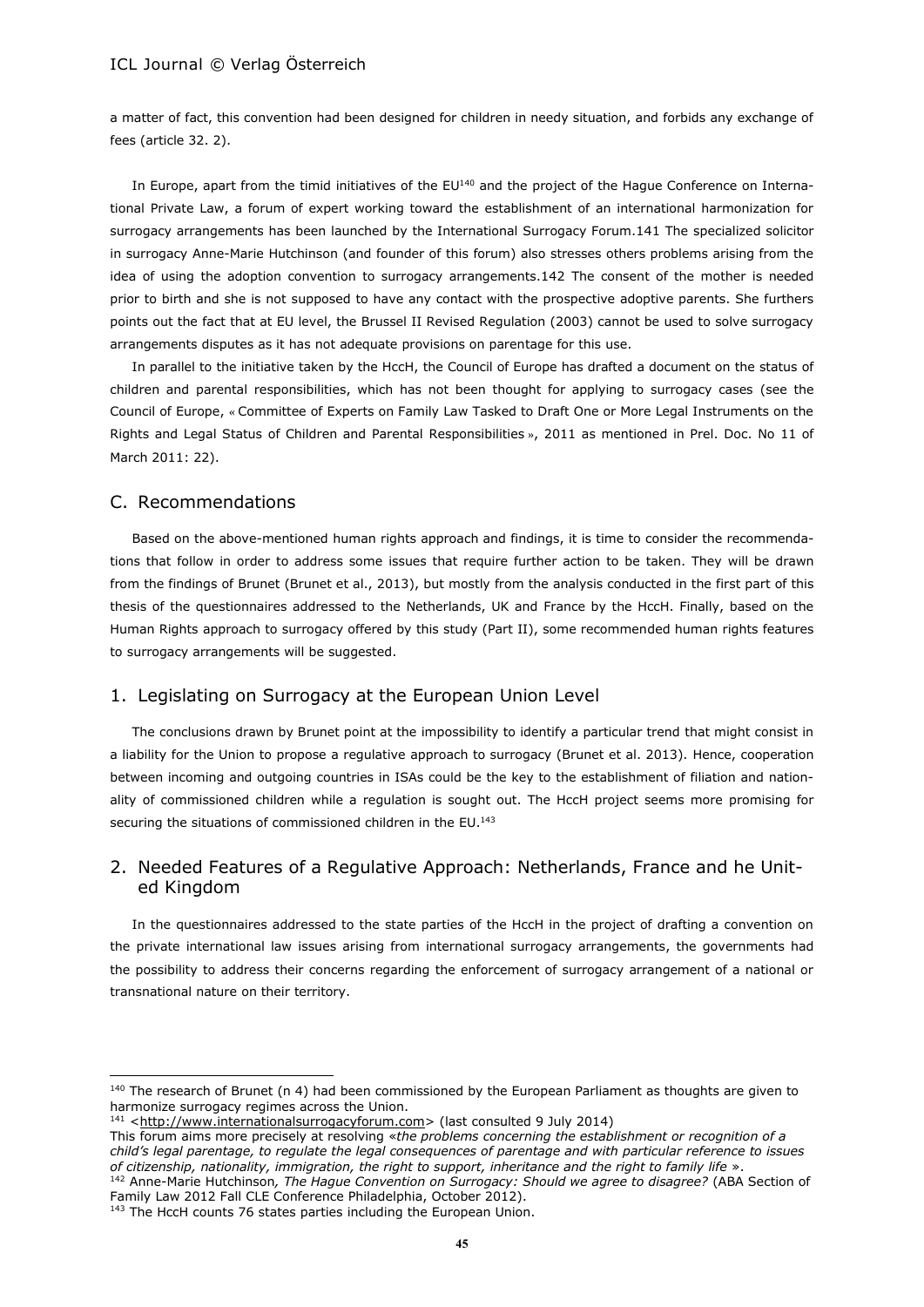The Netherlands expressed concerns regarding the uncertain legal parentage of the child, nationality, right to know their origins, the (mis) information of the surrogate mother and finally on the eligibility of the intended parents to care for a child (e.g. age, criminal record, psycho-social sustainability).<sup>144</sup> Furthermore, although the Dutch government gives a low priority to the creation of an international instrument on the status of children (Questionnaire The Netherlands, 2013), it expressed the interest for the project to take into consideration three features in the drafting. Firstly, the convention should provide for the (a) establishment of securities for all filiation procedures (establishment, acknowledgment and contestation) of legal parentage that would respect the human rights of the parties to the arrangement, in particular the children. Secondly, it would ensure (b) the respect of the fundament rights of all parties: the intended parents, the commissioned children (access their origins) and the surrogate mother to have a free and enlightened consent. Finally, (c) cooperation, coordination systems between incoming and out coming states involved in ISA should be put into place with a division of their responsibilities. :

*« (i) The State of residence of the intended parents will be responsible to ensure the intended parents are eligible and that the commissioned child will be able to enter and reside in their State ; (ii) the State of residence of the surrogate mother will ensure she is eligible to enter the arrangement and that the child will be able to leave the state. »* (Questionnaire The Netherlands, 2014: 36).

The government of the UK addressed few concerns regarding issues surrounding ISAs. However, it appears in the questionnaire that the authorities are interested in improving the following issues: the quality of the medical care received by the surrogate mother, the mis(informations) provided to the parties, the eligibility of the intended parents to care for the child and the contractual character of the arrangement (e.g. financial aspect and enforceability).  $145$ 

As for France, the answers to the questionnaire indicate that the government refuses perspectives of cooperating with foreign authorities to solve issues of parentage (surrogacy being contrary to the national public order, the government refuses to facilitate by any means the recourse to this procreative method).146 It expresses in details its concerns regarding surrogacy arrangement on: the uncertainty for establishing parentage and nationality to commissioned children, the right to acknowledge a child born from surrogacy, finally on the voluntariness and the psychological impacts of surrogacy on the surrogate.<sup>147</sup> Moreover, (contrarily to the UK but likewise The Netherlands), France replied to the questionnaire on the necessary features that the future work of the HccH, and expressed its interest for the legal (a) status of commission children to be provided by law, with the (b) possibility to establish, contest and acknowledge legal parenthood in the respect of all parties' fundamental rights.

Thus, comparing the answers from the questionnaires, it appears that The Netherlands and France are much interested in the designing of a future convention on the status of children and that would improve the possibilities of establishment of legal parentage in surrogacy, in respect of the human rights of all parties (in particular children). <sup>148</sup>

 $\overline{\phantom{a}}$ 

<sup>144</sup>*Questionnaire on the private international law issues surrounding the status of children, including issues arising from international surrogacy arrangements - The Netherlands -*, 2014: 36.

<sup>145</sup>*Questionnaire on the private international law issues surrounding the status of children, including issues arising from international surrogacy arrangements - The United Kingdom-*, Permanent Bureau of the Hague Conference on Private International Law, 2014.

Cour de Cassation, Civ 1ère, 13 septembre 2013 pourvoi H12-30.138 et F12-18.315.

<sup>&</sup>lt;sup>147</sup> These concerns were already partly alluded to in the ministerial intern document issued by the Minister of Justice Taubira. Circulaire du 25 janvier 2013.

<sup>&</sup>lt;sup>148</sup> Brunet (n 4) As afore mentioned, France is not willing to cooperate with foreign authorities in matters that could influence its filiation system as the government considers this as a specific national prerogative.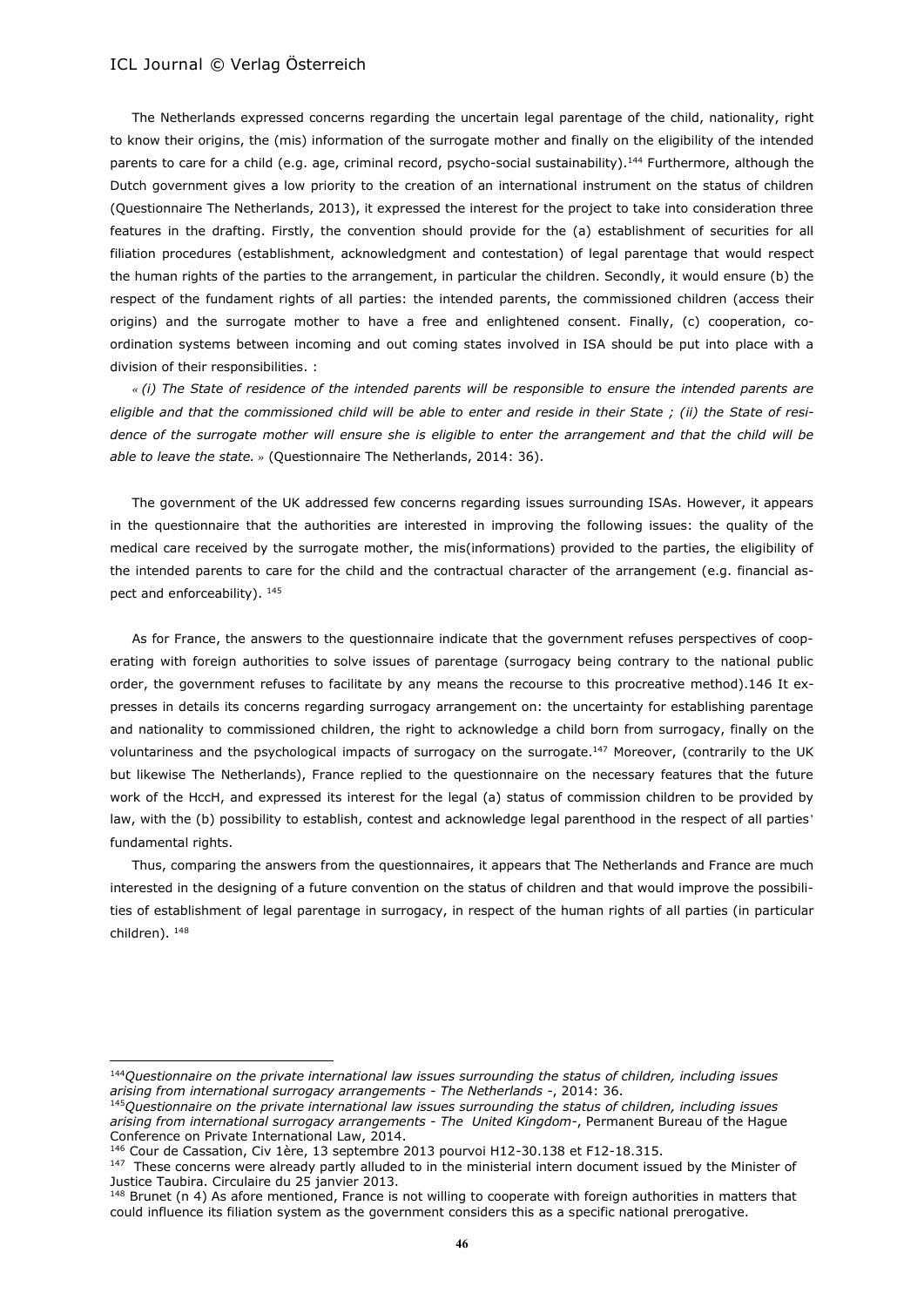## 3. Needed Features of a Regulative Approach to Surrogacy for the Surrogate

I draw the following conclusions concerning the most fruitful features that future regulation should envisage for the surrogate.

#### (a) An approach in terms of Health as a human right

Considering that surrogate mothers expose themselves through pregnancy to physical and psychological risks, the respect of their rights and well-being would be potentially more efficient if human rights provisions were made in addition to provisions in private law

(b) An approach in terms of women's human rights

The objectives of non-discrimination, substantive equality and the effort to dismantle gender stereotypes in the CEDAW are positive developments for securing women's human rights (and are applicable to surrogates as well). Hence, they should be included — or serve as guiding principles — to the future convention, or regulatory international piece of legislation, on surrogacy arrangements. However, the trafficking approach presented in the aforementioned convention relating to sex work should not be transferred to surrogacy. Indeed, such a transfer would cast a doubt on the self-determination of surrogates to enter arrangements, and victimize women.

## 4. Needed Features of a Regulative Approach to Surrogacy for the Child

(a) An approach in terms of the discrimination of children depending of their procreative origin.

The thesis demonstrates that commissioned children's right to nationality and family life are not secure; because they are faced with governments' will to protect their standards of public order.

(b) An approach in terms of the trafficking of children.

This study also alluded to the potential usefulness of applying a certain trafficking approach to surrogacy in order to foresee and prevent the excesses related to this procreative method. Indeed, if a trafficking approach is not relevant for women, it is for children as it would secure the prohibition of the trade of children.

(c) An approach in terms of the right to identity and knowledge of one's parentage.

This issue concerns the child and surrogate mothers. In ISAs, the right to access one's origins becomes difficult. Special provisions could foresee the rights of children to knowledge on the circumstances of their procreation. The private law provisions in some countries erase the surrogate on the birth certificate (e.g. on India, see Brunet et al., 2013), and in the current state of human rights law, there is no provision on the role of the gestational mother in the construction/establishment of the child's identity.<sup>149</sup>

An approach to surrogacy should be tailored with the lens of the child's best interest should also take into account the issue of the monitoring of intended parents by a non-state body in charge for protecting children from abuse.

## D. Final Conclusions

 $\overline{a}$ 

A global regulative approach to surrogacy in general, and international surrogacy arrangements (ISAs) in particular, is called for. Its necessity derives from the existing legal diversity in filiation laws and models of legalization of surrogacy in member states. Commissioned children of ISAs suffer from this lack of coordination. As I was writing this thesis, the European Court of Human Rights found that France had violated the right of a

<sup>&</sup>lt;sup>149</sup> Which calls for research on the social meaning of pregnancy and e-evaluating or revaluating its legal value.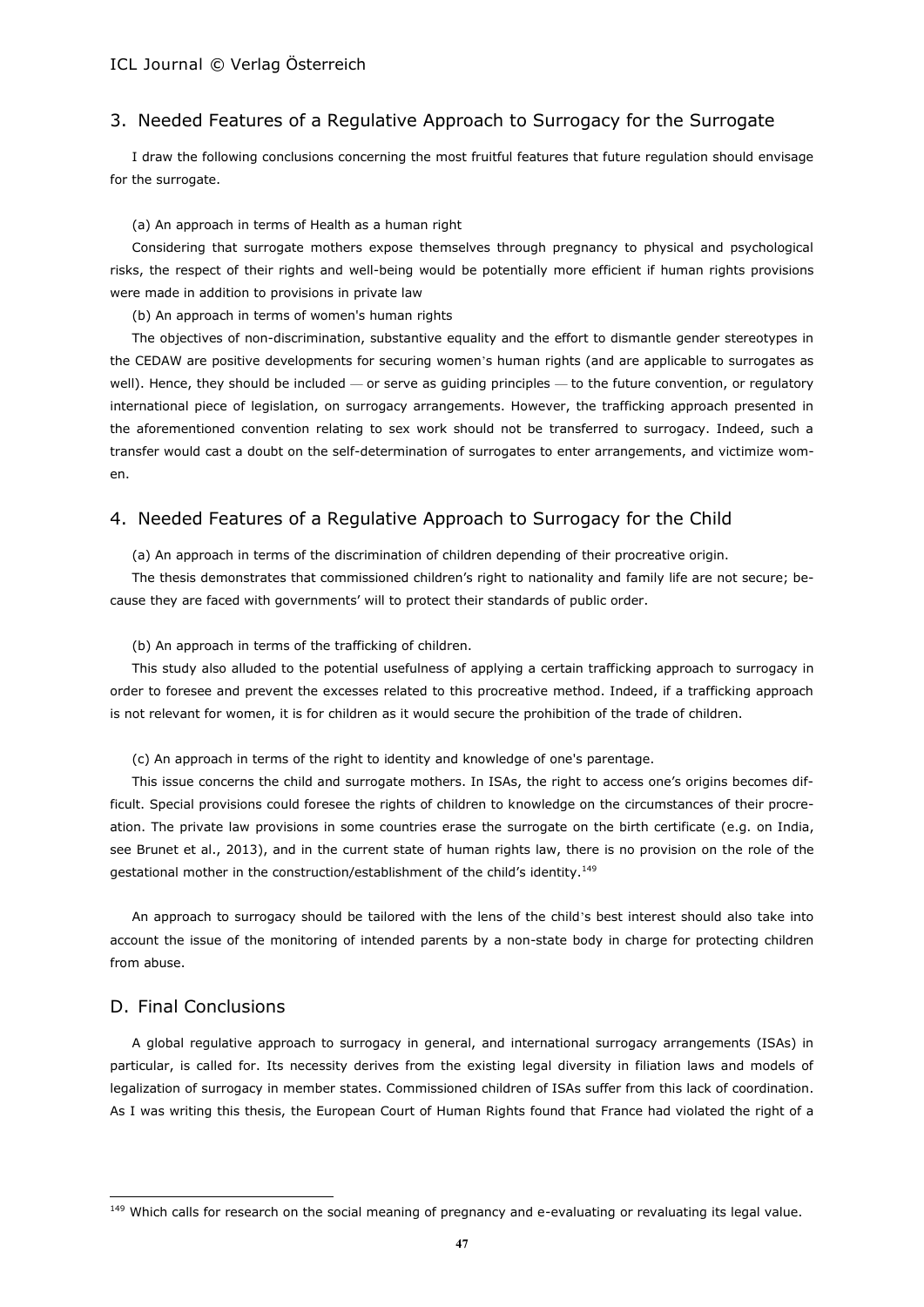child to private and family life, particularly his/her right to an identity. <sup>150</sup> Indeed, France in its prohibitive climate had refused the establishment of filiation and nationality to children born from an ISA.

National private law and the state of international private law have not kept pace with social practices of ISA. They are insufficient in resolving disputes surrounding surrogacy. Hence parties may find themselves in inextricable life situations.<sup>151</sup> Attitudes toward surrogacy may be influenced by the defence of national public order (e.g. in France which has adopted a particularly prohibitive position through legislation and jurisprudence). Legal vacuums also preclude legal harmonization across the EU.<sup>152</sup> Therefore, children risk discrimination based on procreative origin. For example, when they are refused the delivery of travel documents, nationality and legal filiation. We do not have enough knowledge on the effects of surrogacy on the welfare of the child. For example, what is the relevance of the bond between mother and child during pregnancy?

Other parties, generally the intended parents, may suffer from these administrative and judicial struggles. Moreover, particularly in global surrogacy arrangements, where parents from the North travel to the South, surrogates risk exposure to trafficking (see comments above), unsafe medical treatments, psychological damage resulting from pregnancy (IVF, caesarean sections, womb removal, post partum depression, etc.), and/or insufficient legal counselling. Surrogacy per se has been legislated to date solely under private law (family and criminal law). Yet, disputes concerning these arrangements, and even the way that the judicial system is handling them in Europe, raise questions regarding the respect of fundament rights of one or more parties to the arrangement. Combining human rights to international private law, as I suggest, in a future regulative instrument could enhance the protection of all. Nevertheless, as a result of the Human Rights test conducted by Ergas, liabilities regarding the welfare of the child are to be found in all regulative approaches of surrogacy (Ergas, 2012). A permissive treaty includes risks of encouraging the development of child trade; whilst a prohibitionist treaty increases the risk of children being left stateless.<sup>153</sup> Thus, it appears that a « human rights-safe » modality of recourse to surrogacy (and especially to transnational surrogacy) is almost impossible to achieve from the perspective of the child.

Further, it appears that we lack knowledge and data on international surrogacy arrangements. Before we can hope to complete a satisfactory regulative instrument in both private and human rights law. Still more international interdisciplinary research and collaboration is needed, namely comparisons of the social and legal bond between the potential mother(s) and child, data on the concrete life situations and welfare of surrogates and commissioned children, as well as research on the relationship between public orders and the respect of fundamental rights.

**Julia de Koenigswarter:** 2, impasse des Bourguignons, 89410 Beon, France **Reference List**

 $\overline{\phantom{a}}$ 

<sup>150</sup> Mennesson v. France, App no. 65192/11 and Labassee v. France App no. 65941/11, (ECtHR 26 June 2014). 151 Mohapatra Dhananjay (n 24).

<sup>152</sup> Stark (n 88) 4.

<sup>&</sup>lt;sup>153</sup> The sale of children is prohibited under international human rights law, including the Convention on the rights of the child, the Palermo Protocole, the Anti Slavery Convention and is a peremptory jus covens norm according to the article 53 of the Vienna Convention on the Law of Treaties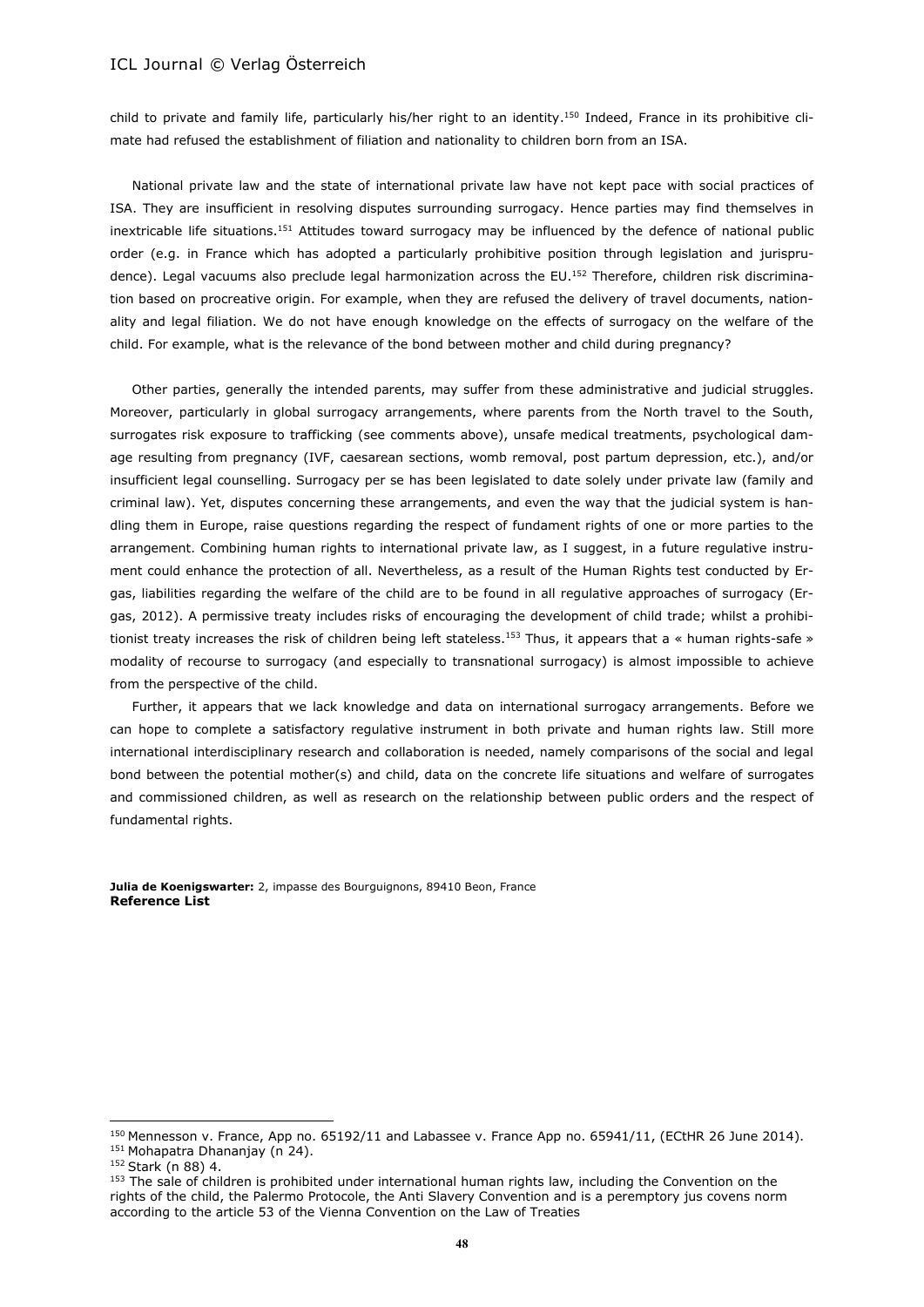*Articles and books*

*Laurence Brunet, Derek King, Konstantina Davaki, Julie McCandless, Claire Marzo & Janeen Carruthers, Janeen, A Comparative Study on The Regime of Surrogacy in European Union Member States. Brussels, European Parliament, Policy Department C: Citizen's Rights and Constitutional Affairs, 2013.*

*Janet Carsten, After Kinship. Cambridge, Cambridge University Press, 2004.*

*Alana Cattapan Alana, « Risky Business: Surrogacy, Egg Donation, and the Politics of Exploitation », pp. 1-19 in Canadian Journal of Law and Society / Revue Canadienne Droit et Société, published online 20 June 2014.* 

*Anne Chemin, « Dans les cuisines de la politique familiale » in Le Monde, 7 june 2013. Available at: [http://www.lemonde.fr/idees/article/2013/06/07/dans-les-cuisines-de-la-politique-familiale\\_3425566\\_3232.html](http://www.lemonde.fr/idees/article/2013/06/07/dans-les-cuisines-de-la-politique-familiale_3425566_3232.html) (last consulted on 10 July 2014).*

*Marylin Crawshaw, Blyth, Eric, van den Akker Olga, « The changing profile of surrogacy in the UK – Implications for national and international policy and practice », pp. 267-277, Journal of Social Welfare and Family Law, vol. 34, no. 3, 2013.*

*Geneviève Delaisi, & Verdier, Pierre, L'enfant de Personne. Paris, Odile Jacob, 1994.*

*Sylvia Dermout , van de Wiel, Harry, Heintz, Peter, Jansen, Kees, Ankum, Willem, « Non-commercial surrogacy: an account of patient management in the first Dutch Centre for IVF Surrogacy, from 1997 to 2004 », pp. 443-449, Human Reproduction, Vol. 25, no. 2, 2010.*

*Mohapatra Dhananjay, « Baby Manji's case throws up need for law on surrogacy », The Times of India, 25 August 2008. Available at[:http://timesofindia.indiatimes.com/india/Baby-Manjis-case-throws-up-need-for-law-on](http://timesofindia.indiatimes.com/india/baby-manjis-case-throws-up-need-for-law-on-surrogacy/articleshow/3400842.cms)[surrogacy/articleshow/3400842.cms.](http://timesofindia.indiatimes.com/india/baby-manjis-case-throws-up-need-for-law-on-surrogacy/articleshow/3400842.cms) (last consulted on 10 July 2014).* 

*« German surrogate twins to go home », The Times of India, 27 May 2010. Available at: [http://timesofindia.indiatimes.com/india/German-surrogate-twins-to-go-home/articleshow/5978925.cms.](http://timesofindia.indiatimes.com/india/german-surrogate-twins-to-go-home/articleshow/5978925.cms) (last consulted on 10 July 2014).*

*Yasmine Ergas, « Babies Without Borders: Human Rights, Human Dignity, and the Regulation of International Commercial Surrogacy », pp. 117-188, Emory International Law Review, Vol.27, 2013.*

*Cecile Ensellem. Naître sans mère. Accouchement sous X et filiation. Rennes, Presses universitaires de Rennes, 2004.*

*Agnès Fine, « Pluriparentalité et system de filiation dans les sociétés occidentales, » pp. 69-93 in Didier le Gall et Yamina Bettahar, (eds.) La Pluriparentalité, Paris, Presses Universitaires de France.*

*Michel Foucault, « Penal Theories and Institutions ». In Rabinow, Paul (eds.) Michel Foucault Ethics, Subjectivity and Truth 1954-1984, vol.1. London, Penguin: 17-23.*

*Sarah Franklin, « Making Representations: The Parliamentary Debate on the Human Fertilisation and Embryology Act ,» in Jeannette Edwards, et al., (eds.) Technologies of Procreation: Kinship in the Age of Assisted Conception. Manchester, UK, manchester University Press, 1998.*

*Maurice Godelier , Métamorphoses de la parenté, Paris: , Fayard, 2004.*

*Sharon Greenthal, "Social Surrogacy, a Scary Trend in Pregnancy" Huffington Post (21 April 2014) [<http://www.huffingtonpost.com/sharon-greenthal/social-surrogacy-a-scary-\\_b\\_5179121.html>](http://www.huffingtonpost.com/sharon-greenthal/social-surrogacy-a-scary-_b_5179121.html) accessed 10 may 2014*

*Himanshi Dhawan. « Unregulated surrogacy industry worth over \$2bn thrives without legal framework », The Times of India, 18 July 2013. Available at: [http://timesofindia.indiatimes.com/india/Unregulated-surrogacy-industry-worth-over-2bn-thrives](http://timesofindia.indiatimes.com/india/unregulated-surrogacy-industry-worth-over-2bn-thrives-without-legal-framework/articleshow/21131823.cms?referral=pm)[without-legal-framework/articleshow/21131823.cms?referral=PM.](http://timesofindia.indiatimes.com/india/unregulated-surrogacy-industry-worth-over-2bn-thrives-without-legal-framework/articleshow/21131823.cms?referral=pm) (last consulted on 10 July 2014).*

*Anne-marie Hutchinson,« The Hague Convention on Surrogacy: Should we agree to disagree? », ABA Section of Family Law 2012 Fall CLE Conference Philadelphia, October 2012. Available at: [http://www.dawsoncornwell.com/en/documents/ABA\\_AMH.pdf](http://www.dawsoncornwell.com/en/documents/aba_amh.pdf) (last consulted on 7 July 2014).*

*Frédérique Joignot, « Mères porteuses libres ou exploitées? », Le Monde Magazine, 19 June 2009. Available at: [http://www.lemonde.fr/societe/article/2009/06/19/meres-porteuses-libres-ou-exploitees\\_1209099\\_3224.html](http://www.lemonde.fr/societe/article/2009/06/19/meres-porteuses-libres-ou-exploitees_1209099_3224.html) (last consulted on 9 July 2014).* 

*Monica Konrad. « Ova Donation and Symbols of Substance: Some Variation on the Theme of sex, Gender and the Partible person », pp. 643-667 in JRAI, vol. A, no. 4, 1998.*

*Didier Le Gall, Bettahar, Yamina, La Pluriparentalité, (eds.). Paris, Presses Universitaires de France, 2001.*

*MailOnline, « Surrogate sues couple who turned down twins » in The Daily Mail, Available at: [http://www.dailymail.co.uk/news/article-65930/Surrogate-sues-couple-turned-twins.html.](http://www.dailymail.co.uk/news/article-65930/surrogate-sues-couple-turned-twins.html) (last consulted 10 July 2014)* 

*Maksimainen, Jaana & Ketokivi, Kaisa, « Sidoksen ongelmasta » [On the question of the social bond], pp. 101-105, in Sosiologia, Vol. 51, no. 2, 2014.*

*Anil Malhotra,« Ending discrimination in Surrogacy » in The Hindu, 3 May 2014. Available at: [http://www.thehindu.com/opinion/op-ed/ending-discrimination-in-surrogacy-laws/article5970609.ece.](http://www.thehindu.com/opinion/op-ed/ending-discrimination-in-surrogacy-laws/article5970609.ece) (last consulted on 10 July 2014)*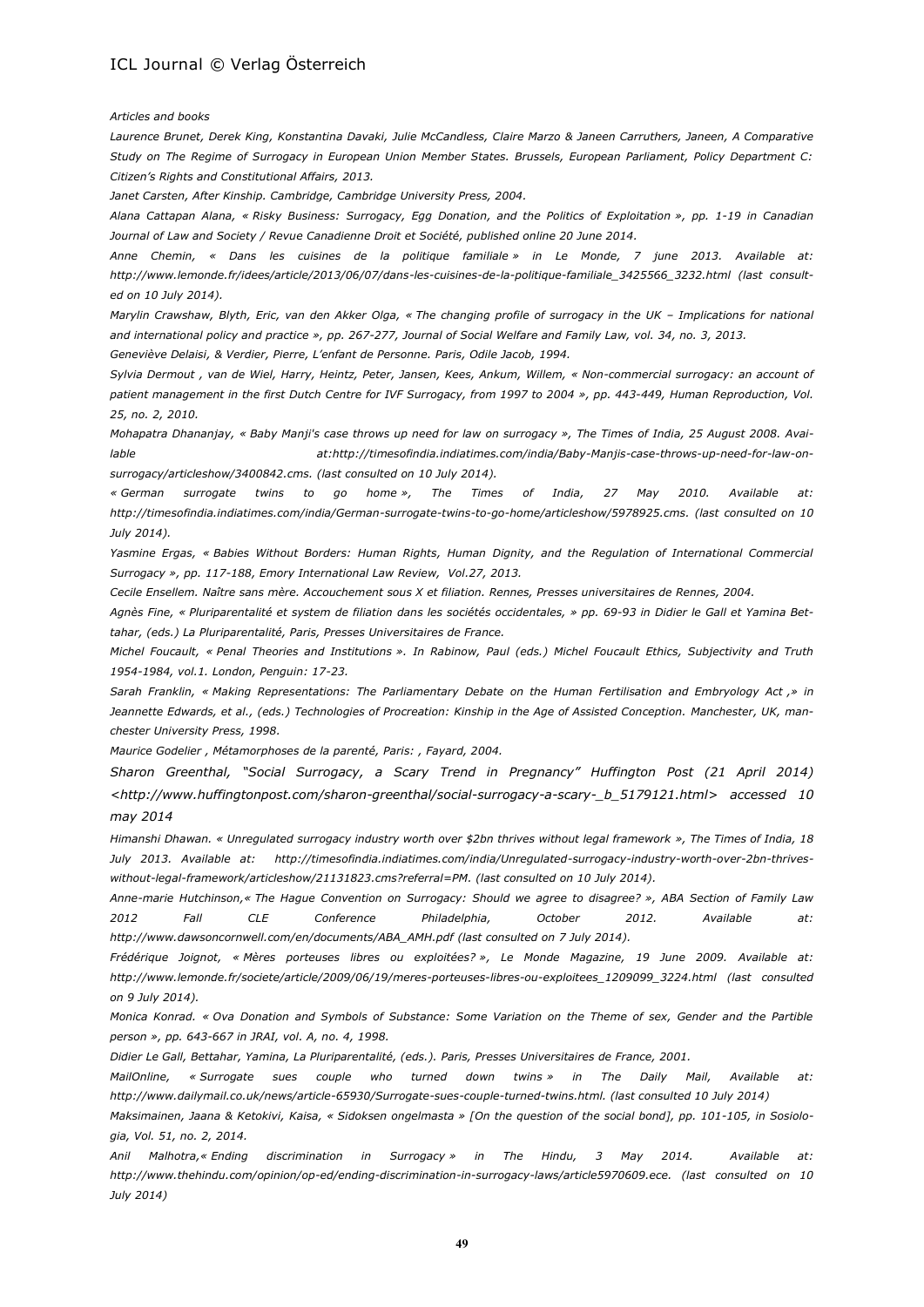*Michael McLaughlin, «Theresa Erickson To Be Sentenced For Baby Trafficking Ring » in The Huffington Post, 24 February 2012 : [http://www.huffingtonpost.com/2012/02/24/theresa-erickson-sentneced\\_n\\_1299434.html](http://www.huffingtonpost.com/2012/02/24/theresa-erickson-sentneced_n_1299434.html) (last consulted on 9 July 2014) John Stuart Mill, De la liberté, Paris: Gallimard, 1990.*

*Mohapatra Seema , « Stateless Babies & Adoption Scams: A Bioethical Analysis of International Commercial Surrogacy », Berkeley Journal of International Law, Vol. 30, no. 22, 2012.*

*Nagy Zsolt Peter, Varghese, Alex C. & Agarwal, Ashok (eds.), Practical Manual of In Vitro Fertilization : Advanced Methods and Novel Devices. New York, NY, Springer New York, 2012.*

*Pande Amrita, « Transnational commercial surrogacy in India: gifts for global sisters? », pp. 618-625 in Reproductive Biomedecine Online, vol. 23, 2011.*

*Usha Smerdon Rengachary, « Crossing Bodies, Crossing Borders: International Surrogacy between the United States and India », pp.15-54 in Cumberland Law Review, Vol. 29, 2008.*

*Erika Schultze, Sandra Isabel, Novo Canto,Peter, Mason, Skalin, Maria, Sexual Exploitation and Prostitution and its impact on Gender Equality, Policy Department C: Citizens' Rights and Constitutional Affairs, 2014.*

*Amartya Sen, Éthique et économie. Paris, Presses Universitaires de France, 2008.*

*Barbara Stark, « Transnational Surrogacy and International Human Rights » p. 369 in ILSA Journal of International & Comparative Law, Vol. 18, No. 2, 2012. Available at SSRN[: http://ssm.com/abstract=2118077](http://ssm.com/abstract=2118077)*

*Sharon Greenthal, « Social Surrogacy, a Scary Trend in Pregnancy» in Huffington Post, 21 April 2014, available at: [http://www.huffingtonpost.com/sharon-greenthal/social-surrogacy-a-scary-\\_b\\_5179121.html.](http://www.huffingtonpost.com/sharon-greenthal/social-surrogacy-a-scary-_b_5179121.html) (last consulted on 9 July 2014).*

*Marjolein van den Brink, & Marjan Wijers, « 'Because to me, a Woman Who Speaks in Public is a Public Woman', 30 Years Women's Convention and the Struggle to Eliminate Discrimination of Women in the Field of Trafficking and Prostitution », pp.135-159 in Ingrid Westendrop (ed.), The Women's Convention Turned 30, Cambridge / Antwerp / Portland, Intersentia, 2012.* 

*The Guardian, « Family held after trying to smuggle surrogate babies out of Ukraine: French couple say they hid twin girls in chest under bed out of despair at not being able to obtain passports », The Guardian, 24 March 2011. Available at: [http://www.theguardian.com/world/2011/mar/24/family-smuggle-surrogate-babies-ukraine.](http://www.theguardian.com/world/2011/mar/24/family-smuggle-surrogate-babies-ukraine) (last consulted 10 July 2014)*

*Charis Thompson, « Strategic naturalization: Kinship in an Infertility Clinic » in Sarah Franklin and Suzan McKinnon (eds.), Relative Values: Reconfiguring Kinship Studies. Durham, NC: Duke University Press, 2001.*

*Vonk, M. J., « Netherlands: Maternity for another : a double Dutch approach », in F. Monéger (ed.) Gestation pour autrui : Surrogate motherhood, Proceedings of the 8th Congres of international comparative law, Washington DC 25-31 July 2010, Paris, Society of Comparative Legislation, coll. Colloques, vol. 14, 2011.*

*Wilson, Claire. « ECJ Rules on Surrogacy and Entitlement to Maternity Leave », 2014, Available at: [http://www.doyleclayton.co.uk/blog/posts/ecj-rules-on-surrogacy-and-entitlement-to-maternity-leave.](http://www.doyleclayton.co.uk/blog/posts/ecj-rules-on-surrogacy-and-entitlement-to-maternity-leave) (last consulted on 8 July 2014)*

*Viviana A. Zelizer, Princing the Priceless Child - The Changing Social Value of Children, Princeton, Princeton University Press, 1994.*

#### *Reports*

*Center of Social Research, Ranjana Kumari, Surrogate Motherhood: Ethical or Commercial?, 2014. Available at: [https://docs.google.com/file/d/0B-f1XIdg1JC\\_Ui04RmlYUkNsTFE/edit.](https://docs.google.com/file/d/0b-f1xidg1jc_ui04rmlyuknstfe/edit) (consulted on June 2014)*

*Committee on the Rights of the Children, General comment no. 14 on the right of the child ti have his ir her best interests taken as a primary consideration (art. 3, para. 1), CRC/C/GC/14, 29 May 2013.* 

*Council of Europe, Committee of Experts on Family Law Tasked to Draft One or More Legal Instruments on the Rights and Legal Status of Children and Parental Responsabilities, «Draft Report of the fifth meeting »,CJ-FA (2011) RAP 5, 2011. Available : http:/[/www.coe.int/t/dghl/standardsetting/family/CJ-FA%20\\_2011\\_%20RAP%205%20E%2013%207%202011%20-rev%20cg-](http://www.coe.int/t/dghl/standardsetting/family/cj-fa%2520_2011_%2520rap%25205%2520e%252013%25207%25202011%2520-rev%2520cg-.pdf) [.pdf.](http://www.coe.int/t/dghl/standardsetting/family/cj-fa%2520_2011_%2520rap%25205%2520e%252013%25207%25202011%2520-rev%2520cg-.pdf) (last consulted on 10 July 2014)*

*Ministère des affaires sociales et de la santé Ministère délégué chargé de la famille, Filiation, origines, parentalité– le droit face aux nouvelles valeurs de responsabilité générationnelle, apport du groupe de travail filiation, origines, parentalité, Théry, Irène, Leroyer, Anne-Marie, 2014. Available at: [http://lettre.ehess.fr/7478?file=1.](http://lettre.ehess.fr/7478?file=1) (last consulted on 20 June 2014).*

*National Institute for Health and Welfare, New developments, trends and in-depth information on selected issues: Drug Situation in Finland, Tanhua, Hannele, Ari, Virtanen, Ulla, Knuuti, Anna, Leppo, Elina, Kotovirta, 2011. [http://www.emcdda.europa.eu/attachements.cfm/att\\_191721\\_EN\\_Finland\\_2011.pdf.](http://www.emcdda.europa.eu/attachements.cfm/att_191721_en_finland_2011.pdf) (last consulted on 10 July 2014).*

*Permanent Bureau of the Hague Convention on Private International Law, Private International Law Issues Surrounding the Status of Children, Including Issues Arising from ISA, 2011, available at: [http://www.hcch.net/upload/wop/gap2014pd03c\\_en.pdf.](http://www.hcch.net/upload/wop/gap2014pd03c_en.pdf) :12. (last consulted on 12 July 2014)*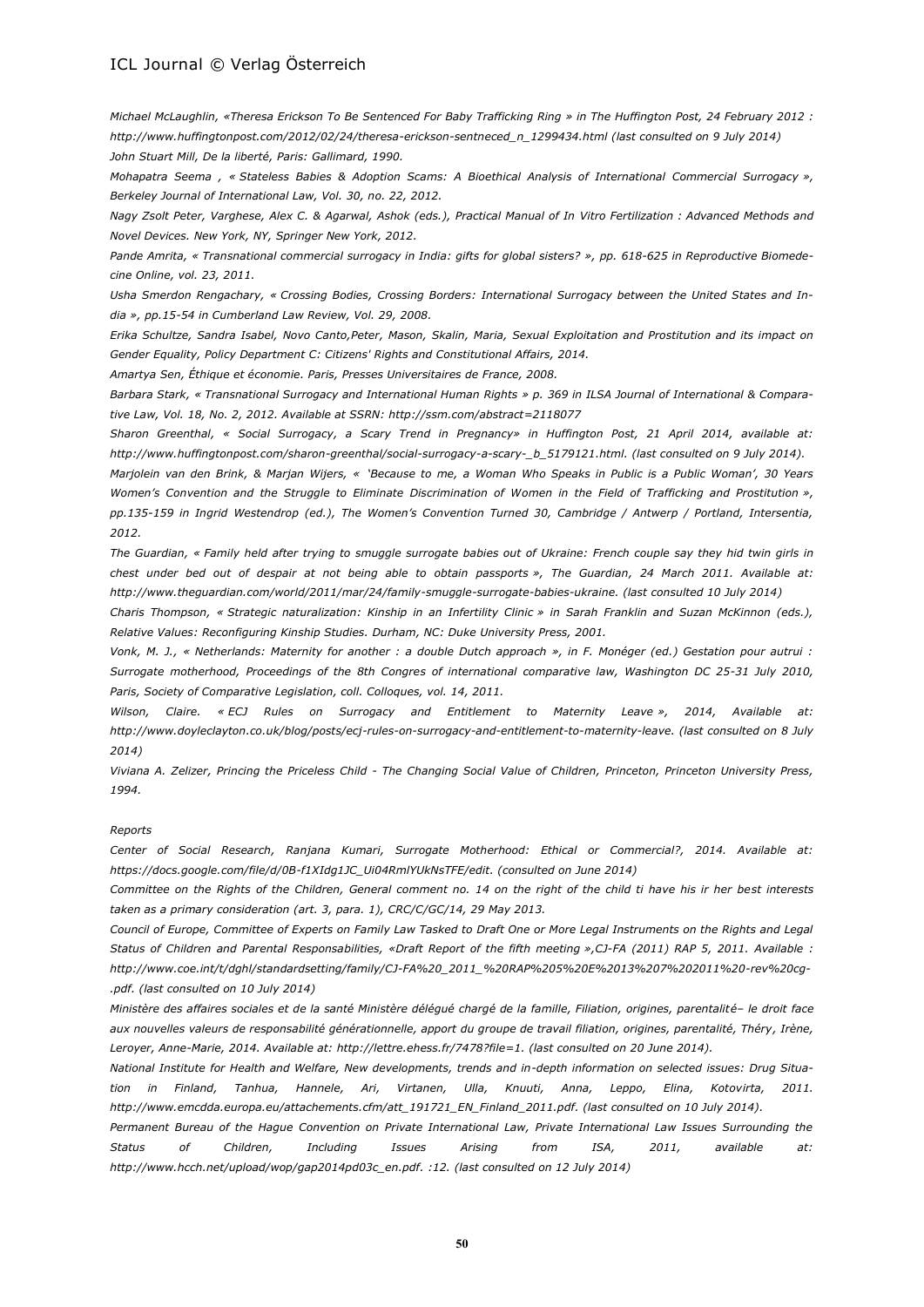*Sénat, Projet de loi ouvrant le mariage aux couples de personnes de même sexe, avis No 435, fait au nom de la commission des affaires sociales, 20 March 2013, available at: [http://www.senat.fr/rap/a12-435/a12-4357.html.](http://www.senat.fr/rap/a12-435/a12-4357.html) (last consulted on 10 July 2014)*

*World Health Organization, Au delà des nombres - Examiner les morts maternelles et les complications pour réduire les risques liés à la grossesse, Département OMS de la santé génésique, 2004. Available at: http://whqlibdoc.who.int/publications/2004/9242591831.pdf ( last consulted on 26 June 2014)*

#### *Seminars*

*Laurence Brunet, « Genre et Procréation Médicalement Assistée », EHESS, Paris, 12 November 2013.*

*Philippe Descola, « Leçon Inaugurale », Collège de France, 29 March 2001.*

*Katarina Frostell, « Women's Human Rights », Åbo Akademi, 7 February 2013.*

*Marjan Wijers « From repression to empowerment: is there a way back », key note speech for the conference From Prosecution to Empowerment, Fighting Trafficking and Promoting the Rights of the Migrants, University of Southern California, 2 February 2013. On file with the author.*

#### *Broadcasts*

*Elisabeth Badinter, for TV5 Monde, 27 November 2013, available at: [http://www.tv5.org/cms/chaine-francophone/Revoir-nos](http://www.tv5.org/cms/chaine-francophone/revoir-nos-emissions/l-invite/episodes/p-26884-elisabeth-badinter.htm)[emissions/L-invite/Episodes/p-26884-Elisabeth-Badinter.htm.](http://www.tv5.org/cms/chaine-francophone/revoir-nos-emissions/l-invite/episodes/p-26884-elisabeth-badinter.htm) (last consultet 10 July 2014)*

*Frank, Zippi Brand, « Google Baby », 2009. Available at: [https://www.youtube.com/watch?v=pQGlAM0iWFM.](https://www.youtube.com/watch?v=pQGlAM0iWFM) (last consulted 13 July 2014)*

*Jennifer Lahl, Eppinette, Matthew, « Breeders: A subclass of women? », The Center for Bioethics and Culture Work, 2014. Available at: [https://www.youtube.com/watch?v=GNNCqs52jFU.](https://www.youtube.com/watch?v=gnncqs52jfu) (last consulted 10 July 2014)*

#### *Visited Websites*

*[http://www.aboutkidshealth.ca/En/News/NewsAndFeatures/Pages/Breastfeeding-without-pregnancy.aspx](http://www.aboutkidshealth.ca/en/news/newsandfeatures/pages/breastfeeding-without-pregnancy.aspx) [http://www.csrindia.org](http://www.csrindia.org/) (las consulted on 10 July 2014) [http://www.echr.coe.int/Pages/home.aspx?p=home](http://www.echr.coe.int/pages/home.aspx?p=home) (last consulted 2 July 2014) <http://www.government.nl/issues/family-law/news/2014/04/01/laws-taking-effect.html> (last consulted on 10 July 2014) [http://www.hcch.net/index\\_en.php?act=text.display&tid=178](http://www.hcch.net/index_en.php?act=text.display&tid=178) (last consulted on 11 July 2014) <http://www.humanium.org/en/childrens-rights-history/> (last consulted on 16 June 2014) [http://www.internationalsurrogacyforum.com](http://www.internationalsurrogacyforum.com/) (last consulted on 8 June 2014) <http://www.legislation.gov.uk/ukpga/1985/49> (last consulted on 8 June 2014) <http://www.senat.fr/rap/a12-435/a12-4357.html> (last consulted on 11 July 2014) [http://www.surrogacyuk.org](http://www.surrogacyuk.org/) (last consulted 8 June 2014) <http://www.un.org/womenwatch/daw/cedaw/committee.htm> (last consulted on 16 June 2014) <http://www.who.int/en/> (last consulted on 9 July 2014) [http://web.worldbank.org/WBSITE/EXTERNAL/TOPICS/EXTPOVERTY/EXTEMPOWERMENT/0,,contentMDK:20245753~pagePK:21](http://web.worldbank.org/WBSITE/EXTERNAL/TOPICS/EXTPOVERTY/EXTEMPOWERMENT/0,,contentMDK:20245753~pagePK:210058~piPK:210062~theSitePK:486411,00.html) [0058~piPK:210062~theSitePK:486411,00.html.](http://web.worldbank.org/WBSITE/EXTERNAL/TOPICS/EXTPOVERTY/EXTEMPOWERMENT/0,,contentMDK:20245753~pagePK:210058~piPK:210062~theSitePK:486411,00.html) (last consulted 11 July 2014)*

#### *Cases*

*European Court of Human Rights Genovese v. Malte, no 53124/09, § 33, 2011. Mennesson v. France, no.65192/11, 2014. Mizzi v. Malta , no Application no 26111/02), 2006. Labassee v. France, no. 65941/11, 2014. European Court of Justice C. D. v S.T., C-167/12, 2014. Z. v A, C-363/12, 2014. France Cour. Cass. Aère civ, 6 avril 201. Civ 1ère, pourvoi H12-30.138 et F12-18.315, 2013. Cass. ass. plén. 31 mai 1991. The Netherlands Court of The Hague, 23 November 2009. United States of America Huddleston v. Infertility Clinic of America Inc., 20 August*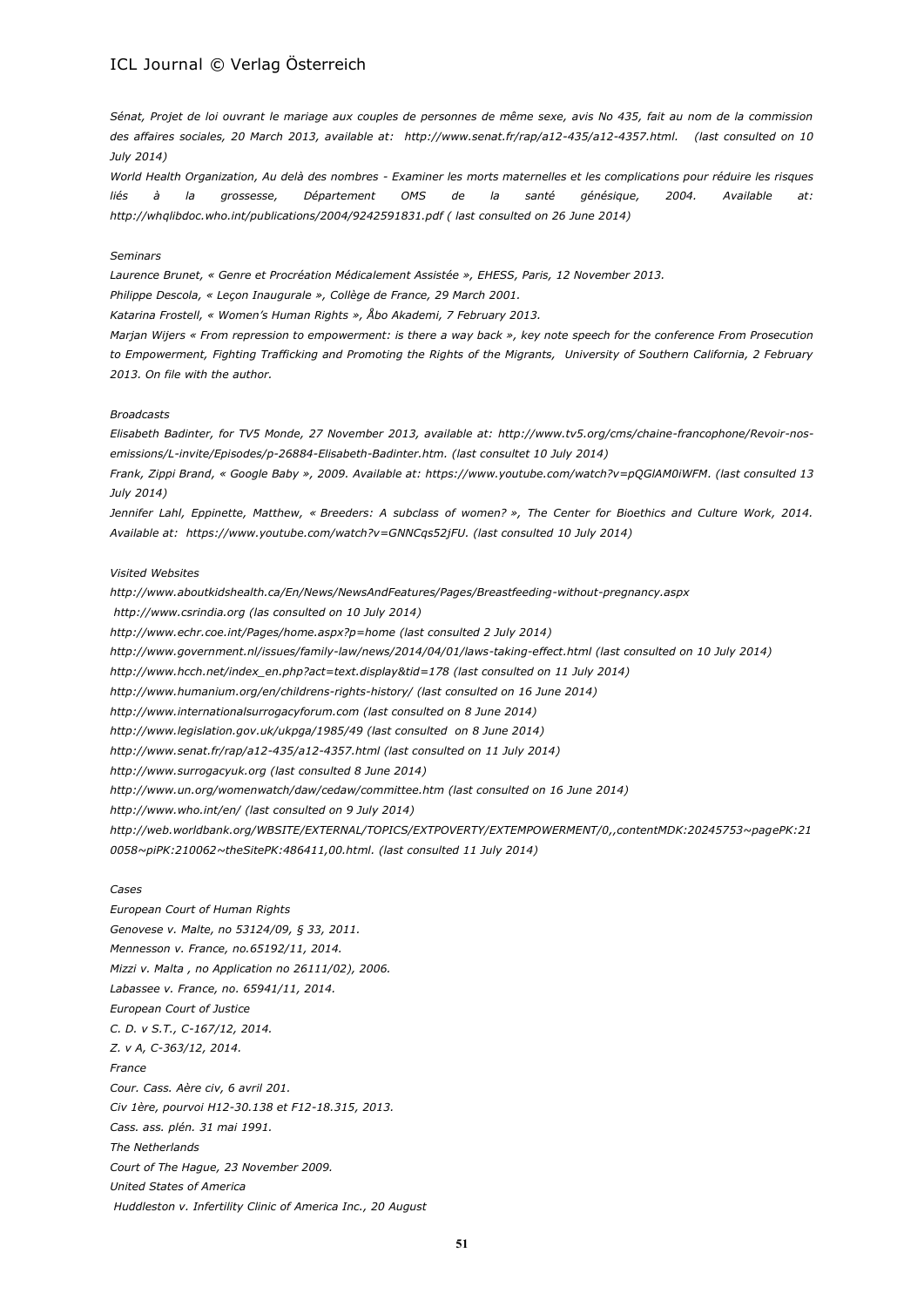| 1997, Superior Court of Pennsylvania.                                                                                                                 |
|-------------------------------------------------------------------------------------------------------------------------------------------------------|
| <b>International Conventions</b>                                                                                                                      |
| 1927<br>The Anti Slavery Convention                                                                                                                   |
| 1949<br>The Convention for the Suppression of the Traffic in<br>Persons and the Exploitation of the<br>Prostitution of Others                         |
| 1952<br>Convention on The Political Rights of Women                                                                                                   |
| 1957<br>The Convention on The Nationality<br>of Married Women                                                                                         |
| 1962<br>The Convention on the Consent to Marriage                                                                                                     |
| 1966<br>International Covenant on Economic, Social and<br>Cultural Rights                                                                             |
| 1975<br>The European Convention on the Legal Status of<br>Children Born out of Wedlock                                                                |
| The Convention on the Elimination of All Forms of<br>1979<br>Discrimination against Women, 1979                                                       |
| 1989<br>The New York Convention on the Right of the Child                                                                                             |
| 1993<br>The Hague Convention on Protection of Children<br>and Co-operation in Respect of Intercountry Adoption                                        |
| 1997<br>The Convention for the Protection of Human Rights<br>and Dignity of the Human Being with<br>regard to the Application of Biology and Medicine |
| The Palermo Protocol<br>2000                                                                                                                          |
| 2003<br><b>Brussel II Revised Regulation</b>                                                                                                          |
| <b>National Legislations</b><br>France                                                                                                                |
| Code Civil                                                                                                                                            |
| Code de santé publique                                                                                                                                |
| 1994, 29 July<br>Loi nº94-653                                                                                                                         |
| 2004, 6 August Loi nº 2004-800                                                                                                                        |
| 2013, 25 January Relative à la délivrance des certificats de nationalité française - convention de mère porteuse - Etat civil                         |
| étranger NOR : JUSC1301528C                                                                                                                           |
| The Netherlands                                                                                                                                       |
| Civil Code                                                                                                                                            |
| 1998<br>Dutch Society for Obstetrics and Gynaecology. NVOG-Guideline no 09. Indication for IVF, 1998; available at                                    |
| http://nvog-documenten.nl/. (last consulted 11 July 2014)                                                                                             |
| <b>United Kingdom</b>                                                                                                                                 |
| 1985<br>Surrogacy Arrangements Acts of                                                                                                                |
| 1990<br>Human Fertilization and Embryology Act<br>2008<br>Human Fertilization and Embryology revised Act                                              |
|                                                                                                                                                       |

*2012 Citizenship, Parentage, Guardianship and travel*